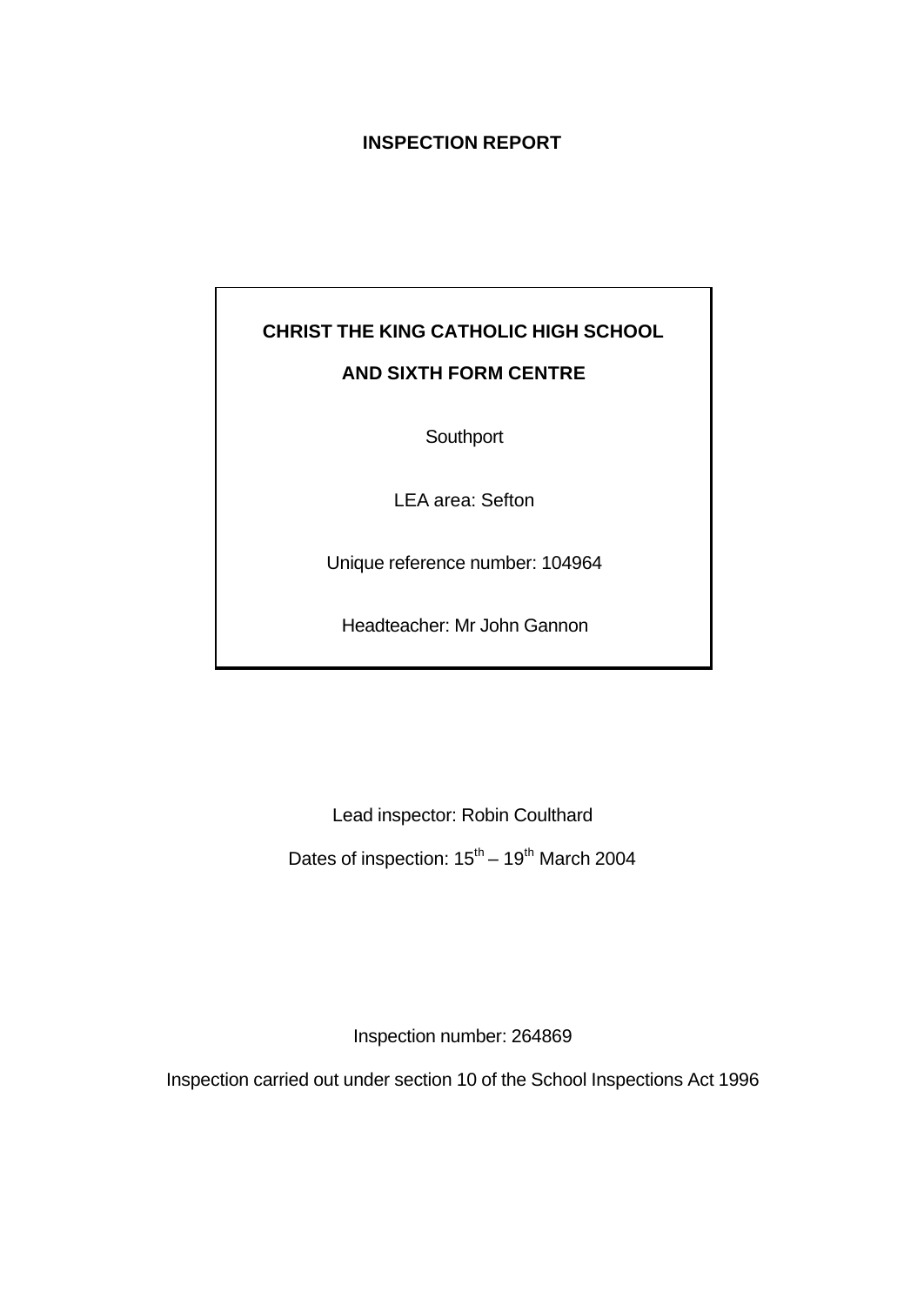© Crown copyright 2004

This report may be reproduced in whole or in part for non-commercial educational purposes, provided that all extracts quoted are reproduced verbatim without adaptation and on condition that the source and date thereof are stated.

Further copies of this report are obtainable from the school. Under the School Inspections Act 1996, the school must provide a copy of this report and/or its summary free of charge to certain categories of people. A charge not exceeding the full cost of reproduction may be made for any other copies supplied.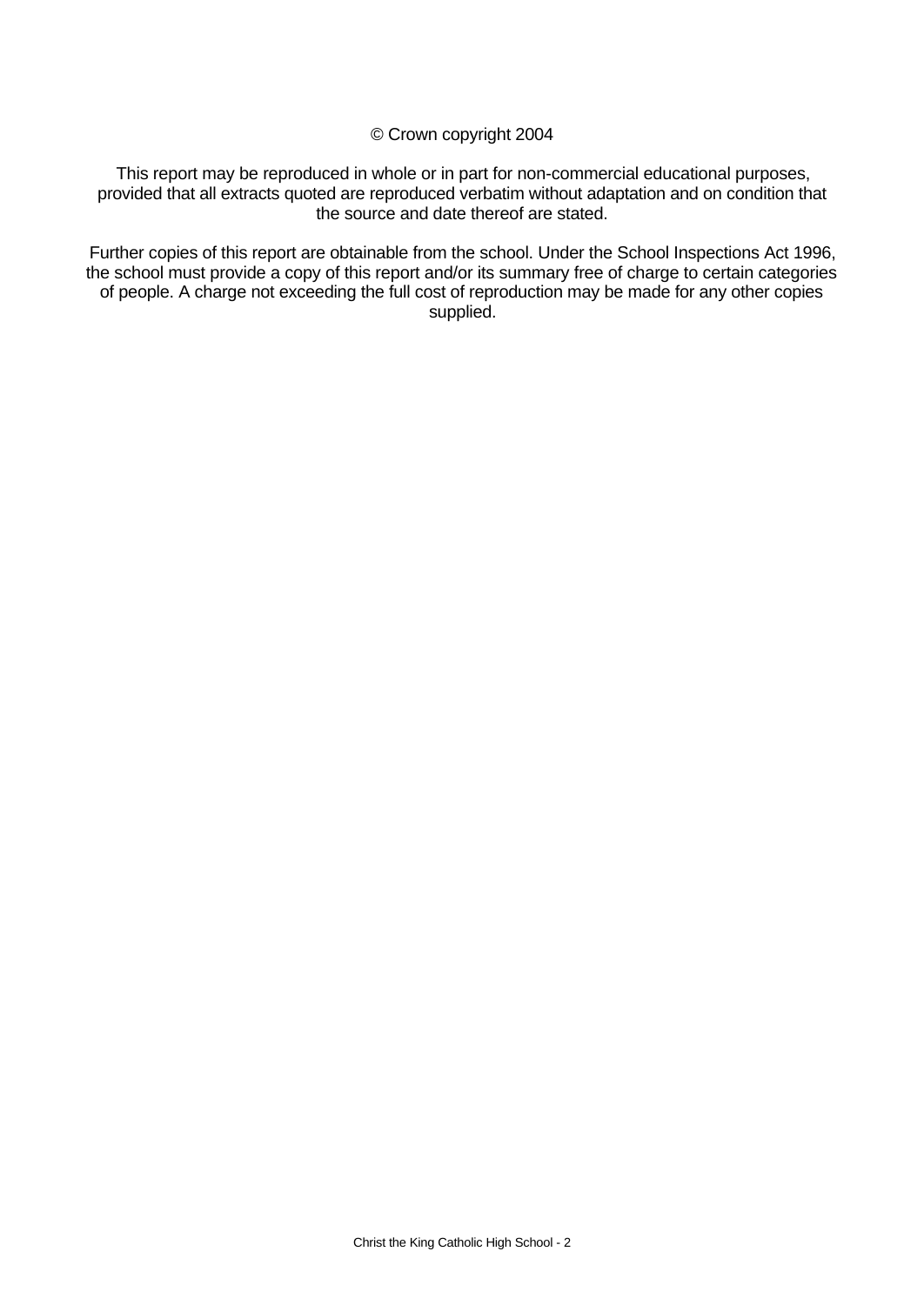# **INFORMATION ABOUT THE SCHOOL**

| Type of school:                                       | Comprehensive                        |
|-------------------------------------------------------|--------------------------------------|
| School category:                                      | Voluntary aided                      |
| Age range of pupils:                                  | 11-18                                |
| Gender of pupils:                                     | Mixed                                |
| Number on roll:                                       | 1175                                 |
| School address:                                       | Stamford Road<br>Southport           |
| Postcode:                                             | Merseyside<br>PR84EX                 |
| Telephone number:                                     | 01704 565121                         |
| Fax number:                                           | 01704 550447                         |
| Appropriate authority:<br>Name of chair of governors: | The governing body<br>Mr Alan Rayner |
| Date of previous inspection:                          | 11 <sup>th</sup> May 1998            |

# **CHARACTERISTICS OF THE SCHOOL**

Christ the King Catholic High School is a voluntary-aided comprehensive high school and sixth form centre. Pupils enter the school with above-average attainment overall, but independent tests conducted by the school indicate that a higher proportion of pupils than expected is below its chronological age in reading and below average in verbal reasoning.

Of the 1175 pupils, 138 are in the sixth form, which is below the average number for a sixth form. There are similar numbers of boys and girls in each year, except in Year 11 where there are 90 boys and 115 girls.

The school population is very stable with few pupils joining or leaving the school other than at the usual time. Very few pupils are of other than White-British origin, and none of these is at an early stage of learning English. Pupils' social backgrounds are average.

The school has technology college status. It has Schools Achievement (2001, 2002); Record of Quality Achievement – Work Experience, Education Business Partnership, and Eco School awards. The school is involved with local primary schools in connection with its outreach work as a technology college, and is a provider of adult education in ICT and other areas. School premises are used for community activities, including sports training, scouts and guides.

A smaller than average proportion of pupils has identified special educational needs. These relate mostly to dyslexia, moderate learning difficulty and emotional and behavioural problems. The proportion with statements of special educational needs is two thirds of that found nationally.

The school offers a good range of academic and vocational sixth form courses. Attainment on entry to the sixth form is average.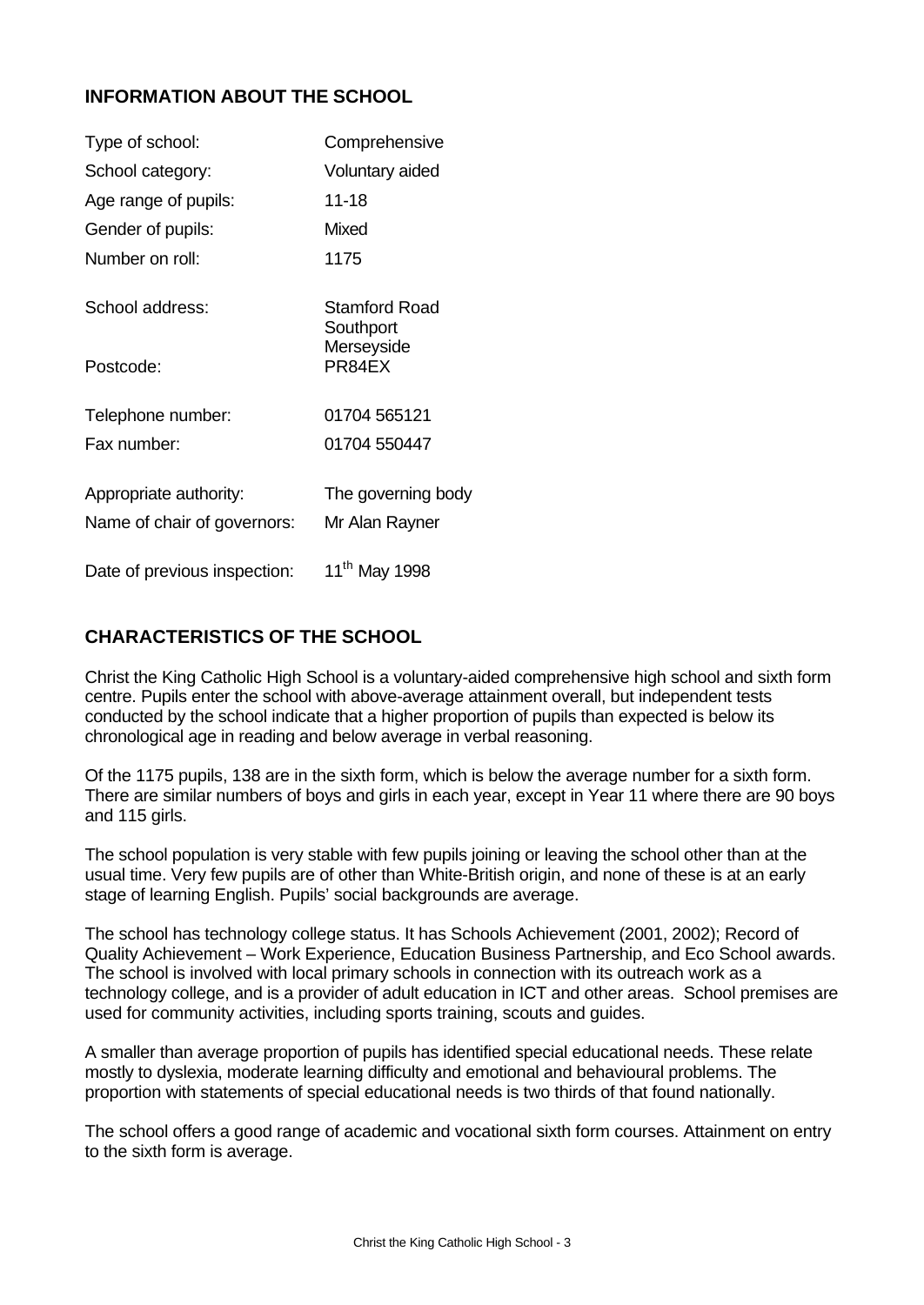# **INFORMATION ABOUT THE INSPECTION TEAM**

| Members of the inspection team |                        | <b>Subject responsibilities</b> |                                                |                                                |
|--------------------------------|------------------------|---------------------------------|------------------------------------------------|------------------------------------------------|
|                                |                        |                                 | <b>Main school</b>                             | <b>Sixth Form</b>                              |
| 11746                          | Robin Coulthard        | Lead inspector                  |                                                |                                                |
| 9537                           | <b>Caroline Marden</b> | Lay inspector                   |                                                |                                                |
| 33324                          | Jo Fullwood            | Team inspector                  | English                                        | English                                        |
| 5910                           | Peter Fletcher         | Team inspector                  | <b>Mathematics</b>                             |                                                |
| 32779                          | <b>Chris Fallon</b>    | Team inspector                  | Science                                        |                                                |
| 32785                          | <b>Wynne Allt</b>      | Team inspector                  | Information and<br>communication<br>technology | Information and<br>communication<br>technology |
| 32329                          | <b>Andrew Stafford</b> | Team inspector                  | Art and design                                 |                                                |
|                                |                        |                                 | Design and<br>technology                       |                                                |
| 18663                          | <b>Phil Birchell</b>   | Team inspector                  | Geography                                      | <b>History</b>                                 |
| 33034                          | Alan Rogers            | Team inspector                  | History                                        | <b>Business studies</b>                        |
| 15075                          | <b>Bryan Stephens</b>  | Team inspector                  | Modern foreign<br>languages                    | French                                         |
|                                |                        |                                 | English as an<br>additional<br>language        |                                                |
| 31701                          | <b>Graeme Rudland</b>  | Team inspector                  | <b>Music</b>                                   |                                                |
| 30800                          | <b>Betty Colley</b>    | Team inspector                  | Special<br>educational<br>needs                |                                                |
| 23307                          | Neil McDonough         | Team inspector                  | Physical<br>education                          |                                                |
| 4922                           | <b>Mike Driver</b>     | Team inspector                  |                                                | Biology                                        |
| 32229                          | Mary Comer             | Team inspector                  | Citizenship                                    | Leisure and<br>tourism                         |
| 30702                          | Paul Bowyer            | Team inspector                  |                                                | <b>Mathematics</b>                             |

The inspection contractor was:

**e-Qualitas Limited** Langshaw Pastens Road Limpsfield Chart Oxted Surrey RH8 0RE

Any concerns or complaints about the inspection or the report should be made initially to the inspection contractor. The procedures are set out in the leaflet *'Complaining about Ofsted Inspections'*, which is available from Ofsted Publications Centre (telephone 07002 637833) or Ofsted's website (www.ofsted.gov.uk).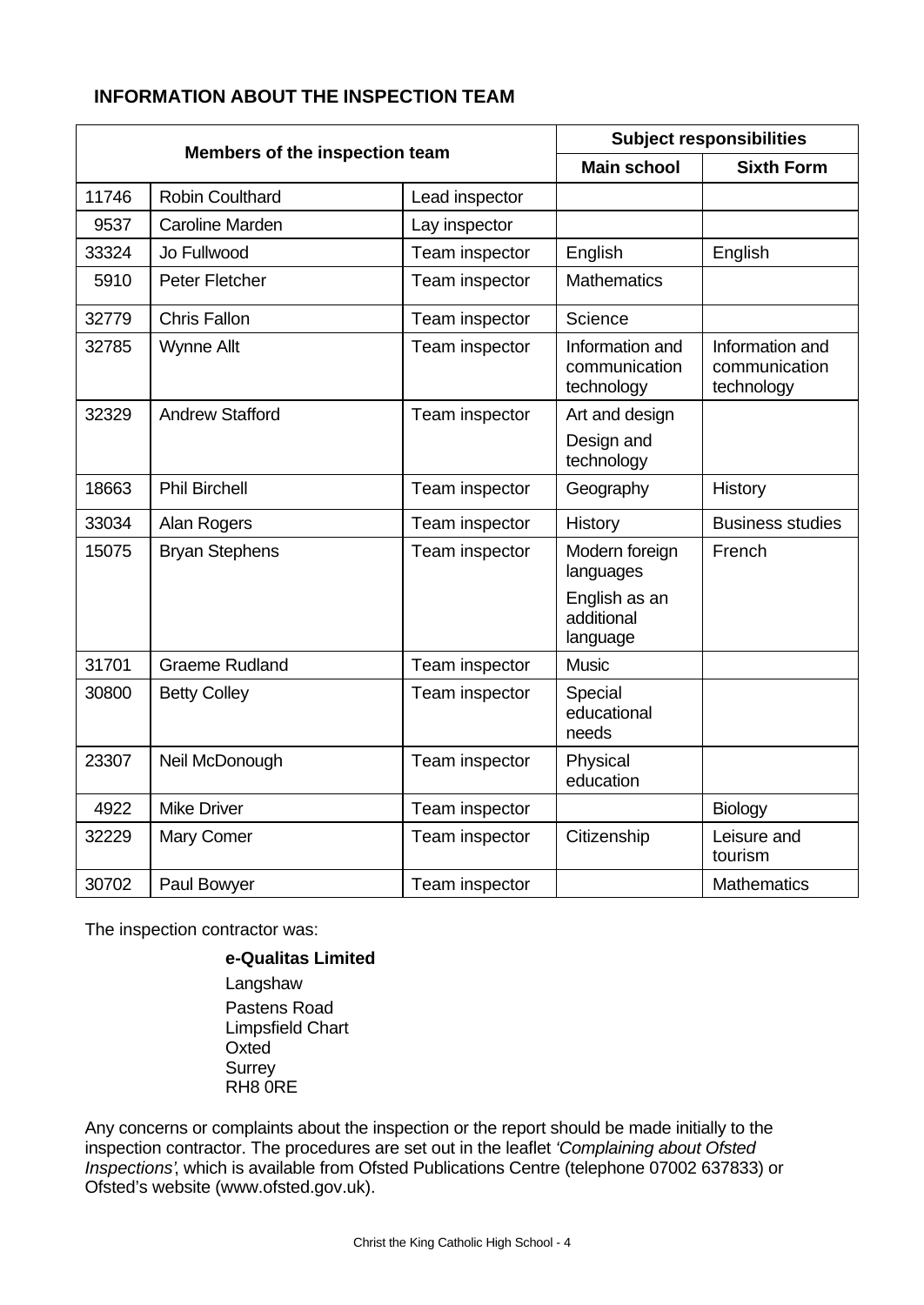# **REPORT CONTENTS**

|                                                                                                                                    | Page |
|------------------------------------------------------------------------------------------------------------------------------------|------|
| <b>PART A: SUMMARY OF THE REPORT</b>                                                                                               | 6    |
| <b>PART B: COMMENTARY ON THE MAIN INSPECTION FINDINGS</b>                                                                          |      |
| <b>STANDARDS ACHIEVED BY PUPILS</b>                                                                                                | 10   |
| Standards achieved in areas of learning, subjects and courses                                                                      |      |
| Pupils' attitudes, values and other personal qualities                                                                             |      |
| <b>QUALITY OF EDUCATION PROVIDED BY THE SCHOOL</b>                                                                                 | 14   |
| Teaching and learning<br>The curriculum<br>Care, guidance and support<br>Partnership with parents, other schools and the community |      |
| <b>LEADERSHIP AND MANAGEMENT</b>                                                                                                   | 22   |
| <b>PART C: THE QUALITY OF EDUCATION IN SUBJECTS AND COURSES</b>                                                                    | 25   |
| <b>SUBJECTS IN KEY STAGES 3 and 4</b>                                                                                              |      |
| <b>SUBJECTS AND COURSES IN THE SIXTH FORM</b>                                                                                      |      |
| <b>PART D: SUMMARY OF THE MAIN INSPECTION JUDGEMENTS</b>                                                                           | 55   |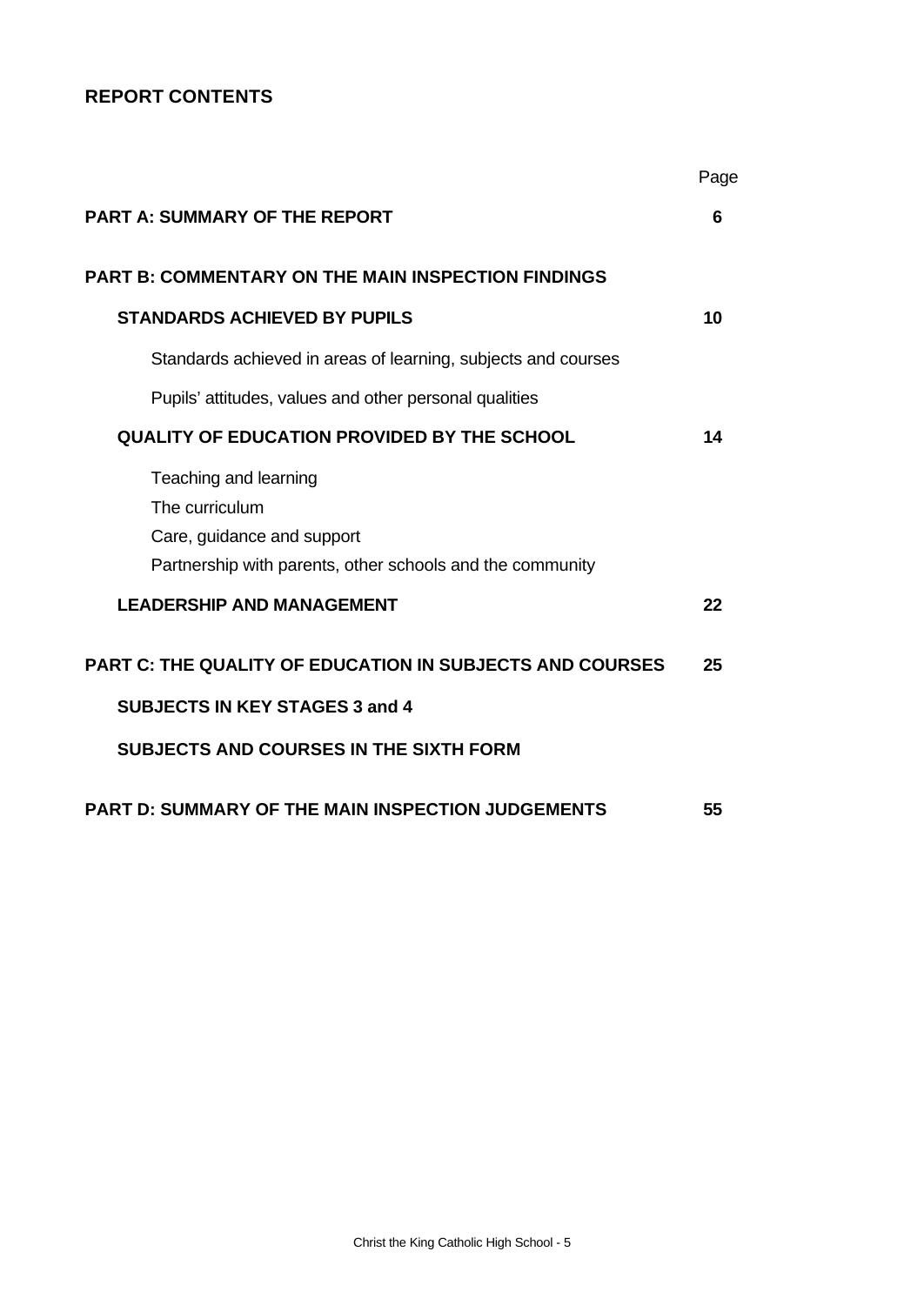# **PART A: SUMMARY OF THE REPORT**

# **OVERALL EVALUATION**

**Christ the King is a satisfactory school** providing satisfactory value for money. Standards are above average in Years 7 to 9 and average in Years 10 and 11. Teaching and learning are satisfactory in the main school and good in the sixth form. Pupils' achievement is satisfactory as they enter with standards that are above average and maintain these throughout the school. Achievement is good in the sixth form. Attitudes are good throughout the school. The leadership of the headteacher is good. Leadership and management are satisfactory overall and good in the sixth form.

The school's main strengths and weaknesses are

- The Catholic ethos of the school promotes very good personal development, and relationships are very good
- Results are above average throughout the school
- Pupils achieve very well in modern foreign languages and geography
- The school is developing well as a technology college
- Teaching is satisfactory but too little is very good or excellent; in the sixth form teaching is good
- Provision for citizenship is unsatisfactory

**Improvement since the last inspection is satisfactory**. Standards have been maintained and teaching focuses well on examination requirements. Teaching is similar overall to last time. The school has successfully tackled the key issues of the last report, but has made inadequate progress in embedding the recommendations of the Key State 3 Strategy in teaching across the school. Policies for the development of literacy and numeracy across the curriculum are inconsistently applied. Accommodation has improved and is now good.

| Performance compared with: |                                 |      | similar schools |      |      |
|----------------------------|---------------------------------|------|-----------------|------|------|
|                            |                                 | 2001 | 2002            | 2003 | 2003 |
| Year 11                    | GCSE/GNVQ examinations          | А    | A               |      |      |
| Year 13                    | A/AS level and VCE examinations | B    |                 |      |      |

# **STANDARDS ACHIEVED**

*Key: A – well above average; B – above average; C – average; D – below average; E – well below average For Year 11, similar schools are those whose pupils attained similarly at the end of Year 9.*

**Pupils' achievement is satisfactory**. Standards on entry to the school are above average and pupils maintain these standards. In Year 9 national tests, results were well above average overall. Results in English were well above average, while results in mathematics and science were above average. Current standards in Year 9 are above average overall and achievement is satisfactory. Standards are well above average in geography throughout the main school. GCSE results in 2003 were well above average. Results were above average in English language, they were well above average in science for pupils taking the double science award, and were average in mathematics. Results were well above average in geography and above average in other subjects, except for physical education, where results were significantly below average, and ICT, where a change of syllabus led to lower results than previously. Pupils' achievement is satisfactory. Current standards in Year 11 are average. In Year 13, results, particularly those of boys, were better than in 2002 and rose from average to above average. Current standards are average and students are achieving well.

**Pupils' personal qualities, including their spiritual, moral, social and cultural development, are very good** and very well promoted through the positive impact of the Catholic ethos. Attitudes, behaviour and punctuality are good. Attendance is very good in the main school, and good in the sixth form.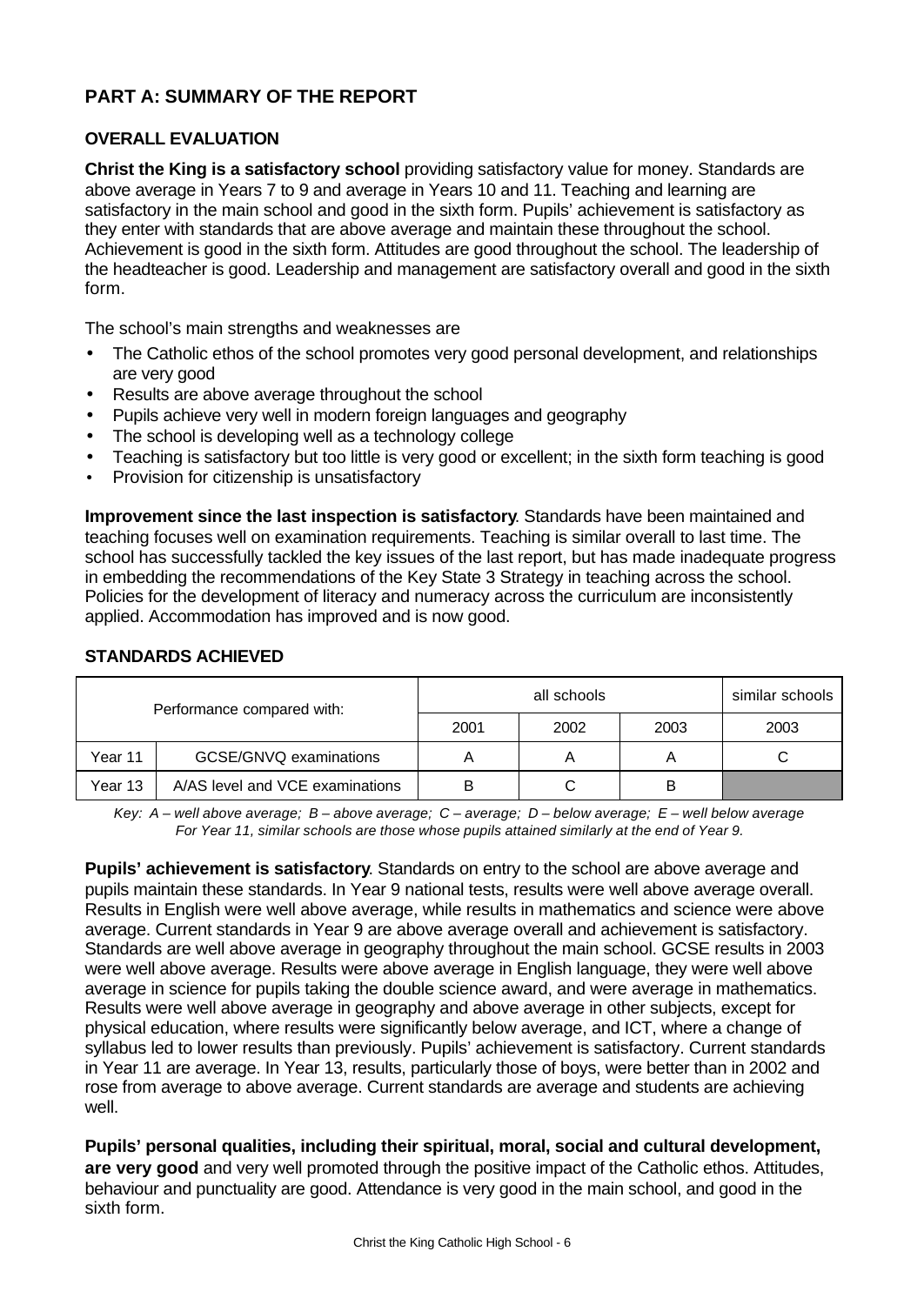# **QUALITY OF EDUCATION**

**This is satisfactory**. **Teaching is satisfactory overall**, with a comparatively small amount that is of high quality. The school is currently facing staffing problems caused by a high incidence of short and longer-term staff absence. Pupils learn willingly and their efficiency as learners reflects the quality of teaching. Teachers have very good subject knowledge and a thorough knowledge of examination requirements; relationships are very good. Teaching is particularly good in modern foreign languages and geography. Good developments are taking place in the teaching of several subjects are a result of initiatives related to the technology college status. Teaching is more effective where the recommendations of the National Key Stage 3 Strategy have been incorporated. Overall, pupils are learning and achieving satisfactorily. Teaching is good in the sixth form, with more that is of high quality. Learning and achievement are good, but some students are passive, which limits the value of discussion in some small sets.

The curriculum is good. The range of academic and vocational courses in Years 10 and 11, and in the sixth form, provides well for the needs of pupils. Extra-curricular enrichment is very good. Pupils and students are very well supported and guided by their teachers. Pupils and parents particularly appreciate the work of the lay chaplain. Links with parents are good and they support the school well. Very good links with local colleges and partner schools enhance the curriculum. The school does very good work with local primary schools as part of its technology college outreach work.

# **LEADERSHIP AND MANAGEMENT**

**Leadership and management are in the school are satisfactory** and in the sixth form are **good**. The leadership of the headteacher is good. The leadership of other key staff is satisfactory in the main school and good in the sixth form. The work of the governing body is satisfactory in the main school and good in the sixth form. Management is satisfactory in the main school overall. School systems run smoothly, but the development of teaching recently has not been as effective as it should have been. The effectiveness of management varies between subjects; it is satisfactory in the core subjects of English, mathematics and science, and satisfactory overall. The school does very well for students who are gifted and talented and makes good provision for pupils with special educational needs.

# **PARENTS' AND PUPILS' VIEWS OF THE SCHOOL**

Parents are very satisfied with the school. They consider their children make good progress and are well taught. They are expected to work hard and are encouraged to become mature. Parents are comfortable about approaching the school with problems. A few have concerns about behaviour, and some do not think that the school seeks their views enough. The pupils' views closely matched those of their parents, except that they think that the school is interested in pupils' views. Both groups consider that any bad behaviour or bullying is effectively dealt with and they praised the induction process highly.

# **IMPROVEMENTS NEEDED**

The most important things the school should do to improve are:

- Improve the effectiveness of monitoring of teaching and learning
- Develop the effectiveness of teaching where there are weaknesses

and, to meet statutory requirements:

• Establish citizenship more thoroughly as a distinct subject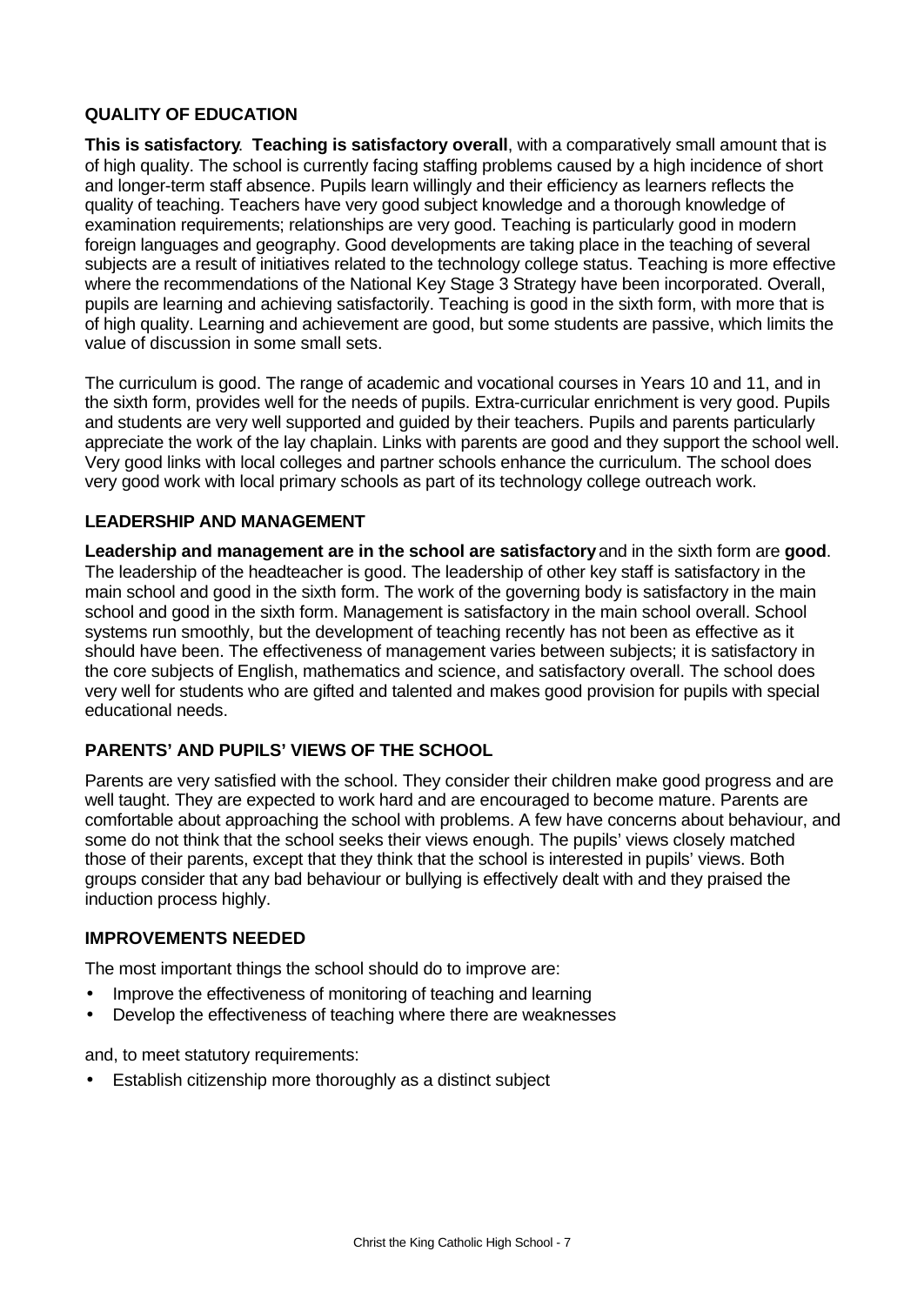# **THE SIXTH FORM**

# **OVERALL EVALUATION**

**This is an effective sixth form** that gives good value for money. A wide curriculum choice enables students to combine academic and vocation courses that suit their needs and wishes. Students are taught well and achieve well because of their good attitudes to learning. The sixth form is well led and managed. Improvement since the last inspection is good.

The main strengths are

- Examination results are above average
- Good achievement resulting from good teaching
- The choice of courses suits students' wishes and needs
- Relationships are very good and students make very good role models for younger pupils
- Procedures for inducting students to the sixth form and preparing them for the next stage of education or employment are very effective

# **QUALITY AND STANDARDS IN SUBJECTS AND COURSES OF THE CURRICULUM**

Judgements about the provision in the subjects and courses inspected in the sixth form are shown below. They are based mainly on the quality of teaching and learning and how well students achieve. Not all subjects in the sixth form were inspected.

| <b>Curriculum area</b>                       | <b>Evaluation</b>                                                                                                                                      |
|----------------------------------------------|--------------------------------------------------------------------------------------------------------------------------------------------------------|
| English, languages and<br>communication      | Satisfactory in English language and in English literature. Very good in<br><b>French</b> where standards are above average and teaching is innovative |
| <b>Mathematics</b>                           | <b>Satisfactory</b>                                                                                                                                    |
| Science                                      | Good in biology                                                                                                                                        |
| Information and communication<br>technology  | Good in ICT                                                                                                                                            |
| <b>Humanities</b>                            | Very good in history where standards are above average in all aspects                                                                                  |
| Engineering, technology and<br>manufacturing | There was no focus subject in this area                                                                                                                |
| Visual and performing arts and<br>media      | There was no focus subject in this area                                                                                                                |
| Hospitality, sports, leisure and<br>travel   | Very good in leisure and tourism with very effective use of ICT for research<br>and presentation                                                       |
| <b>Business</b>                              | Good in business education                                                                                                                             |
| Health and social care                       | There was no focus subject in this area                                                                                                                |
| General education                            | There was no focus subject in this area                                                                                                                |

*The curriculum areas are broadly common across all post-16 education and training. They do not necessarily correspond with subjects and courses taught by the school. Inspectors make judgements in the range: excellent; very good; good; satisfactory; unsatisfactory; poor; very poor. Excellent and very good are equivalent to the judgement 'outstanding' in further education and sixth form college reports; poor and very poor are equivalent to 'very weak'.*

# **ADVICE, GUIDANCE AND SUPPORT**

**These are very good**. Students can seek advice on any issue. The induction procedure is very supportive and guidance about post-18 opportunities is thorough and very well-informed. Students' views are valued and the sixth form council provides a useful forum for discussing matters of concern.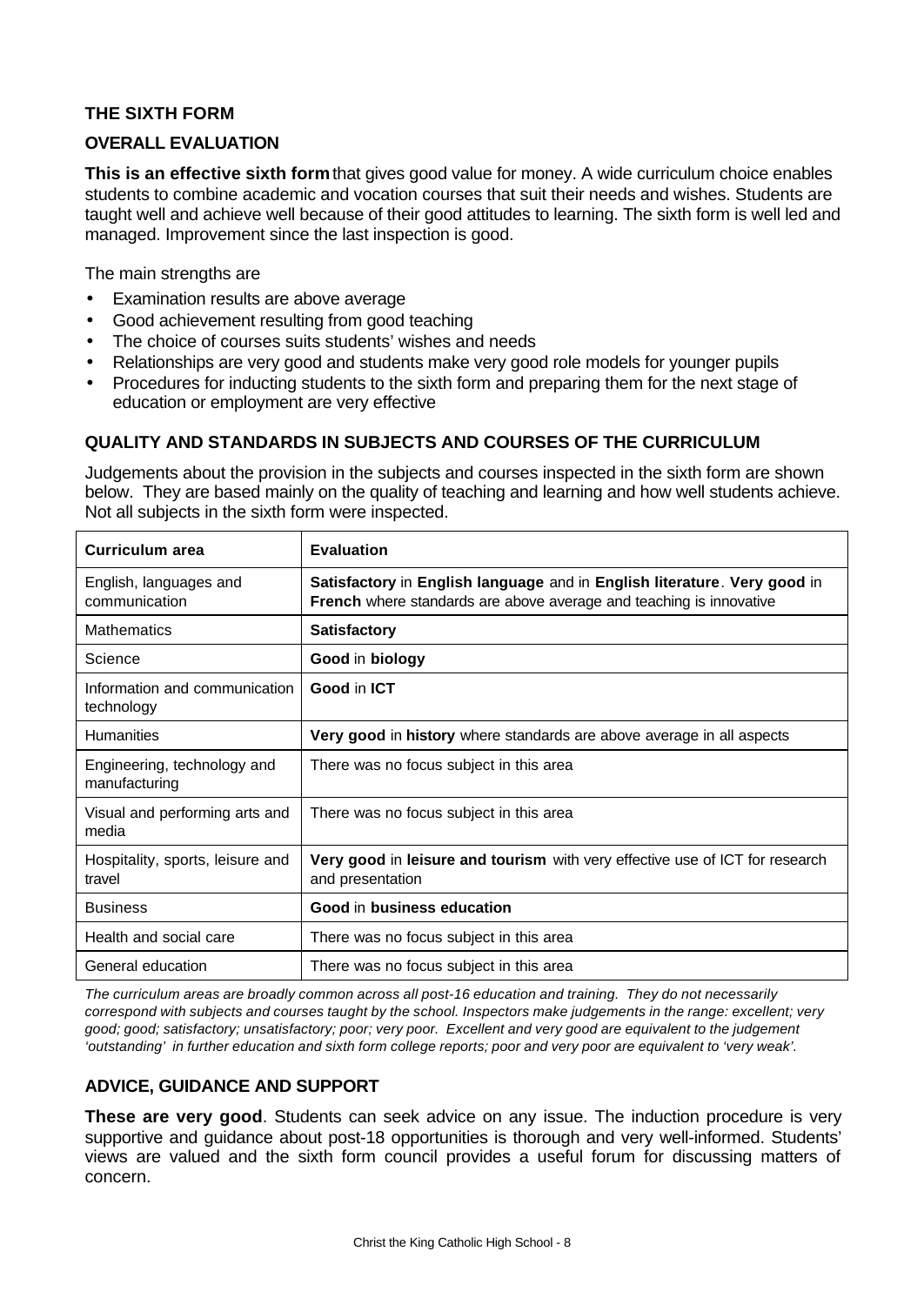# **LEADERSHIP AND MANAGEMENT OF THE SIXTH FORM**

The head of sixth form provides **good leadership** and leads an effective team. The sixth form has developed well since the last inspection. **Management is effective**. The curriculum is well managed and the school works strenuously to maintain a wide range of courses in response to the needs and wishes of students. Monitoring of students' work and overall sixth form provision is good.

# **STUDENTS' VIEWS OF THE SIXTH FORM**

Students' views are in the main very positive. They enjoy being in the sixth form. They respect the teachers' subject knowledge, find the teaching challenging and regard teachers' assessment of their work as helpful. Teachers are accessible and students are treated with respect. A minority expressed reservations about the advice they received about courses, about the presence in the school of and adult who knew them well, and about the range of enrichment activities, but inspectors judged provision in these areas to be very good.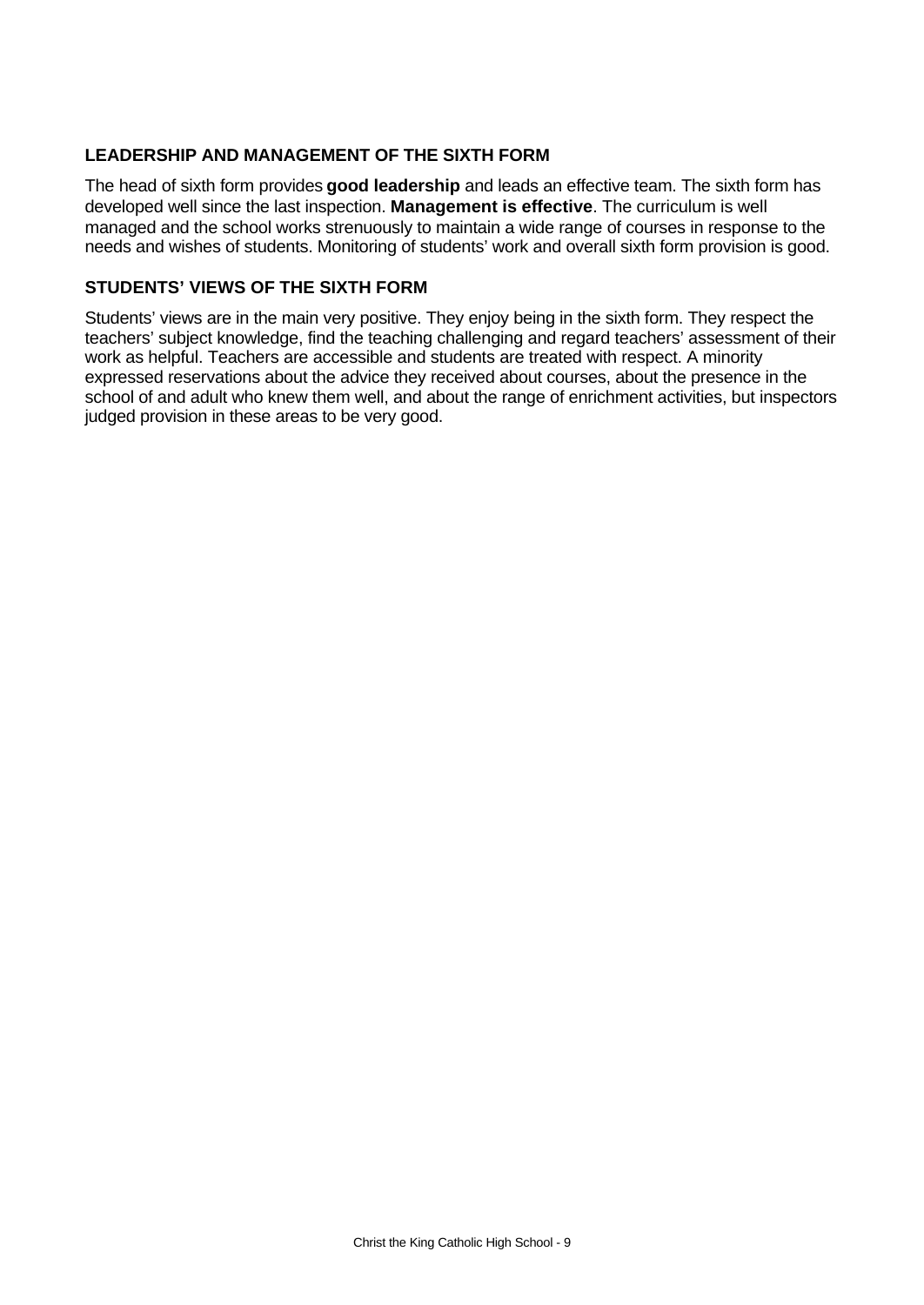# **PART B: COMMENTARY ON THE INSPECTION FINDINGS**

# **STANDARDS ACHIEVED BY PUPILS**

# **Standards achieved in subjects and courses**

GCSE results are well above average. Standards in Year 9 are above average and pupils' achievement is satisfactory. Standards in the core subjects are above average. Standards in Year 11 are average.

# **Main strengths**

- Results in national tests at the end of Year 9 in 2003 were above average
- GCSE results in 2003 were well above average
- Current standards in Years 9 are above average

#### *Standards in national tests at the end of Year 9 – average point scores in 2003*

| Standards in: | School results | National results |
|---------------|----------------|------------------|
| English       | 36 (34)        | 33 (33)          |
| mathematics   | (36)<br>37     | 35 (35)          |
| science       | 35 (34)        | (33)<br>34       |

*There were 214 pupils in the year group. Figures in brackets are for the previous year.*

1. Results in the national tests at the end of Year 9 in 2003 were above the national average, as they have been consistently in recent years. Results in English and science rose from the previous year. English results were the strongest. They were well above average, with a proportion gaining Level 7 that was significantly above the national average. In comparison with similar schools, that is, schools whose pupils gained similar results at the end of Year 6, results were below average overall. They were average in English and well below in mathematics and science. The school exactly met the targets it had set itself of 82 per cent for the percentage of pupils gaining Level 5 or above in mathematics. The school failed to meet its targets for the percentage gaining Level 5 or above in English and science, with 76 per cent gaining this level in English when the target was 85 per cent, and 75 per cent gaining Level 5 or above in science when the target was 82 per cent. Girls have performed better than boys in English over the last three years, and their results are well above average for girls nationally. In mathematics and science, boys and girls have performed similarly. The trend of improvement in results over five years has been below the national trend.

2. Standards seen during the inspection were above average overall. They were well above average in geography and history and above average in English, mathematics, science, modern foreign languages, ICT and music. Standards were average in design and technology, art and design and physical education. Overall, pupils' achievement is satisfactory in relation to their capability and the progress made since they joined the school. Pupils' achievement is very good in modern foreign languages and geography. Standards are below expectation in citizenship. Pupils' achievement is adversely affected in some areas at present by unusually high short and longer-term absences of staff.

|                                                     | School results | National results |
|-----------------------------------------------------|----------------|------------------|
| Percentage of pupils gaining 5 or more A*-C grades  | (62)<br>67     | 52 (50)          |
| Percentage of pupils gaining 5 or more A*-G grades  | (89)<br>89     | 91 (91)          |
| Percentage of pupils gaining 1 or more A*-G grades  | (94)<br>98.    | (96)<br>96.      |
| Average point score per pupil (best eight subjects) | (36)<br>36     | 35(35)           |

*Standards in GCSE/GNVQ examinations at the end of Year 11 in 2003*

*There were190 pupils in the year group. The percentages include the equivalent GCSE grades obtained in GNVQ assessments. Figures in brackets are for the previous year.*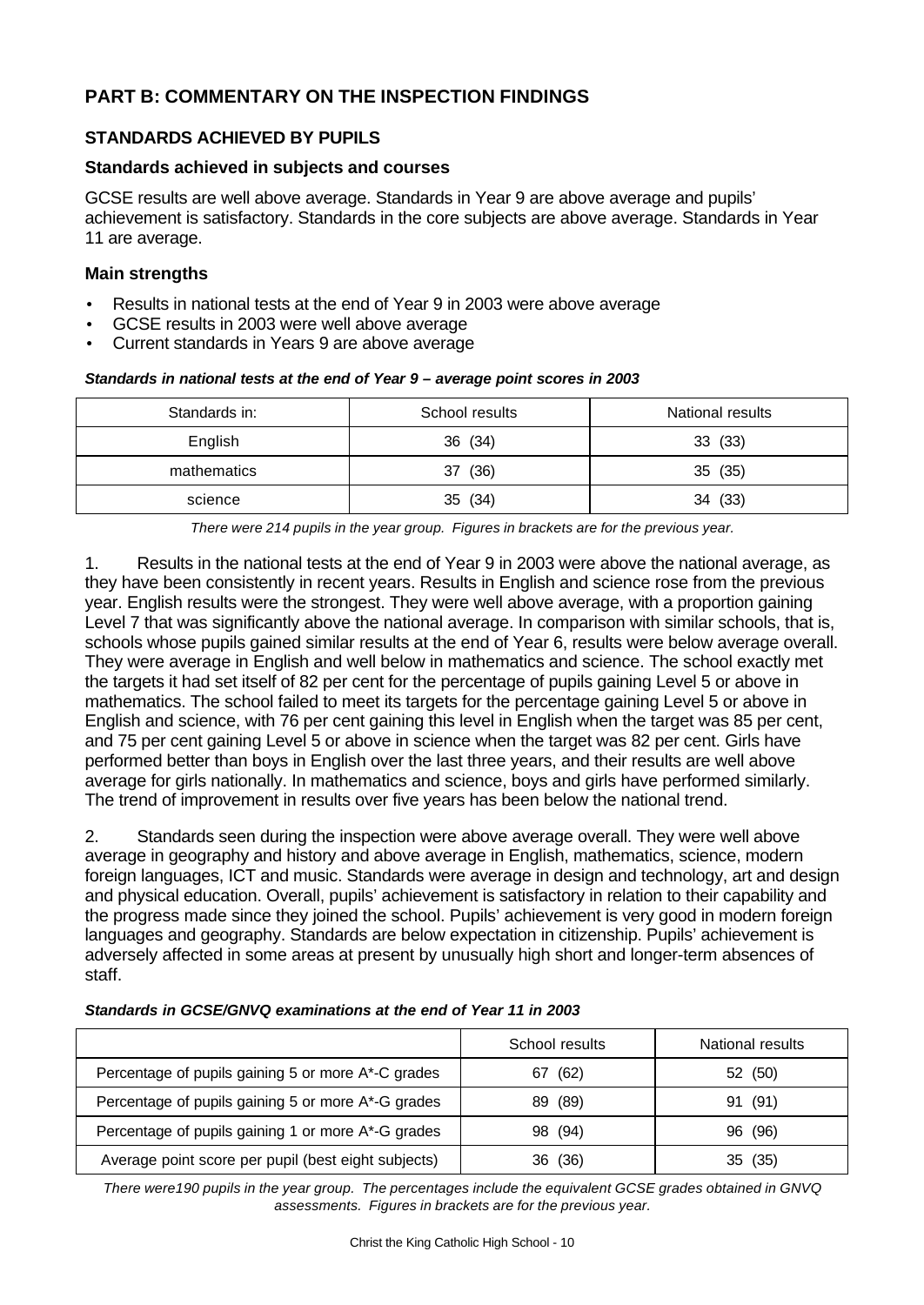3. In 2003, a well above average proportion of pupils gained five or more GCSE passes at grades A\* to C, showing a five per cent rise on the previous year. An above average proportion gained one or more passes at A\* to G. The proportion gaining five or more passes at A\* to G was average. The school exceeded the targets it had set. On average over the last three years, boys' and girls' results have been well above average at grades A\* to C, with girls performing better than boys. In terms of the average point score, results in English were slightly above the national average, while results in mathematics were slightly below. In science, results for those taking the double award were significantly above average, but approximately half of those who took the GNVQ course gained accreditation. Results in geography were well above average. Other subjects were slightly above the national average points score, except design and technology, where results were average. In ICT, the percentage gaining A\* to C was 15 per cent below the national figure. The trend in the school's average total GCSE/GNVQ point score per pupil was above the national trend. Standards in citizenship are below average because citizenship is not yet established as a distinct subject.

4. Standards of work seen in Year 11 were average overall, and well above average in geography, above average in modern foreign languages, history, art and music, and average in other subjects, including the core subjects of English, mathematics and science. In relation to their attainment at the beginning of Year 10, pupils' achievement is satisfactory, and best in modern foreign languages and geography as a result of very good teaching.

5. Pupils with special educational needs make good progress and achieve as well as other pupils because of the support they receive. Several pupils with special educational needs go on to achieve success in GCSE examinations or are helped to achieve other awards such as those listed under the Award Scheme Development and Accreditation Network (ASDAN).

# **Sixth form**

Results in the sixth form are above average. Current standards are average and students are achieving well. The small numbers in some groups make comparisons between subjects and between results from year to year of little significance.

# **Main strength**

• Results in 2003 were above average overall; they were well above average in geography and above average in history

# **Commentary**

*Standards in GCE A/AS level and VCE examinations at the end of Year 13 in 2003*

|                                          | School results | National results |
|------------------------------------------|----------------|------------------|
| Percentage of entries gaining A-E grades | (88)<br>89.    | 92 (90)          |
| Percentage of entries gaining A-B grades | 24 (18)        | 36 (36)          |
| Average point score per pupil            | 254 (237)      | 253 (255)        |

*There were 54 pupils in the year group. Figures in brackets are for the previous year.*

6. Results in 2003 were above average and significantly higher than in the previous year, when they were average. Results were well above average in geography and above average in history. In general studies, German and other social studies, results were average. In art and design, biology, communication studies and English literature, results were below average, and in English language, results were well below average. In other subjects, numbers in the groups were too small for meaningful national comparisons to be made. Results reflect the varying abilities of the groups from year to year. The small size of groups means that comparisons between different years' results are insignificant.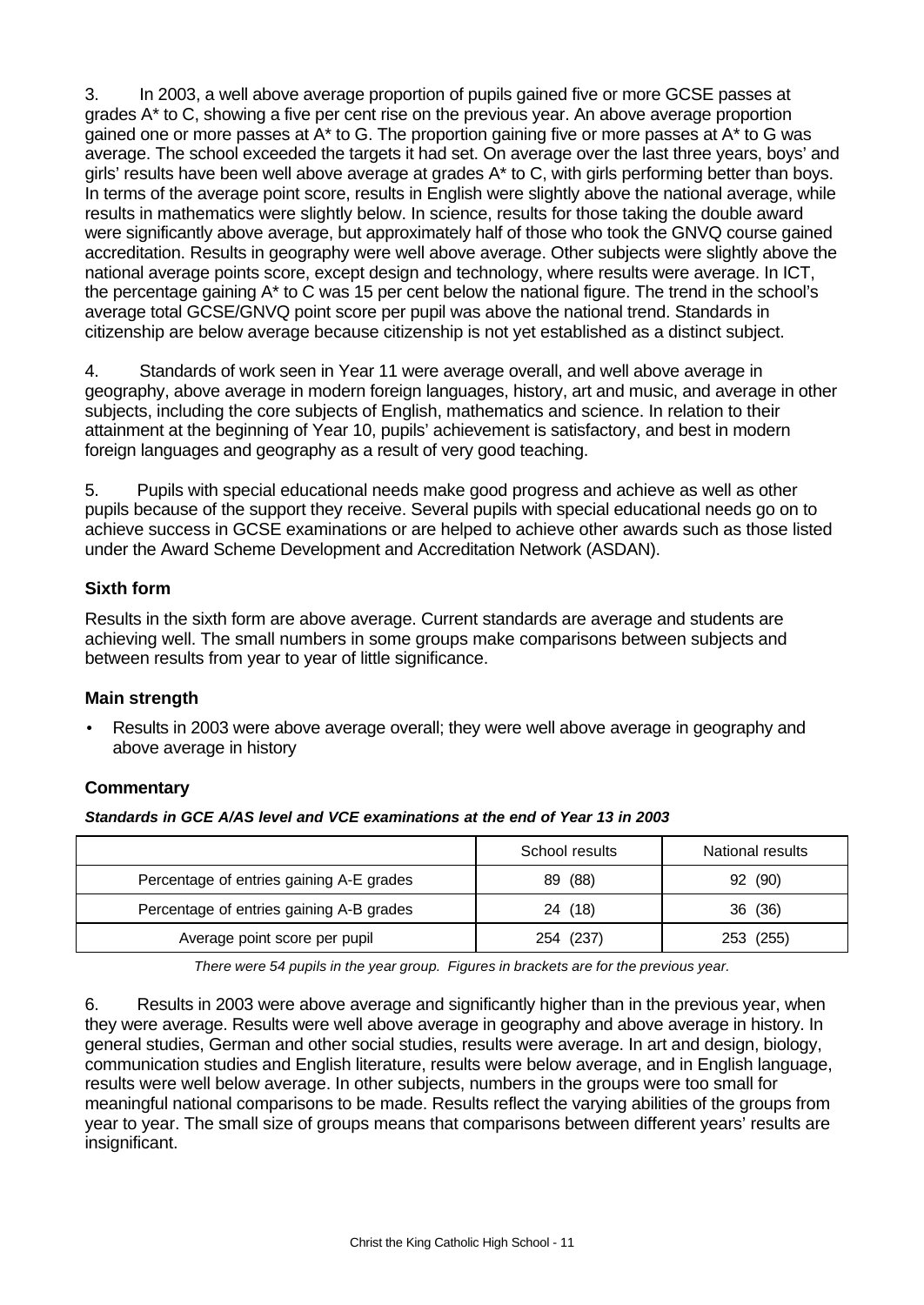7. Currently, standards are well above average in French, and above average in English literature, history and business. Standards are average in English language, ICT and leisure and tourism, and below average in mathematics. Students are achieving very well in relation to their attainment when they joined the sixth form in French, history and leisure and tourism. They are achieving well in biology, ICT and business. Achievement in English and mathematics, is satisfactory. In most subjects where comparisons could be made, boys and girls gained similar results.

# **Pupils' attitudes, values and other personal qualities**

Students' attitudes and behaviour are good. Their attendance and personal development are very good. Opportunities for spiritual, moral, social and cultural development are all very good.

# **Main strengths**

- The Catholic ethos of the school promotes very good personal development
- The school benefits from very good relationships within the school community
- Students are very positive about the school
- Pupils have good attitudes to learning and behave well around the school site
- Very good attendance

# **Commentary**

8. The strengths in attitudes, behaviour and attendance seen in the last inspection have been maintained. The provision for spiritual, moral, social and cultural development has improved.

9. Students generally like school. Many of them take the opportunity to participate in out-ofschool activities, for example by belonging to the different sports teams. In lessons, students usually listen well and respond quickly to instructions. They work hard and concentrate well. In the few lessons where attitudes were less good it was because the teaching did not engage them. In these cases, students tend to chatter amongst themselves and show little interest in the lesson.

10. Behaviour around the school site is good. Pupils are naturally polite, helpful to visitors, for example by offering to help them find their way around. Even in the very congested stairwells, pupils usually wait patiently. Pupils do not think bullying is an issue in the school and all those spoken to felt that if an incident did occur it would be swiftly dealt with. There are good procedures for promoting good behaviour and the option of a time out room is available for students to work in if their behaviour is disrupting the learning of others. However, the positive behaviour policy is effective and no bad behaviour was observed in lessons.

#### *Ethnic background of pupils*

| <b>Exclusions in the last school year</b> |  |  |  |
|-------------------------------------------|--|--|--|
|                                           |  |  |  |

| Categories used in the Annual School Census         | No of pupils on<br>roll | Number of<br>fixed period<br>exclusions | Number of<br>permanent<br>exclusions |
|-----------------------------------------------------|-------------------------|-----------------------------------------|--------------------------------------|
| White - British                                     | 1152                    | 32                                      |                                      |
| White - Irish                                       | 5                       | 0                                       | 0                                    |
| White – any other White background                  | 8                       | 0                                       | 0                                    |
| Mixed - White and Black Caribbean                   |                         | $\Omega$                                | 0                                    |
| Mixed - any other mixed background                  |                         | $\Omega$                                | 0                                    |
| Asian or Asian British - Indian                     | 2                       | $\Omega$                                | 0                                    |
| Asian or Asian British - any other Asian background |                         | $\Omega$                                | $\Omega$                             |
| Black or Black British - African                    | $\mathfrak{p}$          | $\Omega$                                | 0                                    |
| Chinese                                             |                         | $\Omega$                                | 0                                    |
| Any other ethnic group                              |                         | 0                                       | 0                                    |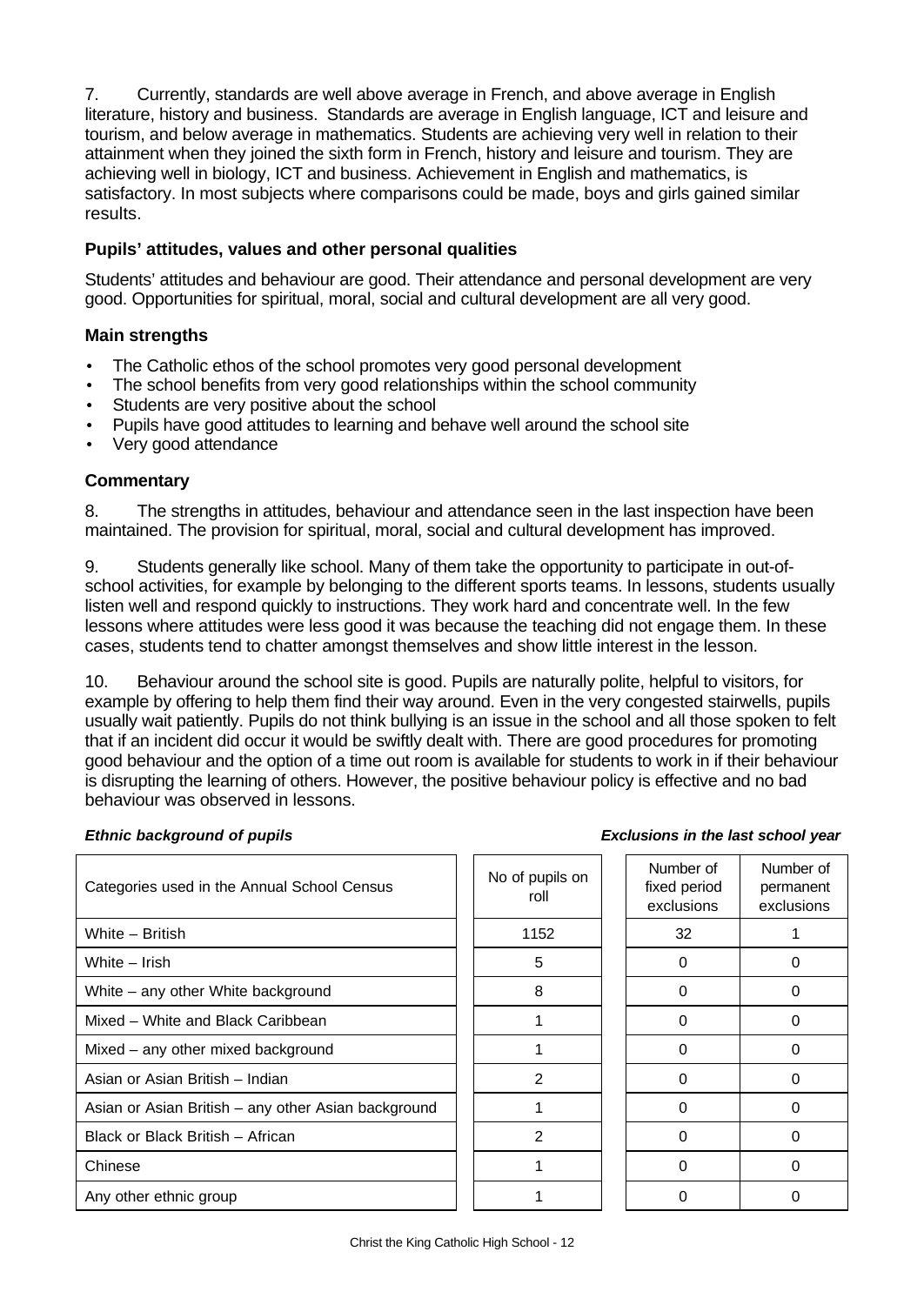No ethnic group recorded and the set of the set of the set of the set of the set of the set of the set of the set of the set of the set of the set of the set of the set of the set of the set of the set of the set of the se

11. Attendance in the main school is very good and the school closely monitors all absences, usually contacting parents on the first day of absence if they do not know why the student is not present. This contributes to the low level of unauthorised absence.

# *Attendance in the latest complete reporting year (%)*

| Authorised absence |            |  | Unauthorised absence |  |
|--------------------|------------|--|----------------------|--|
| School data        | 6.2        |  | School data          |  |
| National data      | . <u>.</u> |  | National data        |  |

*The table gives the percentage of half days (sessions) missed through absence for the latest complete reporting year.*

12. The school's Catholic ethos strongly underpins pupils' personal development and pervades all aspects of school life. The school places a high importance on pupils' spiritual development. Assemblies and form time make a strong contribution to this area. Good opportunities are provided across the curriculum, for example, for reflecting on other peoples problems in different parts of the world. The school chaplain is available for pupils and organises themed retreats for them. Her work is much appreciated by the pupils. Pupils are very well aware of their social and moral obligations. They enthusiastically raise significant amounts of money for different charities. They are currently raising money for water aid to provide a water pump and build a toilet block for a school in Tamil Nadu.

13. The school provides many opportunities for pupils to work together and this contributes to the very good relationships throughout the school community. Pupils cooperate well and willingly help each other. Throughout the curriculum, opportunities are provided for pupils to explore moral issues such as the plight of the Jews in Germany during the Nazi regime to the near impossible decisions planners have to make when considering what services are most important to supply to a Favela. Pupils' involvement in the different charities makes them aware of many different cultures. Many subjects also help to develop pupils understanding of European and other cultures. For example, in French, pupils study the Francophile world, in English, poetry from other cultures and, in history, a Black American project.

# **Sixth Form**

Students have good attitudes to lessons overall. Students' personal development is very good because of the very good provision for spiritual, moral, social and cultural development.

# **Main strengths and weaknesses**

- Very good relationships within the school community
- Students are very positive about the school
- Some students can be passive in lessons

# **Commentary**

14. Students' positive attitudes to the school have been maintained as has the provision for students' personal development.

15. Students speak well of their school and are pleased with their decision to join the sixth form. In most lessons, they have very good attitudes to work and are keen to do well. In a few lessons, some students are sometimes passive and only reluctantly answer teachers' questions. This problem inhibits students' learning in some of the very small subject groups because the effectiveness of discussions as a means of developing understanding is reduced.

16. Students' personal development is very good. They readily take on responsibilities both within the school and in the community. For example, students in Year 12 are 'buddies' for students in Year 7 whom the school has identified as likely to benefit from extra support. Students readily take on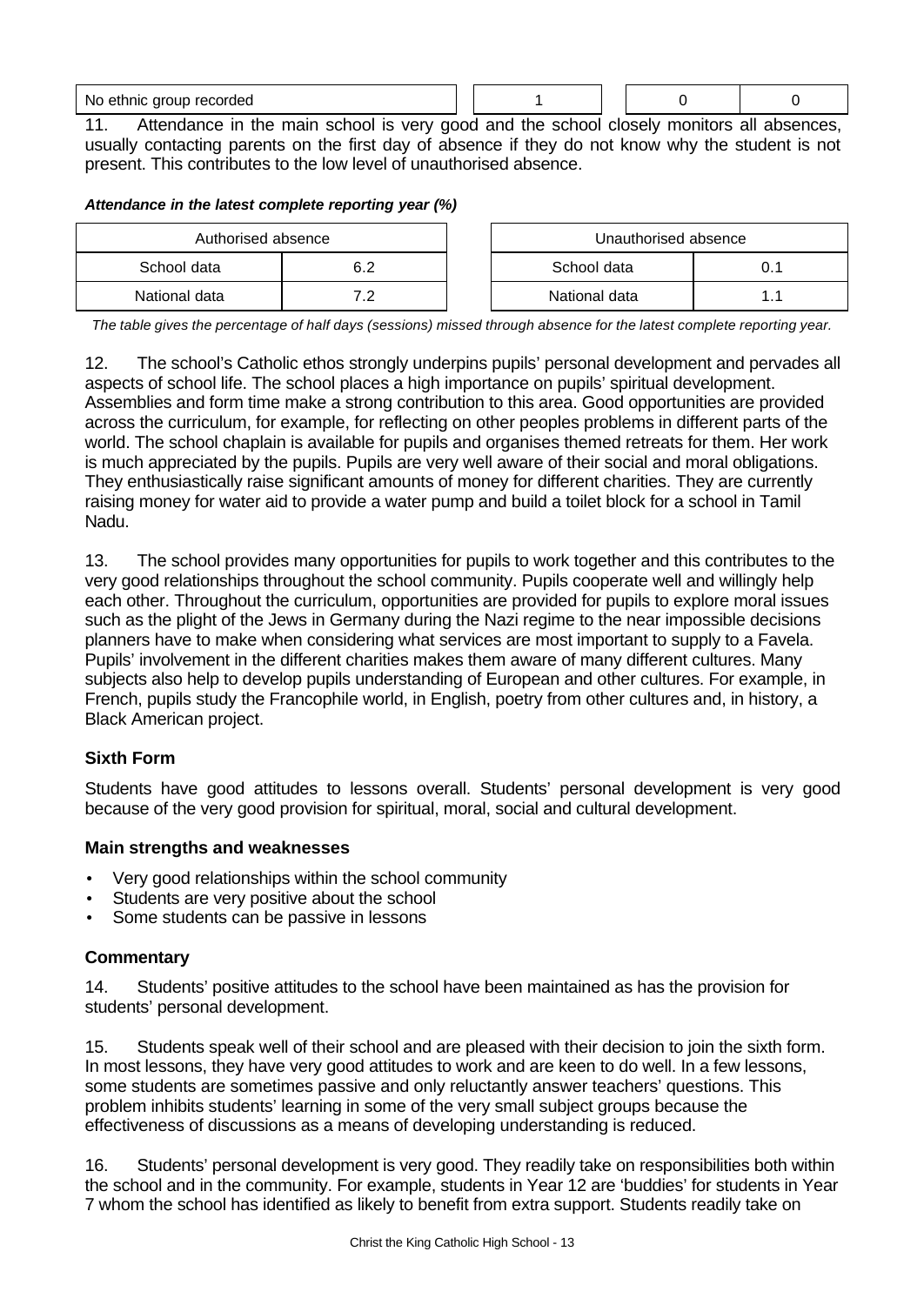community service. Many students appreciatively referred to the very good community spirit within the sixth form.

17. Attendance is good, but the overall figure for last year is distorted by the long-term absence of seven students, six of whom left in the course of the sixth form. Individual attendance is carefully monitored. Punctuality is good.

# **QUALITY OF EDUCATION PROVIDED BY THE SCHOOL**

This is satisfactory. Teaching and learning are satisfactory in Years 7 to 11 and good in the sixth form. The learning opportunities provided for pupils and pupils throughout the school are good. The quality and range of enrichment activities is very good. The strong sense of community and the Catholic ethos that underpin the school ensure that pupils and pupils are very well cared for, supported and guided. The school works well with parents and the community and very well with other teaching establishments to promote pupils' development and support their achievement.

# **Teaching and learning**

Teaching and learning are satisfactory overall. The use of assessment is satisfactory overall but the use of assessment information is inconsistent to promote pupils' learning further.

#### **Main strengths and weaknesses**

- Teaching is very good in modern foreign languages and geography
- Teachers have very good subject knowledge and relationships with classes are a strength of teaching
- The recommendations of the National Key Stage 3 Strategy have not influenced the development of teaching enough
- Pupils with special educational needs are well taught

#### **Commentary**

18. The inspection took place at a time when staffing was adversely affected by a higher than usual incidence of short and longer-term teacher absence. An analysis of the lessons taught during the inspection by permanent members of staff indicated that the quality of teaching was better than the overall figure but remained satisfactory, with a comparatively small amount being very good or excellent.

19. In the context of the overall satisfactory teaching that was seen, some variation between subjects occurred. The quality of teaching in Years 7 to 9 is very good in modern foreign languages and geography. It is good in English, ICT, history and art and satisfactory in other subjects. Teaching is similar in individual subjects in Years 10 and 11, except that it is good in music and satisfactory in English.

20. Teachers have good subject knowledge and are thoroughly familiar with examination requirements. Relationships between teachers and pupils, which are influenced by the school's very good ethos, are very positive. Lessons are carefully planned.

21. Where teachers facilitated very good learning, they made very good use of the technical recommendations contained in the National Key Stage 3 Strategy, and used these at all levels in the school. Lessons began with a brisk starter activity to set the pace for learning and to recall and consolidate previous work, often developing pupils' oral skills by purposeful question and answer sessions. Lesson objectives were stated and the teacher's high expectations were made clear to pupils. Resources were of good quality and tasks challenged appropriately pupils over the range of ability within the group. Time was used productively by the use of strict deadlines which kept up the pace of work. Teaching methods were varied, sometimes involving whole-class activities, sometimes paired or individual work. Teachers gave carefully targeted individual assistance quietly so as to preserve a studious atmosphere and ensure that all pupils could make good progress. In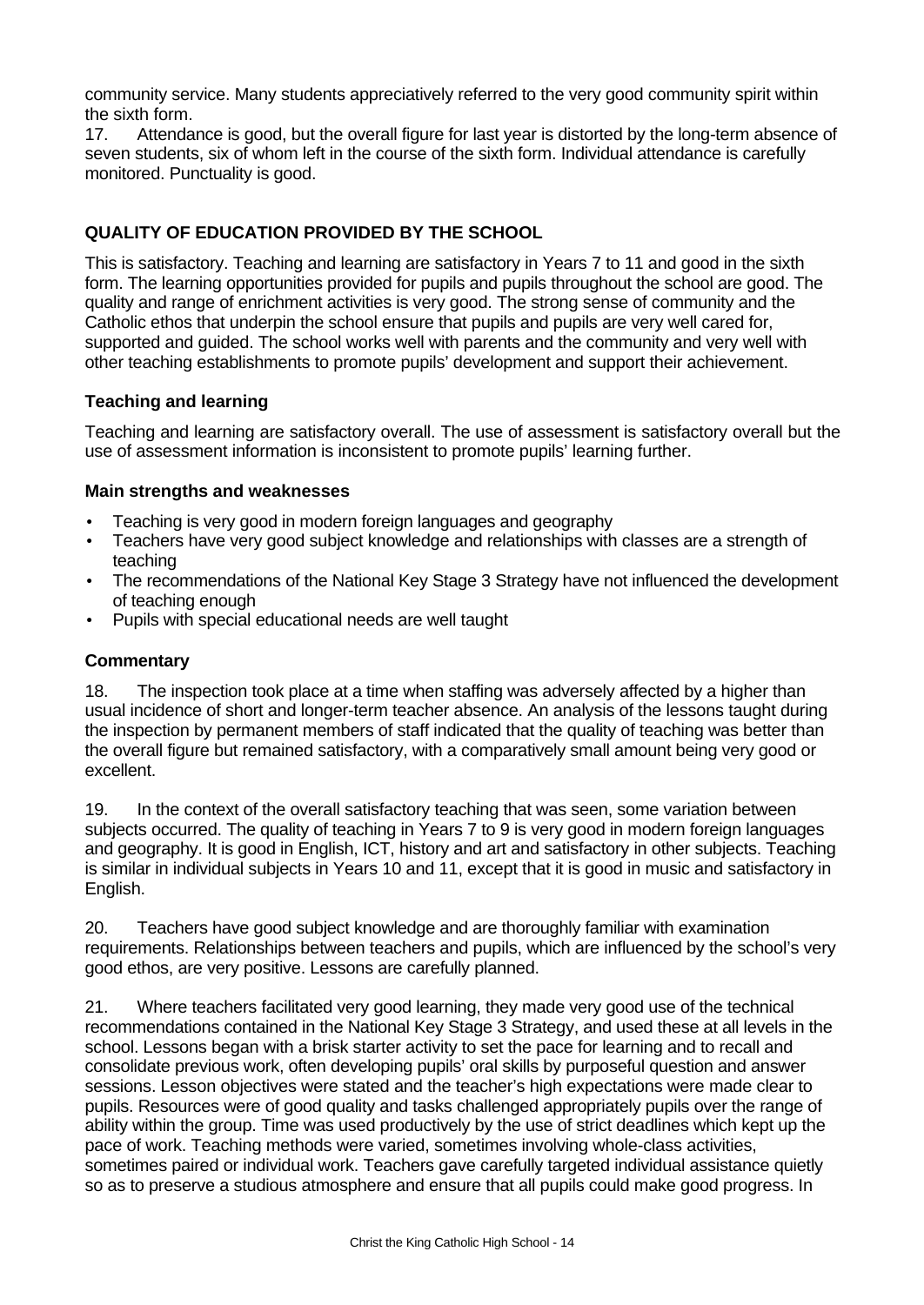response to this, pupils learned very well, worked with sustained concentration and enjoyed their success.

22. These qualities were evident in a Year 11 French revision lesson, where pupils consolidated their understanding and use of grammar and vocabulary in a topic on types of television programme. The very good resources that stimulated pupils' interest and learning included entertaining cartoons on an OHP depicting sport, 'soaps' and other TV genres. The teacher's enthusiasm for the language was obvious to the class. The class responded with much hard work. Questioning was particularly skilful because the teacher involved pupils other than those who readily volunteered answers. The plenary session at the end indicated that the lesson objectives had been met, giving useful information to guide subsequent planning. A related homework was set in good time before the lesson ended.

23. Teaching and learning are gradually being enhanced by the use of ICT as equipment becomes more available to extend the school's work as a technology college. Very good examples were seen, for example in a very well planned and organised lesson in art, where the expert use of an interactive whiteboard stimulated pupils to create imaginative surreal landscapes from 3 dimensional shapes. As in some other lessons observed, the use of up-to-date technology led to learning and achievement that were well above expectation.

24. Where lessons were satisfactory, some, but not enough, of the qualities outlined above were present. Sometimes, the teaching was dominated by the teacher with little chance for interaction, and this failed to harness the pupils' positive attitudes to learning. Sometimes, the tasks did not fully stretch all pupils with some consequent underachievement, particularly by potentially higher-attaining pupils. Occasionally, the work was pitched too high for pupils to respond realistically to the challenge. Sometimes, objectives were not clear enough to promote good learning.

25. In lessons where teaching was unsatisfactory work was not matched well to pupils' needs and the pace was slow. As a result, pupils were off task and noisy, and made insufficient progress.

26. Teaching of pupils with special educational needs in mainstream classes is good because of the support they receive and because teachers know them well and most plan to meet their needs. Some pupils are taught in small, setted groups in English and mathematics to improve literacy and numeracy. Focused support in homework groups, and at lunchtime sessions, gives pupils further opportunities for improvement. Some subject areas, for example geography, adapt targets and relate this well to the subject and this assists pupils to learn very well. This is very good practice and follows guidance in the New Code of Practice for pupils with special needs.

27. Teacher assistants are effective in lessons because there is joint planning for their involvement. Teaching in the learning support department and the learning support unit links well to pupils' needs, and teacher assistants work productively with pupils. All pupils who have special educational needs have individual education plans. The targets in these plans are not always different enough from the expectations of all pupils. Teacher assistants note activities and behaviour they observe during lessons and in the learning support department, but these records do not document achievement or indicate areas for improvement.

28. The needs of gifted and talented pupils are met very effectively, overall, through teachers' planning and through the stimulating additional activities and visits that are provided for them as part of extracurricular enrichment.

29. The assessment of pupils' learning is satisfactory. Pupils' work is marked regularly in most subjects, with supportive comment. In general, marking does not provide enough detailed advice for pupils about how to improve their work. Grades are awarded but these often do not inform pupils how they are doing in relation to national criteria. The school is improving the consistency of assessment practice through clear guidance and an emphasis on departmental monitoring of teaching and learning. Good use is made of ICT to track pupils' progress, agree targets and identify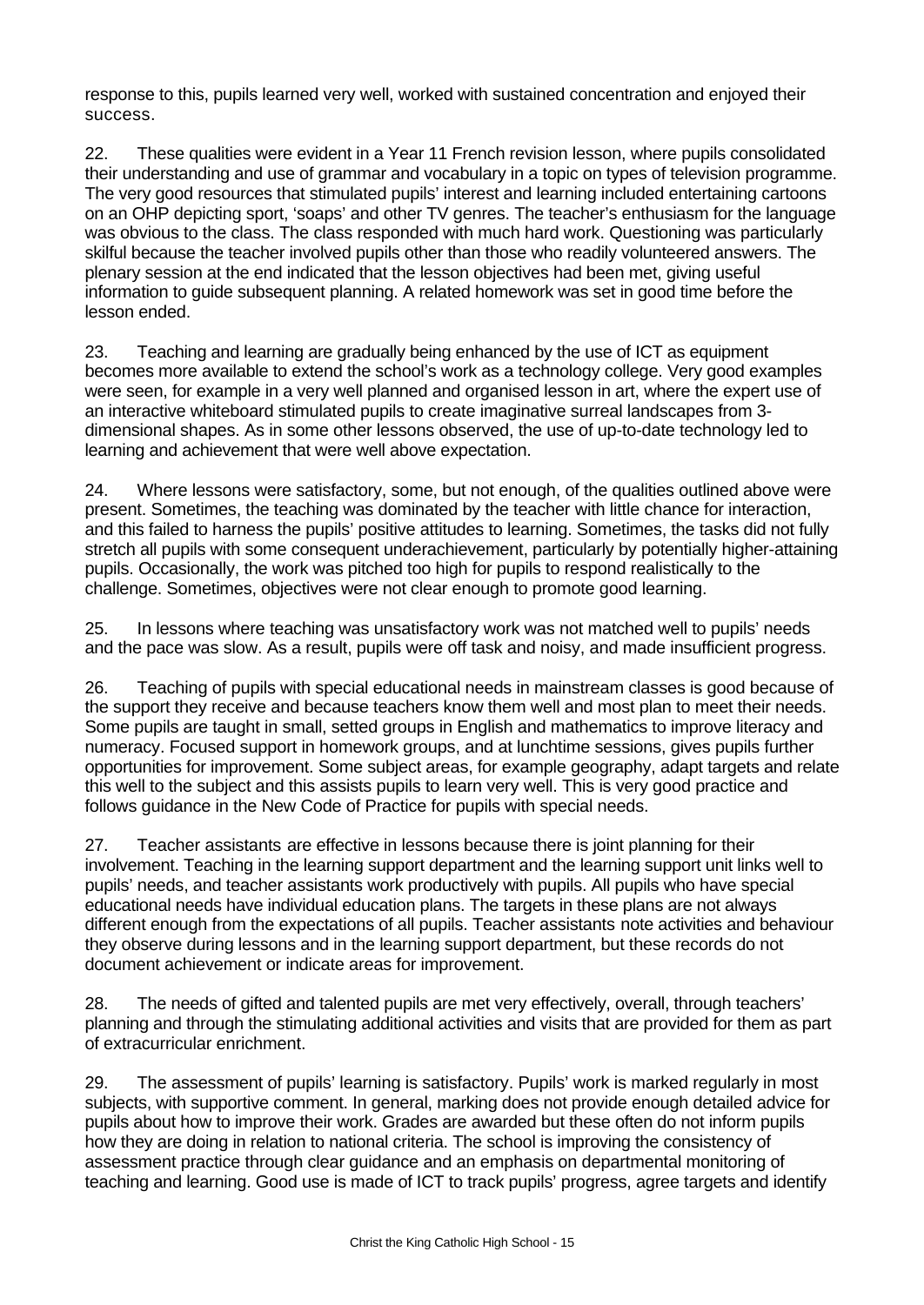under-achievement. This is assisting senior management to analyse and compare performance in the different departments.

| Excellent | Very good | Good     | Satisfactory | Unsatisfactor | Poor  | Very Poor |
|-----------|-----------|----------|--------------|---------------|-------|-----------|
| 3(3%)     | 14 (11%)  | 50 (41%) | 43 (36%)     | 9(7%)         | 2(2%) | $0(0\%)$  |

*Summary of teaching observed during the inspection in 122 lessons*

*The table gives the number of lessons observed in each of the seven categories used to make judgements about lessons; figures in brackets show percentages where 30 or more lessons are seen.*

# **Sixth form**

Teaching and learning are good. Assessment is good. It is carefully linked to examination requirements and contributes well to students' achievement.

# **Main strengths and weaknesses**

- Teachers are friendly and supportive and students are keen to succeed
- Teachers' subject knowledge is very good and lessons are well planned
- The range of stimulating teaching methods used includes effective use of ICT
- Assessment is through and provides constructive individual feedback

# **Commentary**

30. Teaching was good overall in the focus subjects. It was very good in French, history and leisure and tourism. As in the main school, relationships are a strength which stimulates students' interest and commitment and benefits their learning. Teachers have very good subject knowledge. They readily share their enthusiasm for their subjects with students, and are prepared to go the extra mile by giving students extra assistance outside lessons. They plan lessons well to match the needs of students. Lessons have clear objectives and reflect examination requirements well. As a result students of all levels of attainment are well challenged. The pace of lessons is generally good. Teaching methods are good and suitably varied, and are particularly imaginative and stimulating in history.

31. Students learn effectively. They are well motivated and keen to succeed. Relationships with teachers are positive and students are well supported in lessons. Students make good use of ICT for research and presentation and develop good habits in independent study. They benefit from, and appreciate, the good level of individual attention that the generally small size of groups permits. In English and mathematics, students readily engage in lively and productive discussion to further their learning. In some subjects, however, some students tend to be passive and inhibited from joining in discussion.

32. The assessment of students' learning is good, and is particularly good in business education and modern foreign languages. Most teachers provide students with a high standard of feedback, which gives them a good awareness of their progress and provides them with detailed feedback on how they may improve their work. Assessment is carefully linked to the requirements of the examination boards. The tracking and target-setting procedures are effective and enable students' performance to be compared against national standards and demonstrate effective progress through their sixth form studies.

#### *Summary of teaching observed during the inspection in 44 lessons*

| Excellent | Very good | Good     | Satisfactory | Unsatisfactor | Poor     | Very Poor |
|-----------|-----------|----------|--------------|---------------|----------|-----------|
| (2%)      | 12 (27%)  | 23 (52%) | 6(14%)       | 2(5%)         | $0(0\%)$ | $0(0\%)$  |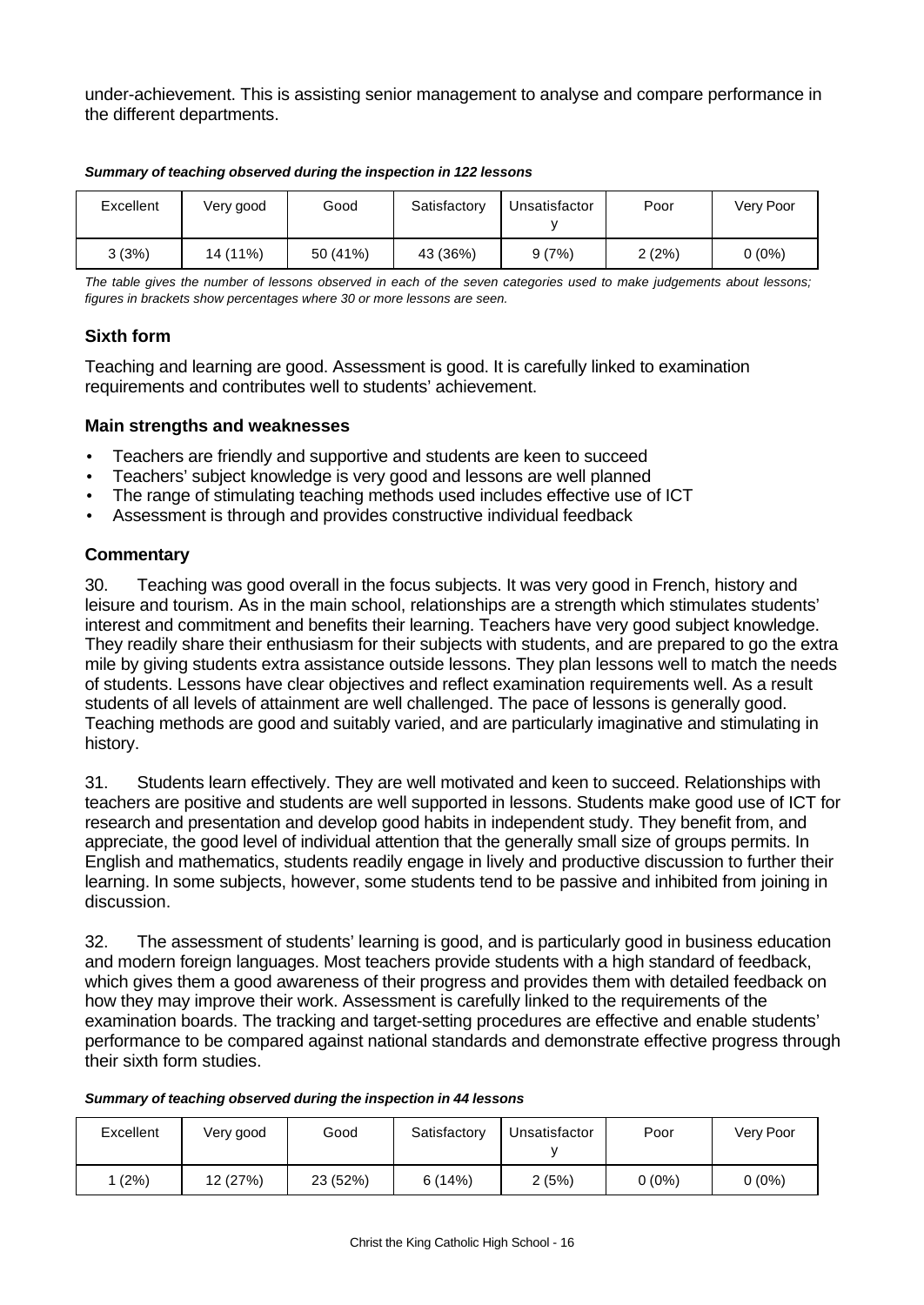*The table gives the number of lessons observed in each of the seven categories used to make judgements about lessons; figures in brackets show percentages where 30 or more lessons are seen.*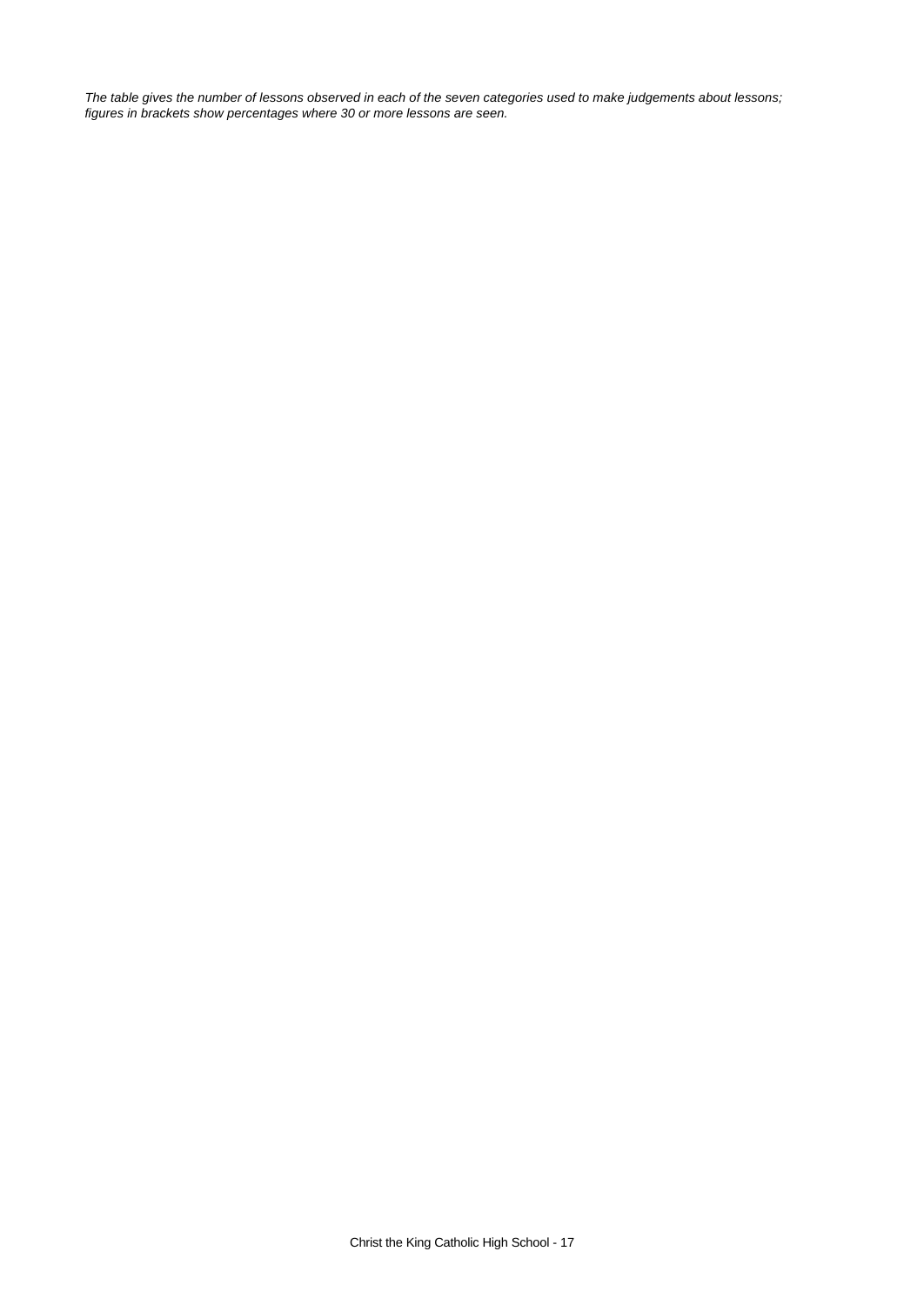# **The curriculum**

The quality of the curriculum is good. Very good opportunities are provided for enrichment. Staffing is satisfactory. Accommodation learning resources are good.

# **Main strengths and weaknesses**

- The school's Catholic ethos is well embodied in its curriculum
- The curriculum provides a broad range of opportunities for all pupils in Years 7 to 9 and a very good range of flexible choices in Years 10 and 11
- The school's technology college status is having a positive effect on development of subjects and equipment
- The curriculum does not meet statutory requirements for the provision of citizenship
- A very good range of extra-curricular activities is provided

# **Commentary**

33. The quality and breadth of the curriculum in Years 7 to 9 are good and most pupils have the opportunity to study a full range of subjects, which includes drama and a second modern language.

34. The curriculum in Years 10 and 11 is good and offers a wide choice of subjects to study at GCSE or GNVQ level with some additional non-accredited courses. In addition to the standard subjects at GCSE, pupils can opt for business and communication systems, drama, child development, media studies and a wide range of technology-based options. Vocational courses include GNVQ intermediate level science, business, information and communication technology (ICT) and manufacturing. Work-related learning is offered in conjunction with Southport College of Further Education. The school offers considerable flexibility of choice in attempting to meet individual pupils' needs.

35. Pupils may take three sciences. In addition, the provision of intermediate GNVQ science has resulted in good results for abler pupils who choose it, but has also resulted in a significant number of lower-attaining pupils gaining no accreditation in science.

36. The school does yet fully comply with its statutory obligation to provide citizenship as an independent subject. Most subjects include elements of citizenship within their schemes of work, but pupils do not study it specifically, nor is their work assessed separately or reported to parents as required.

37. The school has appropriate policies to guide the development of literacy and numeracy.

38. No teaching in personal, social and health education took place during the inspection. However the school provides a thorough programme of teaching, in discrete lessons and through religious education, that supports and extends its very good overall provision for the welfare and guidance of pupils.

39. The extra-curricular provision is very good. A wide variety of clubs and activities meets the interests and needs of pupils. This includes homework clubs for several subjects, sports activities and awards and particularly good lunchtime support in art and several of the technology options. Pupils with special educational needs can receive daily support lunchtime. The music department runs a choir, band and jazz band, which make regular contributions of high quality to the social, cultural and religious life of the school. However, fewer pupils participate than one might expect. The school offers pupils a very good range of trips and visits, including those to Paris, Lourdes, Spain and an exchange visit to America. A number of these benefit both the school's ethos and the curriculum, for example the planned humanities visit to Auschwitz. Pupils have the opportunity to gain the Duke of Edinburgh's Award at the school. English and drama benefit from regular theatre visits, and pupils have participated in theatre workshops.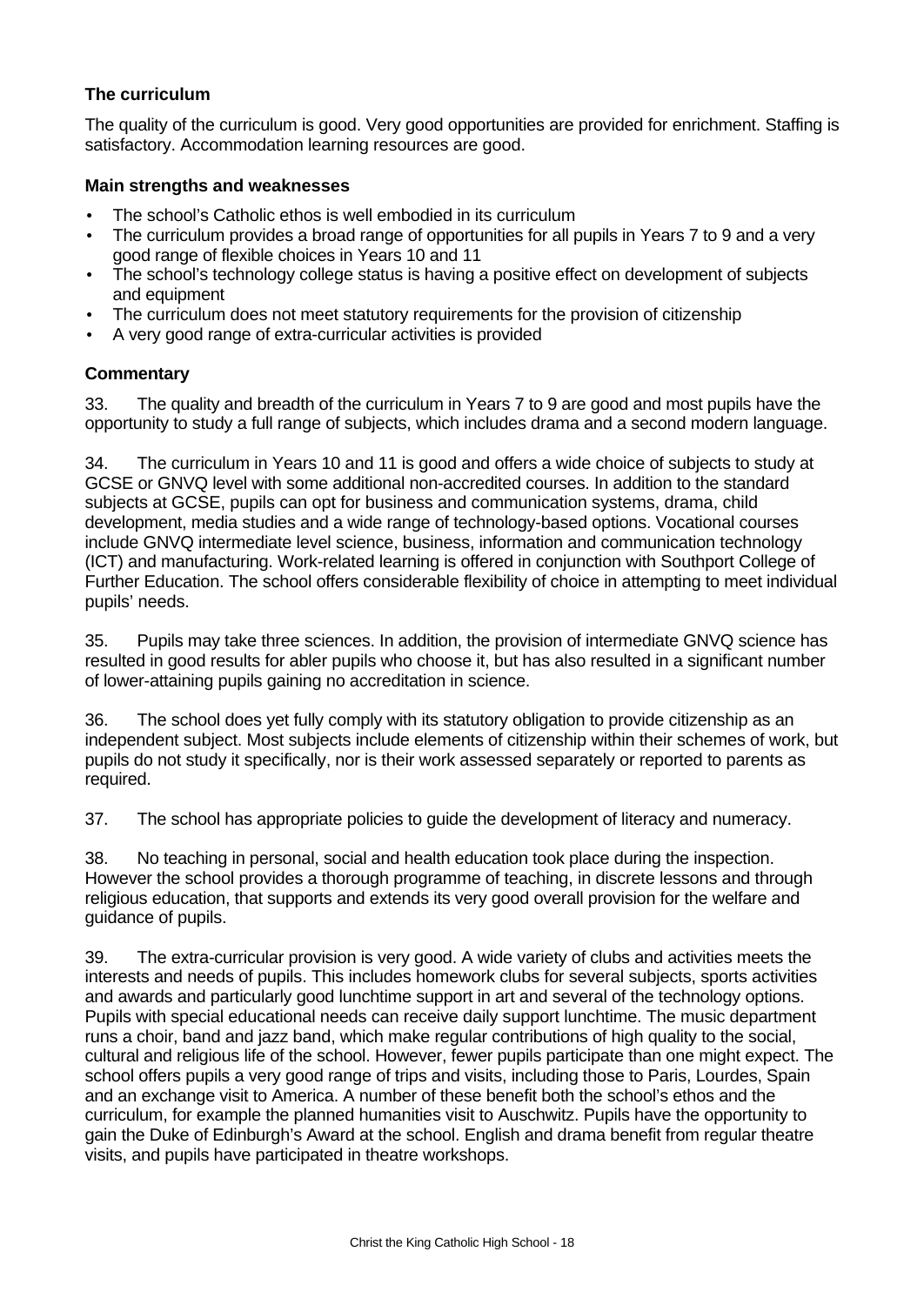40. The curriculum is carefully organised to include all pupils. The needs of gifted and talented pupils are very well considered and provided for. Activities additional to the enrichment opportunities open to all pupils are provided for them in many areas of the curriculum. For example, pupils gifted in modern foreign languages have funding for Internet access to on-line journals, as well as money for foreign language magazine subscriptions to develop their language skills. In music, the use of a recording studio enhances the standards achieved by Year 11 pupils. In art, Year 9 pupils develop their skills by attending a one-day photography course and sculpture workshop. History and geography organise a joint fieldwork enrichment program. This is preceded by after-school lessons and followed by a digital photography course, to help them produce a presentation. The pupils make use of this material for providing help for pupils in Years 6 and 7, reinforcing primary links.

41. The school arranges an alternative curriculum to assist some lower-attaining and some disaffected pupils with training for employment; very good links with local colleges and employers benefit these pupils. Pupils with special educational needs are helped to improve their literacy and numeracy skills in intensive courses in small groups within setted groups and in the learning support unit.

42. Pupils with special educational needs benefit greatly from the school's well-trained teacher assistants who assist with some withdrawal from lessons and teach basic skills in small groups. ICT support for this has improved and is developing. Very good support is available for pupils during extra-curricular time.

43. The qualifications of the teaching staff match the subjects well. However, the school is experiencing unusually high staff absence at present. While the school is taking reasonable steps to ensure effective temporary staff this has led to difficulties in some key areas, for example English, where some pupils have had three teachers this year. This is having an impact on the achievement of some pupils.

44. Accommodation is good, and has undergone some very good improvements since the last inspection. Following a fire in 1997, the gymnasium, sports hall and changing rooms have been rebuilt, giving good accommodation for physical education. The science rooms and ICT suites have recently been refurbished, providing a stimulating and up-to-date learning environment. In most curriculum areas, rooms are suited, which helps efficient organisation and gives good opportunities for collaboration within subjects. Storage and office spaces are satisfactory.

45. Resources are good overall. They are good in geography, ICT and physical education. The school is in its second year of additional funding as technology college. So far, this has had a particularly beneficial impact on the accommodation and resources for technology, on the schools' management of data and on the provision and use of computers and interactive whiteboards throughout the school. There are good plans for the use of further funds to include improved assessment practice and open learning via a school intranet. The library is up to date and provides a very good learning and research base with good access to ICT.

# **Sixth form**

The range of learning opportunities in the sixth form is good.

# **Main strengths**

- The range of courses provides students with a wide range of academic and vocational options
- Good opportunities are provided for enriching the curriculum and for extra-curricular involvement
- Staffing and accommodation are good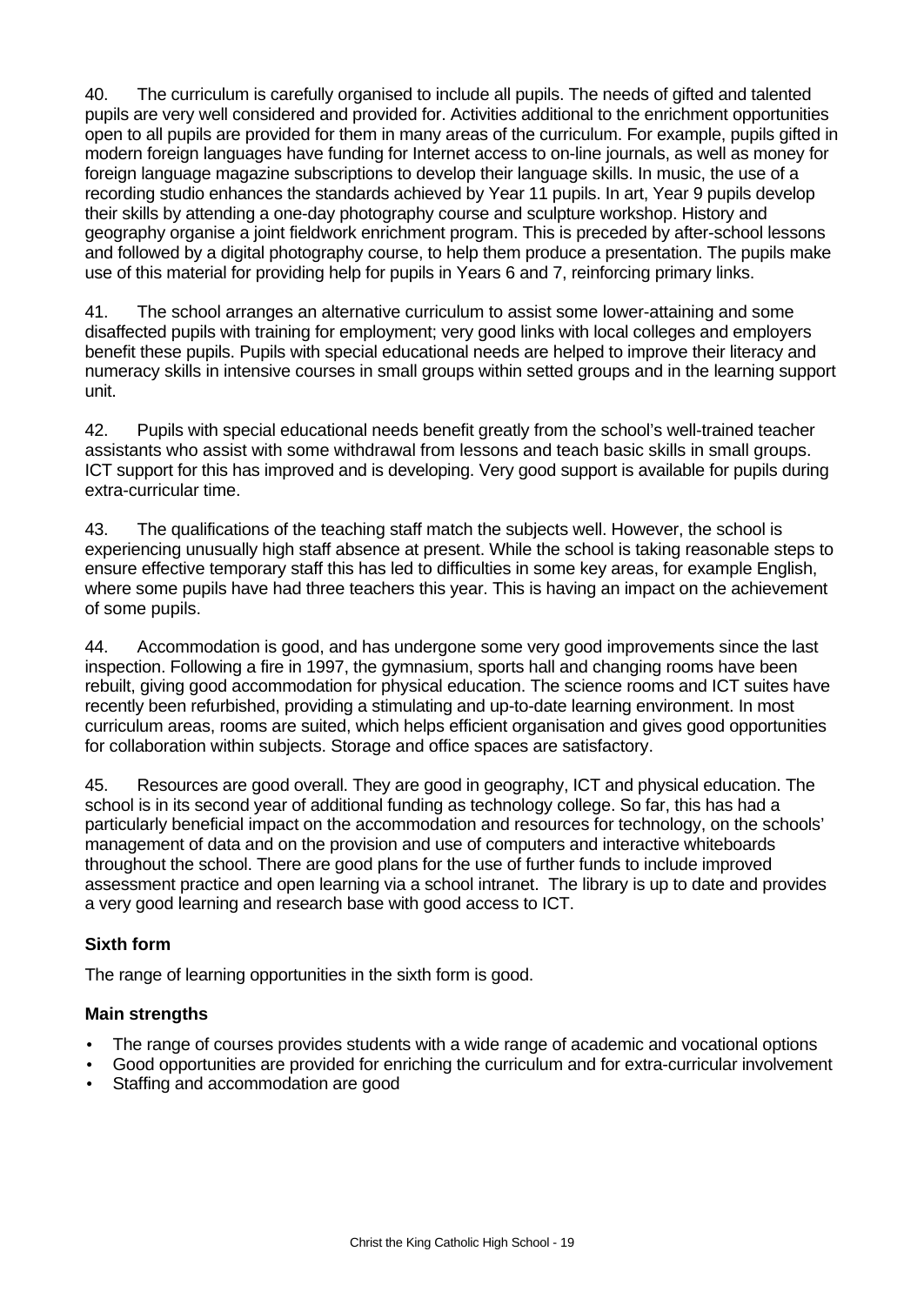# **Commentary**

46. The school offers a wide and well-balanced range of thirty academic and vocational courses leading to GCSE, AS, A-level and GNVQ. Pupils have the opportunity to retake GCSE English and mathematics. The addition of philosophy and ethics relates well to the ethos of the school. Pupils follow an AS Level general studies course.

47. Good enrichment of the curriculum is provided through trips and visits. Students have access to the very good range of extracurricular provision available in the main school.

48. The school offers a broad and flexible range of options to its students. It is possible to take both GCE and GNVQ courses, and to study at AS and A level simultaneously. Although some group sizes are small, this flexibility results for the most part in viable courses. The school is aware that its range of Intermediate GNVQ provision could be wider, but gives students good advice on availability at local colleges, with which it does not seek to compete in this area.

49. Staffing is good. Teachers are well qualified, sufficient in number and well deployed. Support staff are used well and fulfil particularly important functions in ICT and design and technology.

50. Accommodation is good. A good study area is available specifically for students in Years 12 and 13, which is well equipped with ICT, and a large common room. This gives them a good standard of amenities to support their study. The library/resource room, which has a careers area and more ICT facilities is available so that students may use their study periods effectively.

51. Resources are good and include increasing opportunities for students to use ICT.

# **Care, guidance and support**

The school takes very good care of its pupils. Provision for pupils' guidance and support is very good. Pupils are monitored and supported very well as they move through the school. The school provides opportunities to seek and act on pupils' and students' views about their work and the development of the school.

# **Main strengths**

- Staff know pupils very well and provide effective support and guidance for their work and achievement
- The induction procedures for new pupils ensure a very smooth transition to the school
- Pupils receive effective support and guidance, especially when choosing courses and careers
- Good opportunities are provided for pupils and students to contribute to, and influence, change through the school council

# **Commentary**

52. The school implements very good systems for the welfare of its pupils. Child protection procedures are up to date, well known to staff and effective. Staff ensure that pupils work in a healthy environment and good risk assessments are in place for pupils' security. A central register of yearly checks on equipment is not kept although at present individual departments take responsibility for this. Arrangements for first aid are good. Pupils are very well supervised outside lessons.

53. A very thoughtful and well-managed induction procedure makes transition from primary schools to Year 7 as smooth as possible. This is much appreciated by pupils and parents.

54. The pastoral system works very effectively. Staff know the pupils very well and pupils appreciate the individual support they receive. Pupils can turn to a wide variety of people for guidance and support. The counselling work of the lay chaplain is particularly appreciated by pupils and parents. Other sources of advice include tutors, heads of year, teaching assistants, support staff, the careers advice service and learning support systems. A very good mentoring programme, organised by the sixth form, further supports younger pupils. Pupils receive good careers advice as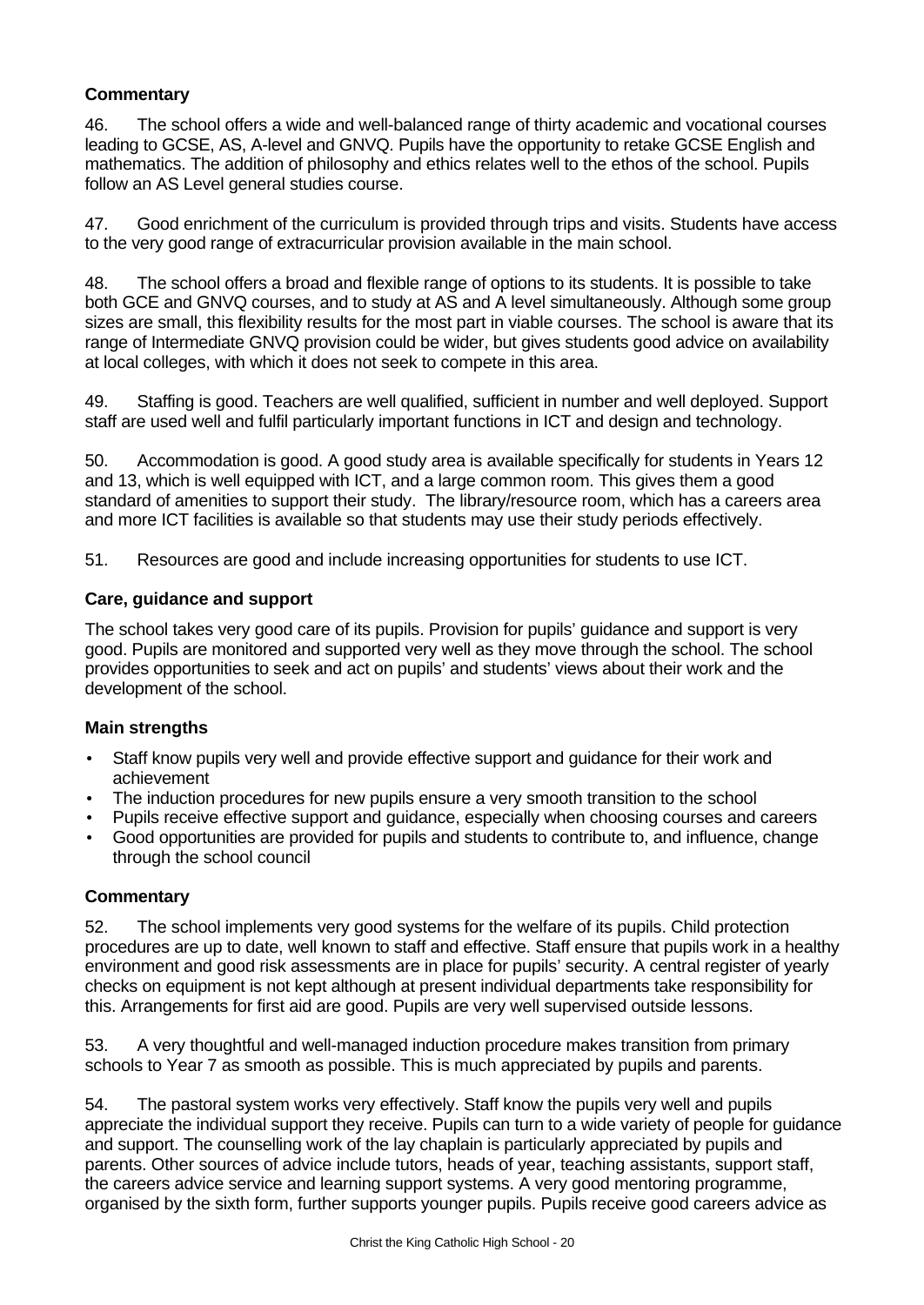they move through the school. Support for gifted and talented pupils has developed very well and those pupils with special educational needs are well supported because teachers, and teacher assistants, are aware of their needs.

55. Well-managed arrangements for assessment and for tracking progress through the newly introduced Aim High program work effectively. These form an effective base to monitor pupils' achievements. Good careers advice, with well-organised work experience in Year 10, helps pupils to make appropriate decisions. Pupils on the school council discuss matters which are of interest to all pupils and in most tutor groups other opportunities exist to voice opinions on a variety of topics. Overall, tutors are making good use of tutor group time. In the good examples seen, lively discussions took place and pupils had a voice. However, the effectiveness of the use of tutor group time is inconsistent. Pupils appreciate the very good overall level of support that the school provides. The school provides good individual guidance for pupils who have special educational needs, including those in the support unit. Good links have been established with local authority services and primary schools.

# **Sixth form**

The support and guidance offered to students as they join, move through and leave the sixth form are very good.

# **Main strengths and weaknesses**

- Students feel very well supported and cared for and are positive about the help they receive
- Good information is made available to students and management has developed very good systems but these are not all well monitored to judge their effectiveness

# **Commentary**

56. Students are very well looked after and supported. They particularly appreciate the procedures for inducting them to the sixth form and preparing them for their next stage of education. Tutors and staff with sixth form responsibility provide very good continuing support. Well-informed advice is available on careers, further or higher education, employment and job opportunities. Students are encouraged to do work experience and it is an expectation of most vocational courses. They have responsibilities to seek such employment with additional guidance from the effective Connexions service. They are involved in setting challenging personal targets. Good opportunities exist for students to express their views. The sixth form council provides a useful forum to discuss matters of concern. Students run this themselves and enjoy opportunities to lead discussions

# **Partnership with parents, other schools and the community**

Partnership with parents is good. Links with the community, other schools and colleges are very good.

# **Main strengths and weaknesses**

- Very good links with local primary schools exist as part of the school's technology outreach work
- Links with local colleges enable the school to offer a wider range of vocational courses in Years 10 and 11
- Parents are very supportive of the school
- Links with the local business community extend opportunities for students
- Notice of parents' consultation dates is too short for some parents

# **Commentary**

57. The school has maintained its strong links with parents and the community and improved them with other schools and colleges.

58. The school provides parents with a satisfactory range of information about their children's attainment and progress. The annual reports give parents good information about the levels their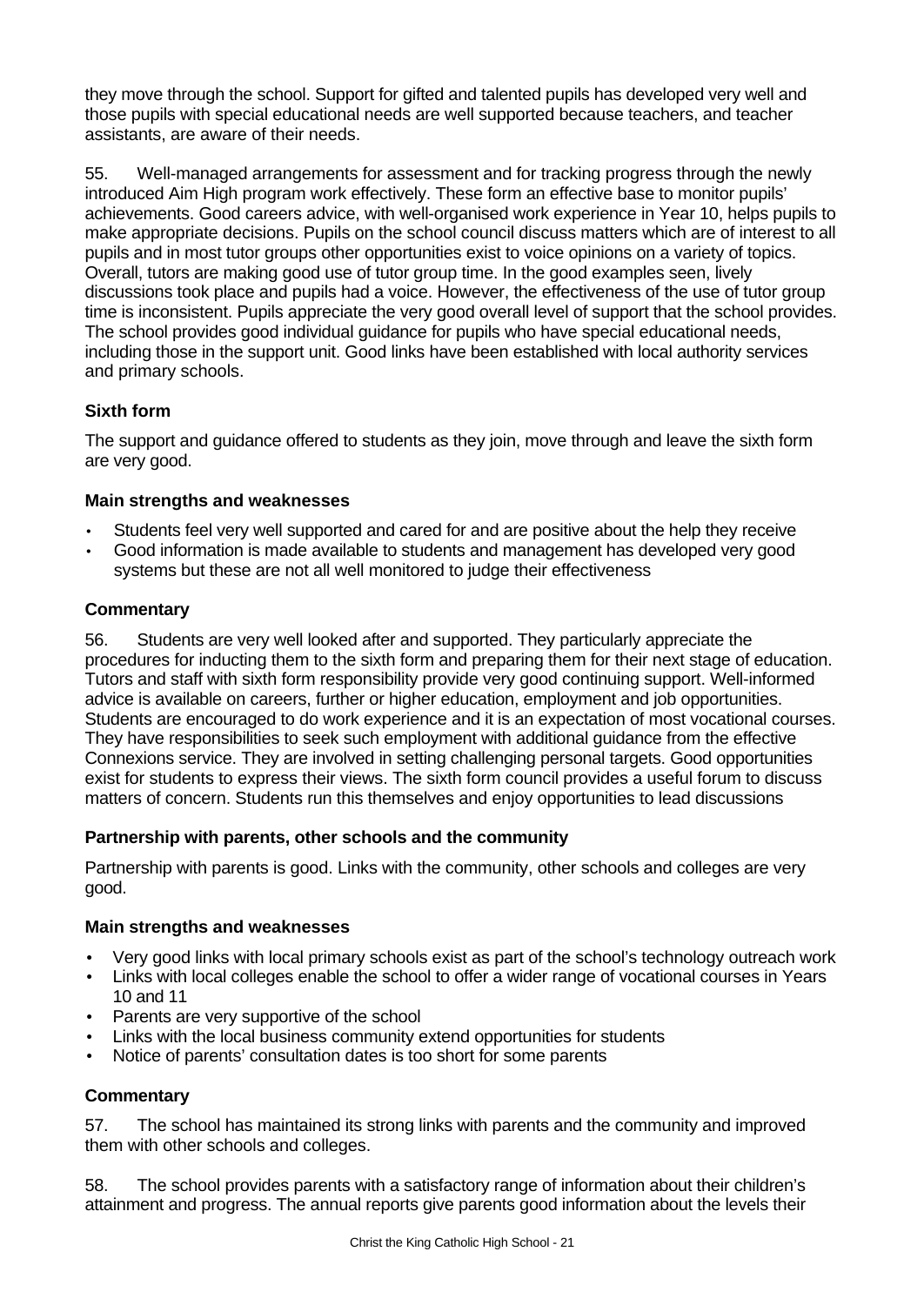children are working at and where appropriate predicted grades. Information about the specific strengths and weaknesses in the students' learning in individual subjects is insufficient, and targets are sometimes vague. These reports are supplemented with an interim report and parents' meetings. These consultations are very well attended, in spite of some parents finding it difficult to arrange their other commitments because of the relatively short notice of about two weeks that is generally given. These meetings are not detailed in the newsletter at the start of the year or in the students' homework planners. The school provides both parents and pupils with comprehensive information about courses in Year 10 and for options for further and higher education to enable them to make informed choices.

59. The parents association raises substantial amounts of money for the school and contributed significantly to the sponsorship required for the technology college bid.

60. The school works very well with the local community in a number of ways. The local business community provides work experience placements and mock interviews for students. Local firms attend careers conventions open to all pupils from Year 9 upwards. The local Catholic community is very supportive of the school. Many attended an outdoor mass at the school celebrated by the Archbishop of Liverpool. As part of its role as a technology college, the school is providing adult education classes based on ICT. These are very popular and the school is looking to extend this provision, as well as introducing a Microsoft academy course from September.

61. Primary schools speak very highly of the support given them Christ the King. As a technology college, the school offers them valuable support in both the teaching of science and in the maintenance of ICT equipment. A science teacher works half a day a week in the partner primary schools for about 4 weeks. During this time he will teach a topic that he has previously agreed with the primary school. The close links with the local colleges are very well used to provide courses to meet students' needs that the school does not have the expertise to provide for, for example, hairdressing and motor vehicle maintenance. In addition there is very good collaboration between the colleges and the school to enable students to make appropriate choices about post-16 education.

# **Sixth form**

Partnership with parents is good. Links with the community, other schools and higher education providers are very good.

# **Main strengths**

- Links with local business community provide work placements for pupils on vocational courses
- Very good links with higher education providers supports students transfer to their next stage of education

# **Commentary**

62. The school keeps parents well informed about students' progress through reports and consultation evenings. Parents are contacted at an early stage if there are concerns about a student's work.

63. Links with higher education institutions provide students with very good information about what their options are post-18 and about life at university. The initial residential course at a university is part of a very good induction programme for students joining the sixth form. Local schools provide good opportunities for students to undertake community service.

64. Local businesses are very supportive of vocational courses, providing work placements and, in some instances, resources for students.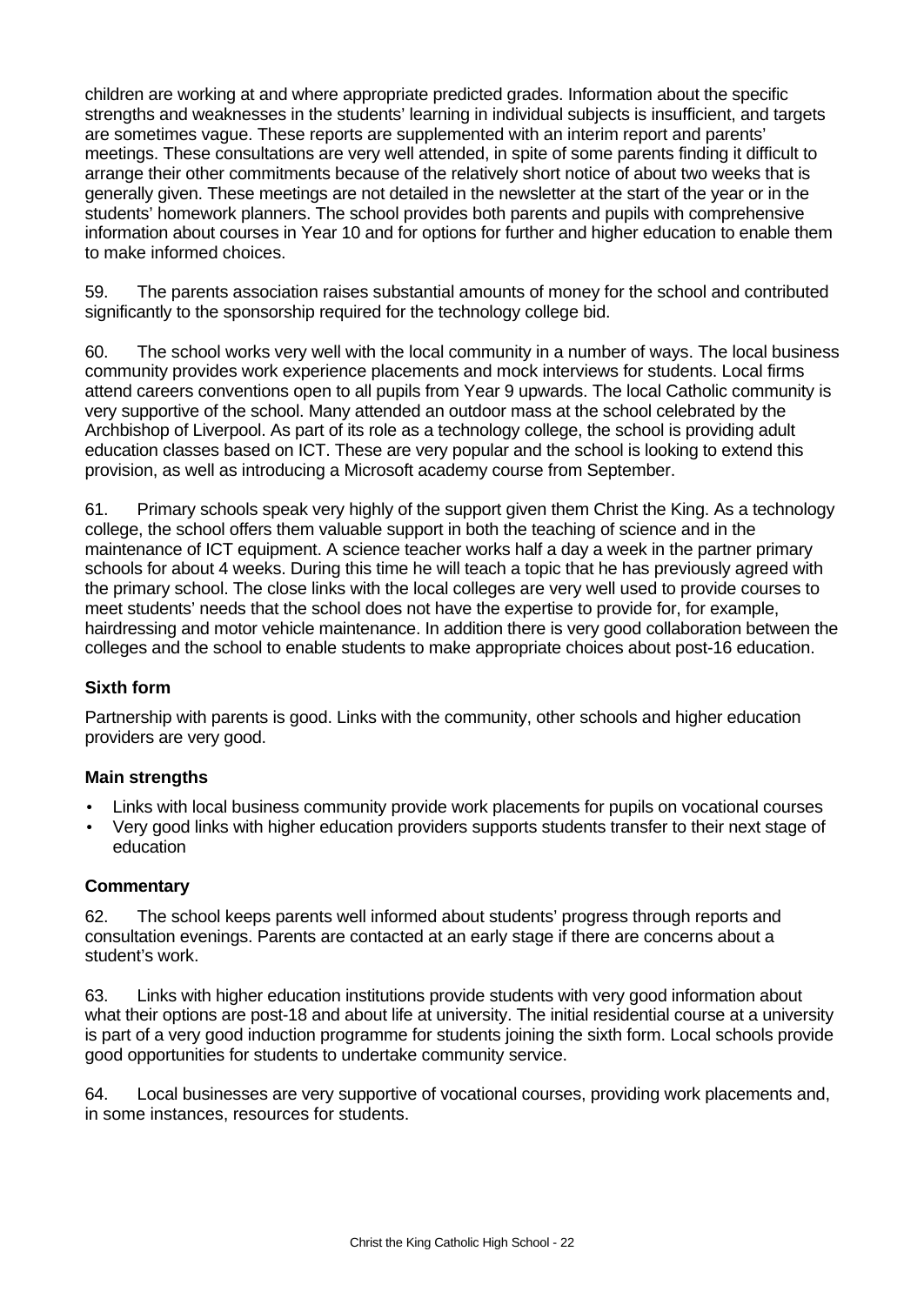# **LEADERSHIP AND MANAGEMENT**

The headteacher provides good leadership and the success in achieving technology college status provides a good platform for school improvement. The leadership of other senior leaders is satisfactory as is the school's management. Governance is satisfactory and governors have successfully tackled most issues raised in the previous report.

#### **Main strengths and weaknesses**

- Leadership and management of the school strongly promote a Catholic ethos in the work of the school
- The school has made a good start to developing its work as a technology college
- Leadership and management are good in the sixth form
- Teaching has not improved sufficiently as a result of the monitoring process
- Recommendations from national strategies have not been used systematically to improve teaching
- The monitoring and evaluation of school policies and practice lack consistency

# **Commentary**

65. The head exercises strong leadership. The school pays great attention to implementing its mission statement and aims, which does much to develop pupils' worthwhile values and positive attitudes and maintain the very good ethos of the school. All pupils are valued equally in the school's educational environment. Examination results have remained above average in Year 9 and were well above average at GCSE level in 2003. The school has made a good start to using the benefits of its new status as a technology college. An important part of the headteacher's plan for the school is to develop ICT as a means to raise achievement. The development of technology as a means of teaching is shared by staff and governors and is impacting on the learning of pupils. The use of ICT is being extended to assist and improve monitoring of pupils and school administration. The development plan is a comprehensive document with appropriate aims; it has clear outcomes and is fully costed. Most department development plans reflect the whole-school priorities to raise standards.

66. Overall management is satisfactory. Senior managers play an important part in maintaining the ethos of the school and have a thorough knowledge of all developments, stemming from a collegiate approach to management. Senior managers provide good role models for other staff and pupils and provide support and guidance, either when this is requested or through the 'drop in' process of lesson observations. Senior leaders are suitably experienced and knowledgeable about leadership and management processes. The school is tackling issues concerning teachers' workload through employing additional staff to undertake administrative and supervisory roles. There are clear lines of management for the senior leadership team and the headteacher meets regularly with each member of the team to discuss aspects of their role. Effective performance management systems are in place and meet requirements for teaching and non-teaching staff. A number of middle managers are benefiting from leadership training.

67. The procedure for lesson observations is in place but monitoring is not systematic and teaching has undergone too little development since the last inspection. The lessons from the National Key Stage 3 Strategy have not been thoroughly embedded across the curriculum amongst permanent staff, which has led to inconsistency of practice and effectiveness amongst teachers. As a result, teaching standards are satisfactory overall. Good examples of teaching and learning were observed, especially in modern foreign languages and geography, where teachers are benefiting from the sharing of good techniques and ideas. However, opportunities are not provided for the most effective teachers to share their teaching expertise as a matter of course among the staff. Literacy and numeracy are not systematically developed as part of whole-school initiatives. Senior staff collect much data about pupils' progress and attainment. Currently, this is not being used enough to stimulate developments in the effectiveness of teaching.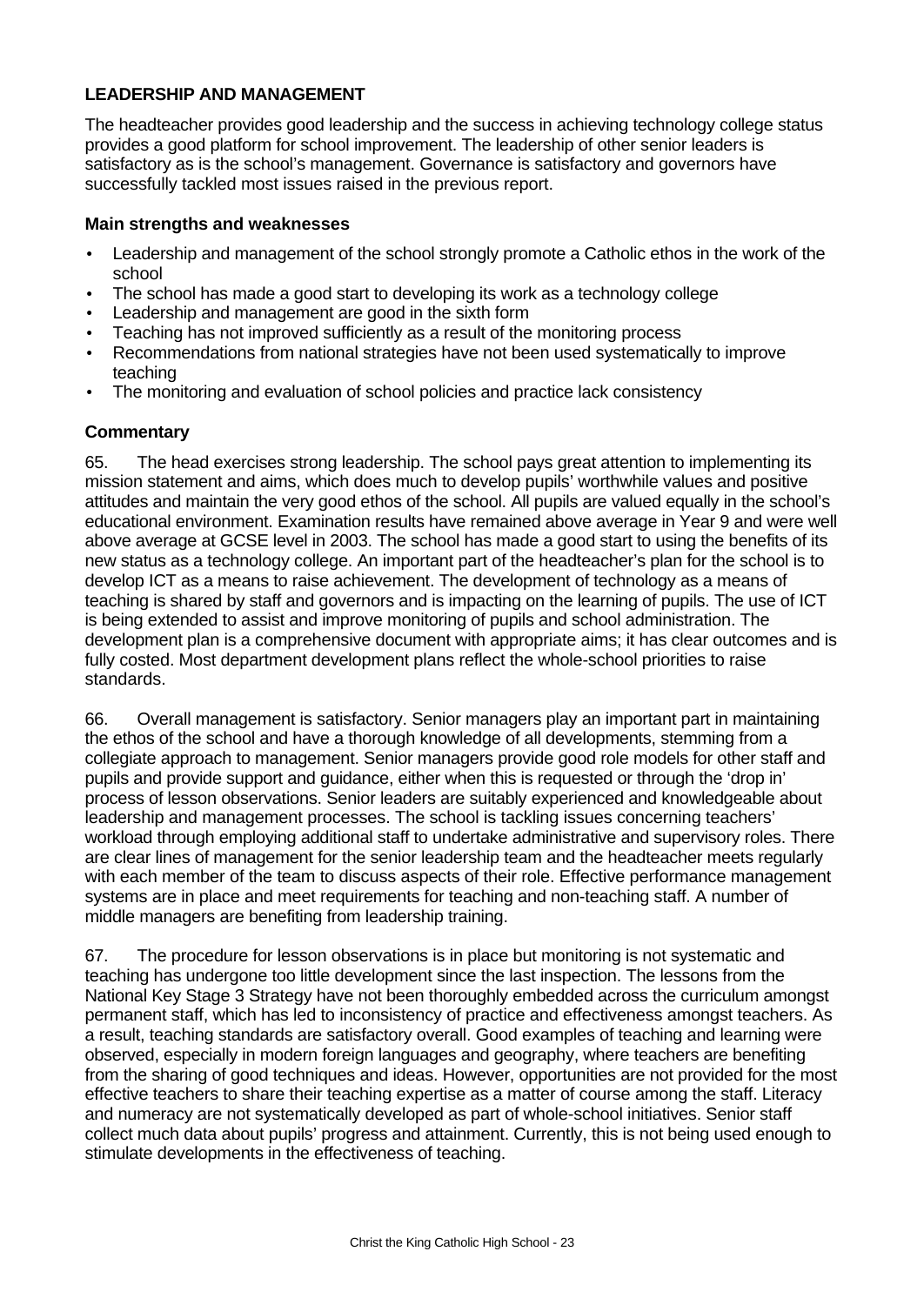68. Leadership of subjects varies and is good overall. It is very good in geography and modern foreign languages and good in ICT, history, design technology, art, and physical education. Leadership is satisfactory in music and in the core subjects of English, mathematics and science. It is unsatisfactory in citizenship which is not fully established as a subject. Management is satisfactory overall. Provision for gifted and talented pupils is very well organised.

69. The effectiveness of the governors is satisfactory. Governors are knowledgeable about the school and support it strongly. They are committed to the new status of the school. Governors have a well-organised committee structure with efficient procedures for reporting to the full governing body. There are good systems for monitoring the financial resources allocated to the school and governors have successfully dealt with most of the issues raised in the previous report. However, governors have not ensured that purposeful monitoring of teaching and learning takes place, leading to an overall rise in teaching standards and pupils' achievement. The governors have not yet fully implemented the statutory requirement to provide a distinct course in citizenship in Years 7 to 11.

70. Finances are carefully monitored. All spending is carefully considered and tracked. Spending is prioritised in line with the school development plan and the school follows 'best value' principles.

| Income and expenditure $(E)$ |           | Balances (£)                        |        |
|------------------------------|-----------|-------------------------------------|--------|
| Total income                 | 3,464,960 | Balance from previous year          | 74,666 |
| Total expenditure            | 3,468,192 | Balance carried forward to the next | 73,962 |
| Expenditure per pupil        | 2.592     |                                     |        |

| Income and expenditure $(E)$ |           | Balances (£)                        |        |
|------------------------------|-----------|-------------------------------------|--------|
| Total income                 | 3,464,960 | Balance from previous year          | 74.666 |
| ptal expenditure             | 3.468.192 | Balance carried forward to the next | 73.962 |

| Financial information for the year April 2002 to March 2003 |  |  |
|-------------------------------------------------------------|--|--|
|                                                             |  |  |

71. Arrangements for managing the provision for pupils with special educational needs are good. These pupils are identified in Year 7, following early testing in spelling and reading of the whole of the new intake. Primary schools pass on information to assist transition. Statements of special needs and individual education plans are reviewed regularly and are completed on time. The review process follows guidelines. Pupils are involved in evaluation and setting targets. The school makes every effort to involve parents in this process but a few parents would like more opportunities to communicate with staff on the progress of pupils. Targets are measurable, with dates by which they are to be achieved. Individual education plans provide enough guidance for teachers to know how they can help students to reach their targets. Pupils' achievement is carefully measured through the newly introduced Aim High program which targets achievement for all pupils.

72. The leadership and coordination of special educational needs across departments is satisfactory and has improved, but some management systems are not fully linked to improvement and monitoring is in need of development. For example, review feedbacks from subject departments do not concentrate on achievement and areas for improvement.

# **Sixth form**

The head of sixth form provides good leadership and management. There is a shared commitment to improvement amongst those with posts of responsibility. Governors strongly support the development of the sixth form.

# **Main strengths and weaknesses**

- The head of sixth form leads an effective team and the sixth form is managed well
- A very good induction programme from Year 11 to Year 12 helps students to settle in well
- Monitoring and evaluation of teaching are having a beneficial impact on its quality
	- No procedures to compare attendance of students in different subjects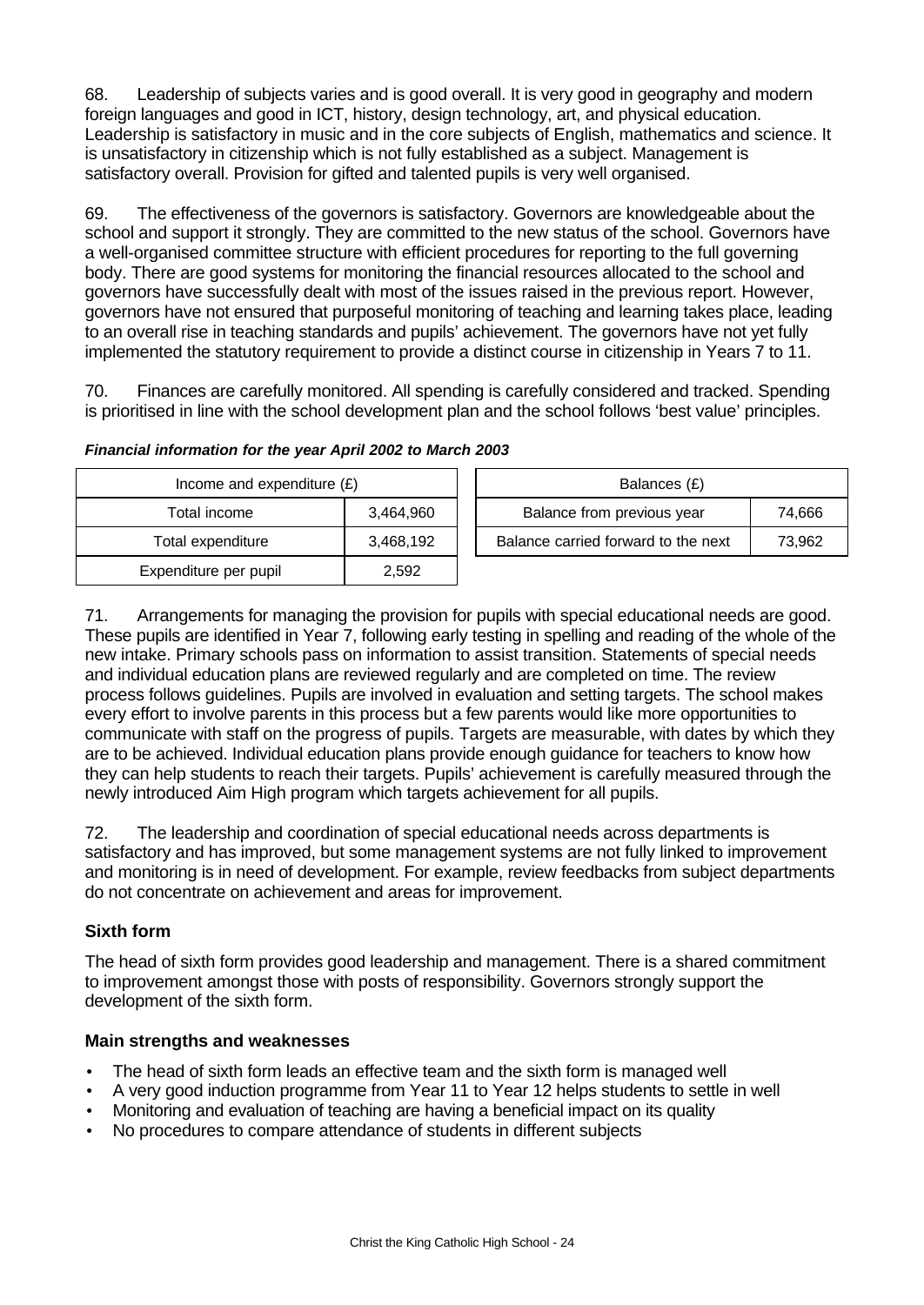# **Commentary**

73. The sixth form leadership is having a positive impact on the learning of students. The head of sixth form has high expectations and is committed to developing a sixth form flexible enough to provide for students with a wide range of aptitudes. Governors strongly support the further development of the sixth form. Management is efficient on a day-to-day basis.

74. A comprehensive range of courses is available for students wishing to continue with a Catholic education. Teaching and learning are monitored, evaluated and adapted to meet pupils' needs as part of the 14-19 post-16 strategy and this provides good continuity and progression from AS to A2 courses. The management of the curriculum is very good and the school works strenuously and successfully to provide as wide a range of course as possible to meet students' wishes, and to maintain viability of those courses that attract comparatively small numbers.

75. The head of sixth form regularly monitors the quality of lessons to ensure that schemes of work and programmes of study are meeting the needs of all pupils.

76. Sixth form finances are well managed to ensure that good value for money is provided despite the small size of some teaching groups.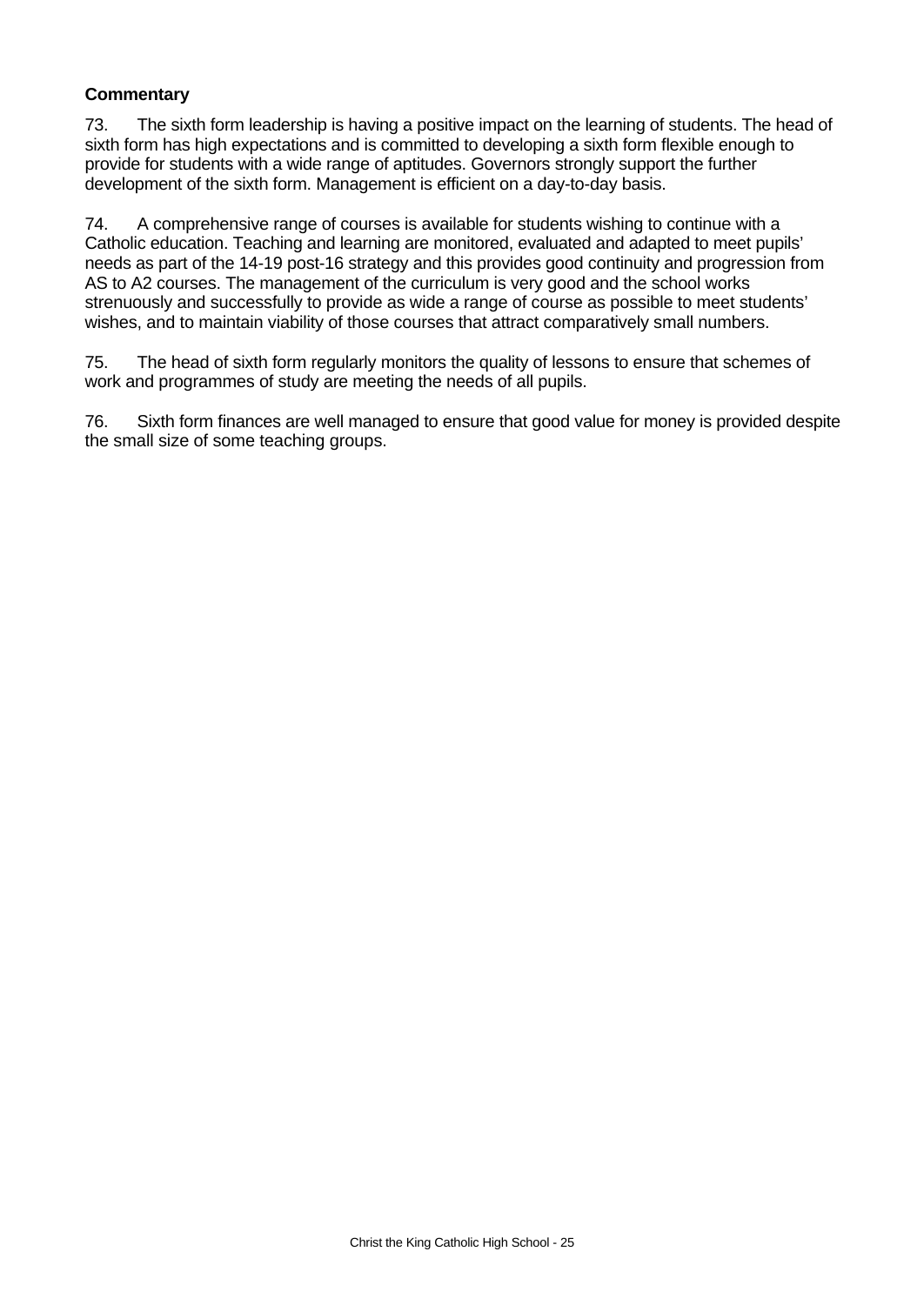# **PART C: SUBJECTS AND COURSES IN KEY STAGES 3 and 4**

# **ENGLISH AND MODERN FOREIGN LANGUAGES**

# **English**

Provision in English is **satisfactory**.

# **Main strengths and weaknesses**

- Some good teaching results in a good proportion of above average attainment in examinations
- Staffing problems have led to inconsistent practice and slow departmental development
- Most classroom teaching does not reflect the recommendations of the National Literacy Strategy
- Leadership in English is beginning to impact on planning

# **Commentary**

|                       | Year 9        | Year 11      |
|-----------------------|---------------|--------------|
| Standards             | Above average | Average      |
| Achievement           | Good          | Satisfactory |
| Teaching and Learning | Good          | Satisfactory |

| Leadership                         | Satisfactory |
|------------------------------------|--------------|
| Management                         | Satisfactory |
| Progress since the last inspection | Satisfactory |

# **Examination results**

77. Pupils enter the school with above-average attainment in national tests and results are above average in national tests at the end of Year 9. An above-average proportion of pupils obtain Levels 6 and 7. The boys do better than the national average for boys, but not as well as the girls, who have outperformed them by an increasing margin over the past three years. Results at the end of Year 9 were average in 2003 compared to those gained by similar schools. GCSE results were above average in 2003.

# **Standards and achievement**

78. In Years 7 to 9, pupils answer questions articulately. They read and perform confidently and with expression. They write convincingly for different audiences and purposes. Pupils write well, using advanced vocabulary, good grammar, spelling and paragraphing. By Year 9, pupils write very imaginatively, creating tension and atmosphere. Presentation is generally good and generally improves over time. In Years 10 and 11, most pupils talk confidently in a variety of situations. Pupils are familiar with examination criteria and make good use of model answers. Pupils express spoken opinions sensitively, are perceptive when analysing what they read and are good listeners. They build up notes competently for structuring extended essays and redraft their work effectively. They read with insight. In lower sets, standards are inconsistent. A scrutiny of pupils' written work indicates that some pupils do not maintain previously good standards over time.

# **Teaching and learning**

79. The teaching observed in Years7 to 9 was mostly good. Lessons are structured so that time is purposefully used and lessons proceed at a good pace. Stimulating starter activities challenge the pupils to work quickly and efficiently. Effective plenary sessions ascertain what the pupils have learned, but use of these is inconsistent. A good range of writing styles is developed during Years 7 to 9, ranging from play scripts to letters and advertisements. In Year 8, good written work about bullying reveals perceptive understanding of a play text. Pupils are encouraged to widen their vocabulary. In Year 9 exercise books, there is challenging material like Dulce et Decorum Est and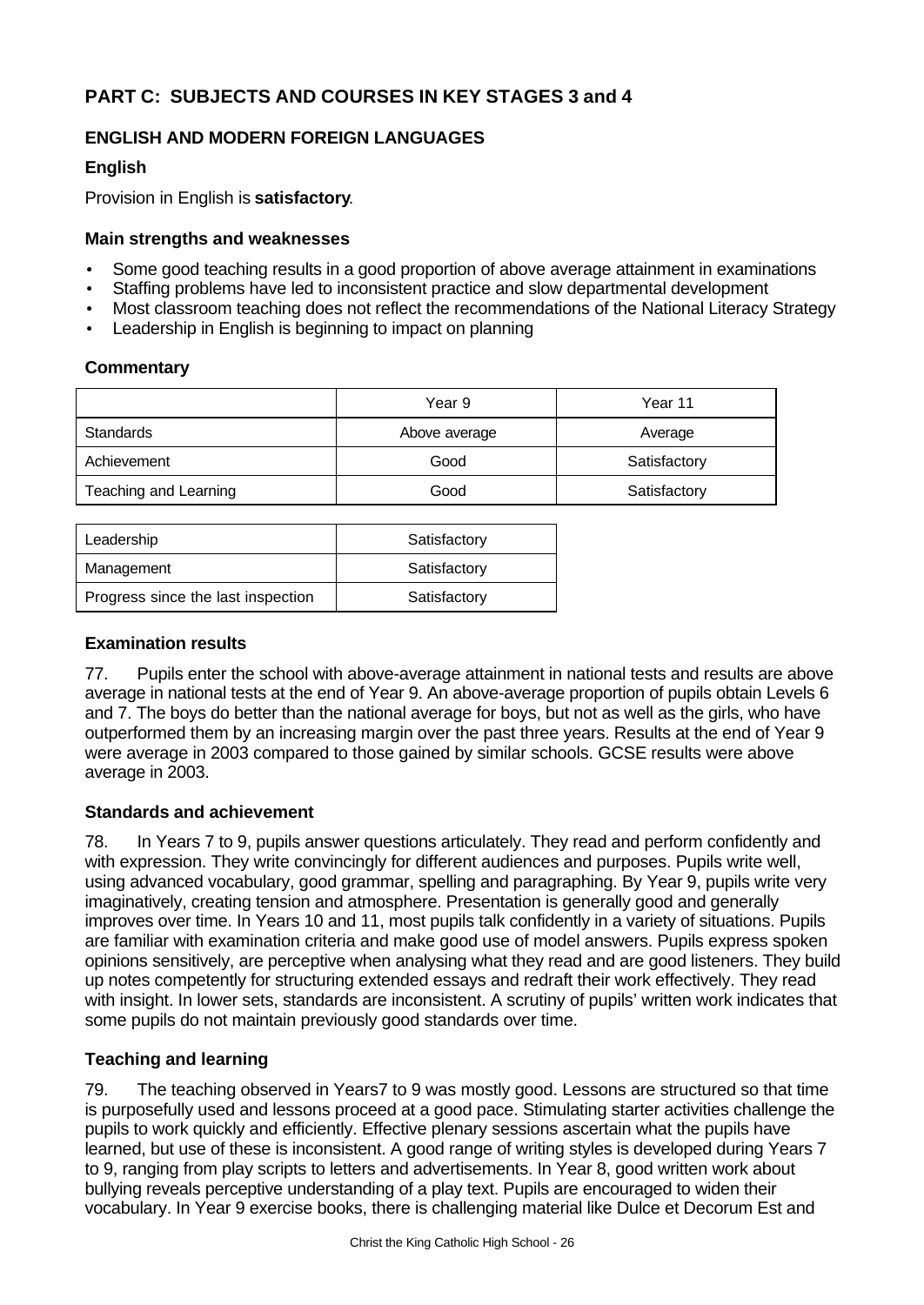good questions eliciting insightful answers on Macbeth. The quality of marking varies. Some closely follows the school's good marking policy, but much marking indicates that work has been seen, rather than corrected. There is no reference to National Curriculum levels and advice is not specific enough to help pupils raise their attainment from one level to another. Continuous assessment is not rigorous enough and pupils are unsure of how well they are doing in National Curriculum terms. No evidence was seen of pupils assessing their own work. The teaching and learning observed in Years 10 and 11 ranged from good to unsatisfactory. In the more effective lessons observed, pupils' learning was well structured and resources were used purposefully to raise standards. Overall, pupils read suitable texts and tasks are satisfactorily matched to their age and ability. An appropriate range of tasks encourages and enables students to cultivate different types of writing, resulting in some sophisticated critical and imaginative writing and understanding of writing styles. Pupils engage in group work but the effectiveness of this is inconsistent in lower sets because of variations in the quality of teaching and the effectiveness of class control. Some weak teaching was characterised by poor planning, a lack of pace and low expectations. Some work is marked in detail with constructive and helpful comments, but the quality of marking is inconsistent.

# **Leadership and management**

80. The relatively new head of department is hard-working and committed, with a realistic understanding of what has to be done. English has suffered from many changes in staffing and some pupils have had several teachers within a short time. It has proved difficult to create a team spirit and to achieve a consistently good standard of teaching. The National Literacy Strategy has been inconsistently introduced across the department. Data is not used systematically to establish suitable expectations and targets for pupils. Carefully-targeted professional development, has made teachers aware of the latest initiatives, and time has been provided for achieving departmental improvements. The department receives good support from senior management, especially in the monitoring and evaluation of teaching and learning. Plans for development are appropriate for improving results further and offsetting the problems caused by difficult staffing situations. Some good units of work, containing good opportunities for using ICT for research and presentation, have been introduced since the last inspection. Accommodation is satisfactory, although the size of some rooms limits opportunities for group work.

# **Language and literacy across the school**

81. Pupils' competence in language is satisfactory. Generally, pupils' speaking and listening skills develop well. In geography, modern foreign languages and art, for instance, key words are displayed and pupils' work is corrected for grammar and spelling errors. In modern foreign languages the origins of words are discussed but the pupils' understanding of vocabulary is hampered by poor recognition of the similarity between English and some foreign words. In some subjects, not only are spellings not corrected, but badly-spelt work is given full marks. In science, there is little opportunity for pupils to write at length. The rate of development of literacy has varied between departments. A new co-ordinator has recently assumed responsibility for developing literacy and the school has a suitable policy.

# **Modern foreign languages**

Provision in modern foreign languages is **very good**.

# **Main strengths and weaknesses**

- Pupils achieve very well because of the very good quality of teaching
- Standards and pupils' achievement are equally good in all three languages
- Very good leadership and management leads to very effective team work
- ICT is used very effectively to inject pace into lessons
- The accurate assessment and careful tracking of students' progress raise standards and achievement
- There is some inconsistency in the marking of students' work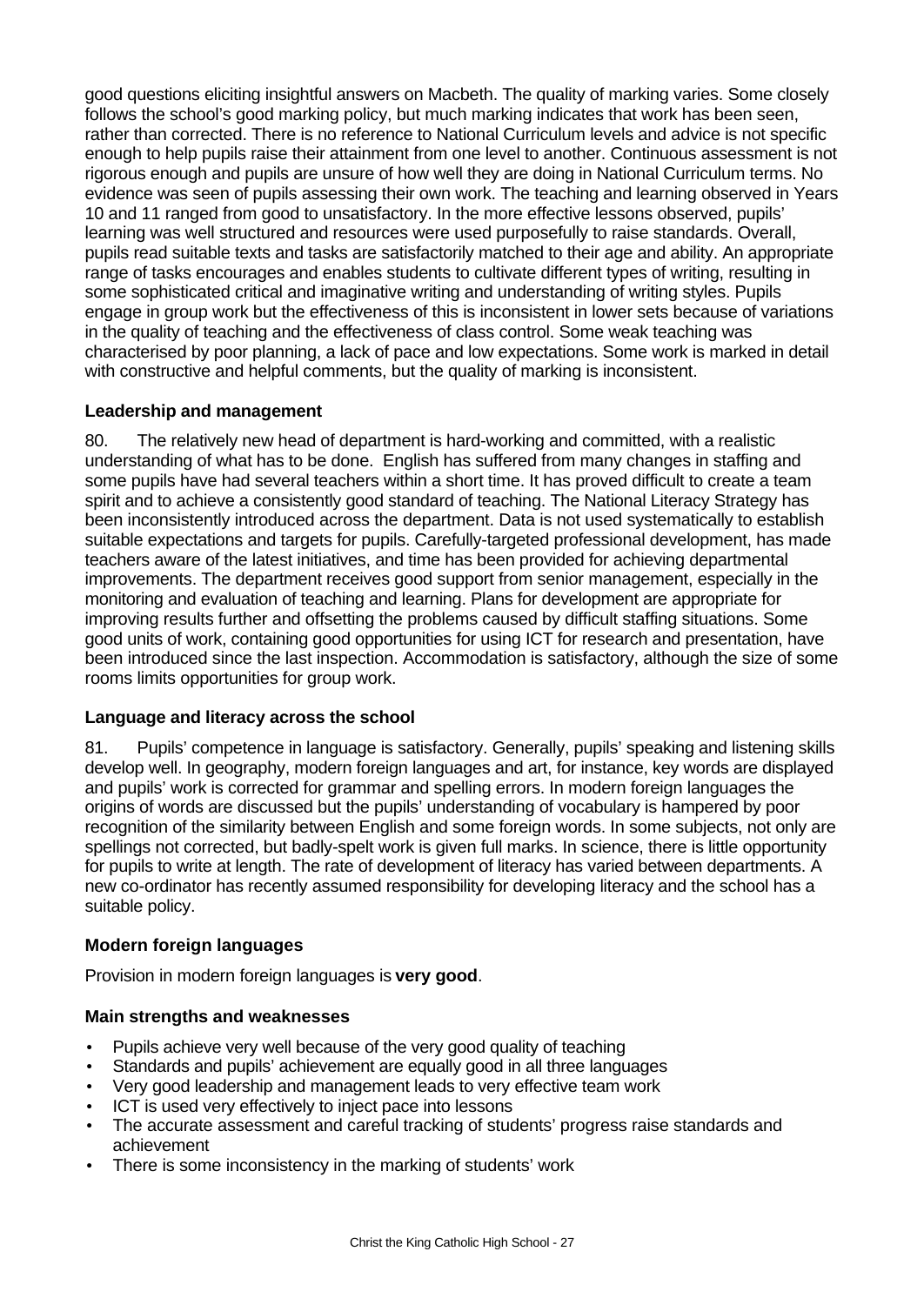# **Commentary**

|                       | Year 9        | Year 11       |
|-----------------------|---------------|---------------|
| <b>Standards</b>      | Above average | Above average |
| Achievement           | Very good     | Very good     |
| Teaching and Learning | Very good     | Very good     |
|                       |               |               |

| Leadership                         | Very good |
|------------------------------------|-----------|
| Management                         | Very good |
| Progress since the last inspection | Good      |

82. All students take French in Year 7. In Year 8, most students then additionally study either German or Spanish until the end of Year 9. The offer of German and Spanish alternates each year. A small number of students studies only French in Years 8 and 9, to provide time to improve their English communication skills. Until last year, languages were compulsory in Years 10 and 11, but are now a very popular option. Some students study two languages at GCSE. About four fifths of all students studied a modern foreign language to GCSE in 2003, which is far greater than the national average. During the inspection, French was the main focus, but German and Spanish lessons and written work were also seen.

# **Examination results**

83. Results in teacher assessments at the end of Year 9 in 2003 were above those reported nationally. The results in GCSE in all three languages were above average, although a larger percentage takes the examination than is the case nationally. At the end of Year 9, girls gained better results than boys, but at GCSE level this position was reversed, which is contrary to the national picture.

# **Standards and achievement**

84. By the end of Year 9, in French, German and Spanish, many students speak and write accurately on the topics in the scheme of work. Students' listening skills are particularly well developed. Most students, including those with special educational needs, achieve well, because of the very good and clear structure of lessons. By the end of Year 11, in all three languages, well over half of the students speak and write confidently and accurately on the GCSE topics, using present, past and future tenses and some complex sentences. They can state reasons for doing something and express their personal opinions.

# **Teaching and learning**

85. Teachers have very good subject knowledge and their very good linguistic skills develop students' skills well. In Years 7 to 11, in all languages, students respond very well to brisk, wellstructured lessons with a variety of stimulating activities and resources. Lessons are conducted at a good pace. Teachers use mime and gesture effectively to clarify meaning. ICT is well used and makes a good impact on learning. Pupils learn effectively because the tasks match their needs and interests. Paired and group work encourage a good level of productivity. All students, but especially the gifted and talented, benefit particularly from lessons conducted entirely in French, German or Spanish. The marking of students' work is very thorough and helps them to progress by making standards and expectations very clear. Students understand the level of the work they are producing and know what they must do to reach higher levels. On occasions, however, work is not corrected in accordance with departmental guidelines, so pupils do not receive specific enough advice on how to improve. Students' learning is enhanced by the very good relationships between teachers and students.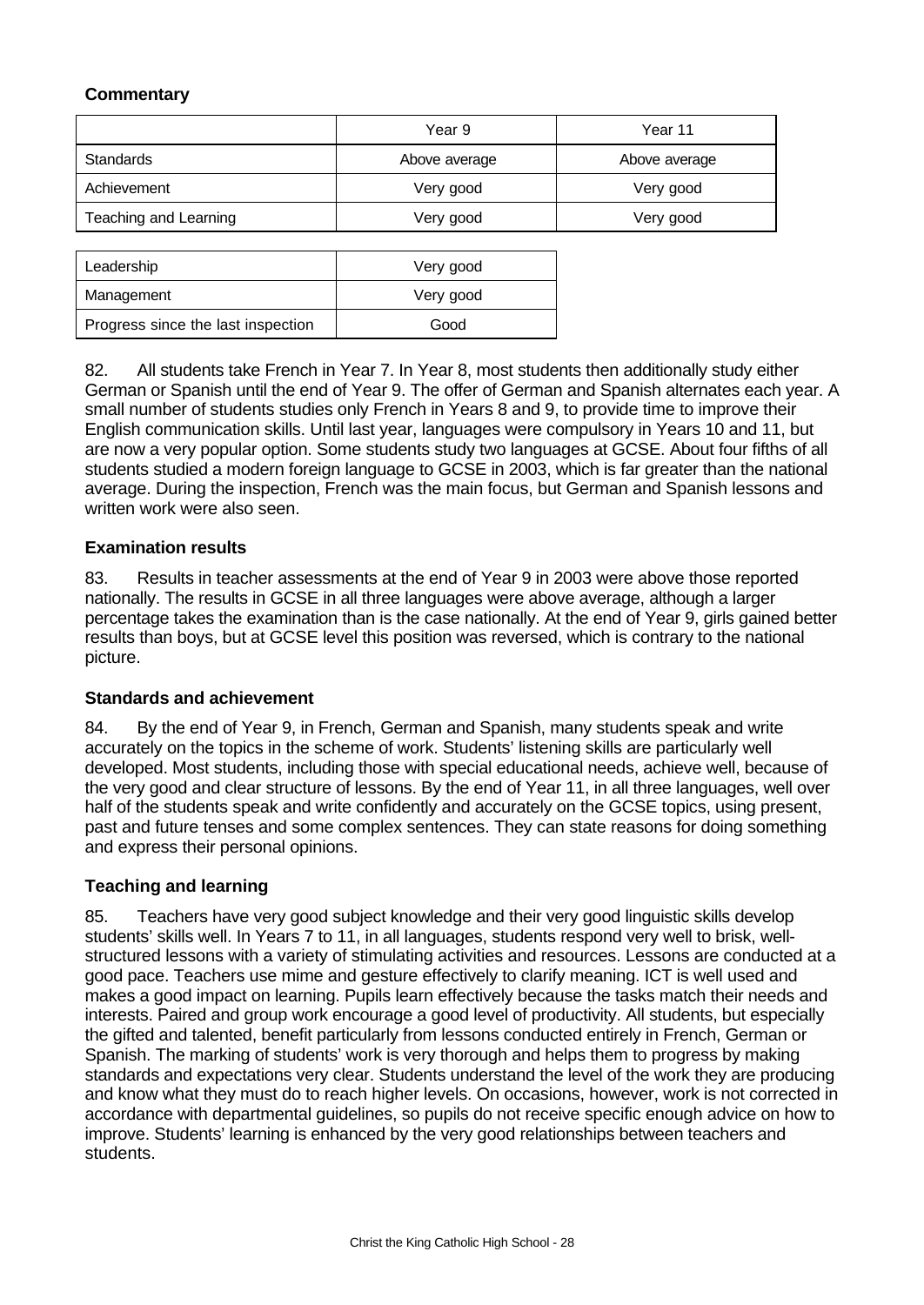# **Leadership and management**

86. The head of department has a very clear vision and has developed a strong team of skilled teachers, who work very hard to implement the department's aims. The management makes a positive impact on achievement by the systematic tracking of students' attainment and progress. The attractive displays are also an aid to learning. The trips to France, Germany and Spain increase motivation and raise standards. Standards, teaching, leadership and management and resources are better than at the time of the last report.

# **MATHEMATICS**

Provision in mathematics is **satisfactory**.

# **Main strengths and weaknesses**

- Provision for ICT is well planned and includes the imaginative use of new resources
- Teachers are developing teaching approaches in line with the Key Stage 3 Strategy, but these are not yet consistently applied
- GCSE results have not improved, overall, since the last inspection
- Many lessons are not stimulating enough to generate interest or discussion among pupils

# **Commentary**

|                       | Year 9        | Year 11      |
|-----------------------|---------------|--------------|
| Standards             | Above average | Average      |
| Achievement           | Satisfactory  | Satisfactory |
| Teaching and learning | Satisfactory  | Satisfactory |

| Leadership                     | Satisfactory |
|--------------------------------|--------------|
| Management                     | Satisfactory |
| Progress since last inspection | Satisfactory |

# **Examination results**

87. Results of national tests at the end of Year 9, over the last three years, have been above average. Results were well below those for similar schools in 2003. In 2003, the percentage of students gaining A\* to C grades at GCSE was around the national average, and has not improved since the last inspection. The percentage of students gaining A\* or A grades was below the national average. However, these results are in line with expectation based upon these students' attainment in the Year 9 national tests.

# **Standards and achievement**

88. Pupils, including those with special educational needs, achieve satisfactorily in lessons. Although different abilities are broadly catered for by the setting arrangements, there is little use of extension work or support activities to improve the match of work to prior attainment, although the scheme of work indicates possibilities for this. The work set for most pupils challenges them appropriately, but that set for the lowest groups is sometimes too demanding and not sufficiently related to prior attainment, which limits their achievement.

# **Standards and achievement**

89. In all years pupils show good algebraic and geometric knowledge and skills and recognise statistical terminology, but graphical work is not always of a good standard. Pupils are less skilled in using and applying what they have learned in investigative and practical situations. Most pupils, including those with special educational needs, achieve well in lessons. Different abilities are broadly catered for by the setting arrangements, but there is little use of extension work or support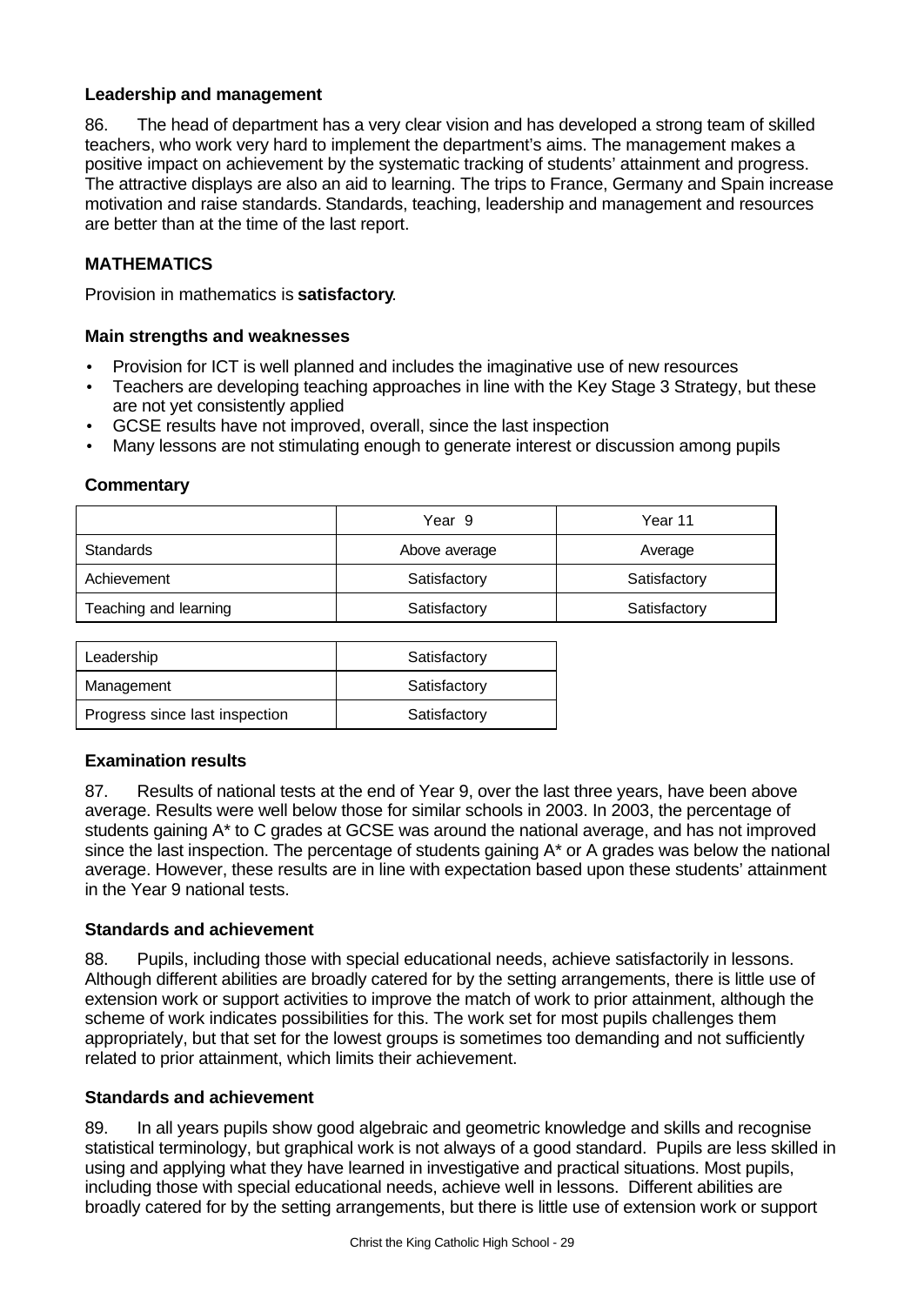activities, as suggested in the scheme of work, to improve the match of work to prior attainment. The work set for most pupils challenges them appropriately, but for the lowest groups this is sometimes too demanding and not sufficiently related to prior attainment, which limits their achievement.

# **Teaching and learning**

90. Teaching was satisfactory overall and good in about half the lessons observed. Teachers are caring and concerned to do their best for the pupils and relationships are good. Increasing use is being made of ICT, with links to all aspects of the mathematics curriculum. In the best lessons, teachers present work well and use questioning effectively. The department has made a satisfactory start to implementing ideas from the National Numeracy Strategy, but some features are not yet fully embedded in the work of the department. Aspects requiring further development include sharing objectives with pupils at the beginning of the lesson, the range and pace of questioning in oral and mental starters, the effective use of plenary sessions, and the use of number equipment. Where teaching is less satisfactory, work is insufficiently matched to prior attainment, there is an unsatisfactory balance between teacher input and pupil work, or teachers do not intervene enough to respond to difficulties and keep pupils on task. Too few interesting activities are provided that enable pupils to solve problems and engage in discussion. Most pupils respond well, behave well and cooperate fully, but some pupils chatter and waste time in lessons, which limits their own learning and that of others who are easily distracted. Assessment of pupils' learning is satisfactory overall. Pupils' work is usually marked carefully, often with supportive comment, but, as at the last inspection, insufficient advice is provided about how to improve. Pupils' mastery of the National Curriculum is assessed through periodic tests and the results shared with the pupils. This provides pupils with a realistic picture of their progress. The school procedures for tracking progress and setting targets are used well.

# **Leadership and management**

91. This is a large department and there has been regular monitoring of teaching and learning, and frequent meetings focused on development issues. Day-to-day organisation and management are satisfactory. There are sufficient qualified specialist teachers for the needs of the curriculum, but difficulties have been encountered in maintaining the continuity of learning during staff absence. The department documentation does not give enough guidance about approaches to raising standards, improving teaching and learning and planning, or whole-school issues such as literacy, spiritual, moral, social and cultural development and citizenship.

# **Mathematics across the curriculum**

92. The development of pupils' competence in numeracy across the curriculum is satisfactory. Most pupils have a good recall of number facts and some are beginning to discuss strategies for mental calculation. Pupils have relevant experience in other subjects, such as measurement and perspective in art, and scaling and graphical work in geography and science, and they generally cope well with the mathematical demands of such work. The mathematics department is implementing ideas from the National Numeracy Strategy, although these approaches are not yet sufficiently embedded in the work of the department to have a major effect on standards of numeracy. The whole-school numeracy policy focuses on standardising mathematical work across departments. However, some departments are unaware of the policy, and most are not at present looking for opportunities to contribute to numeracy development.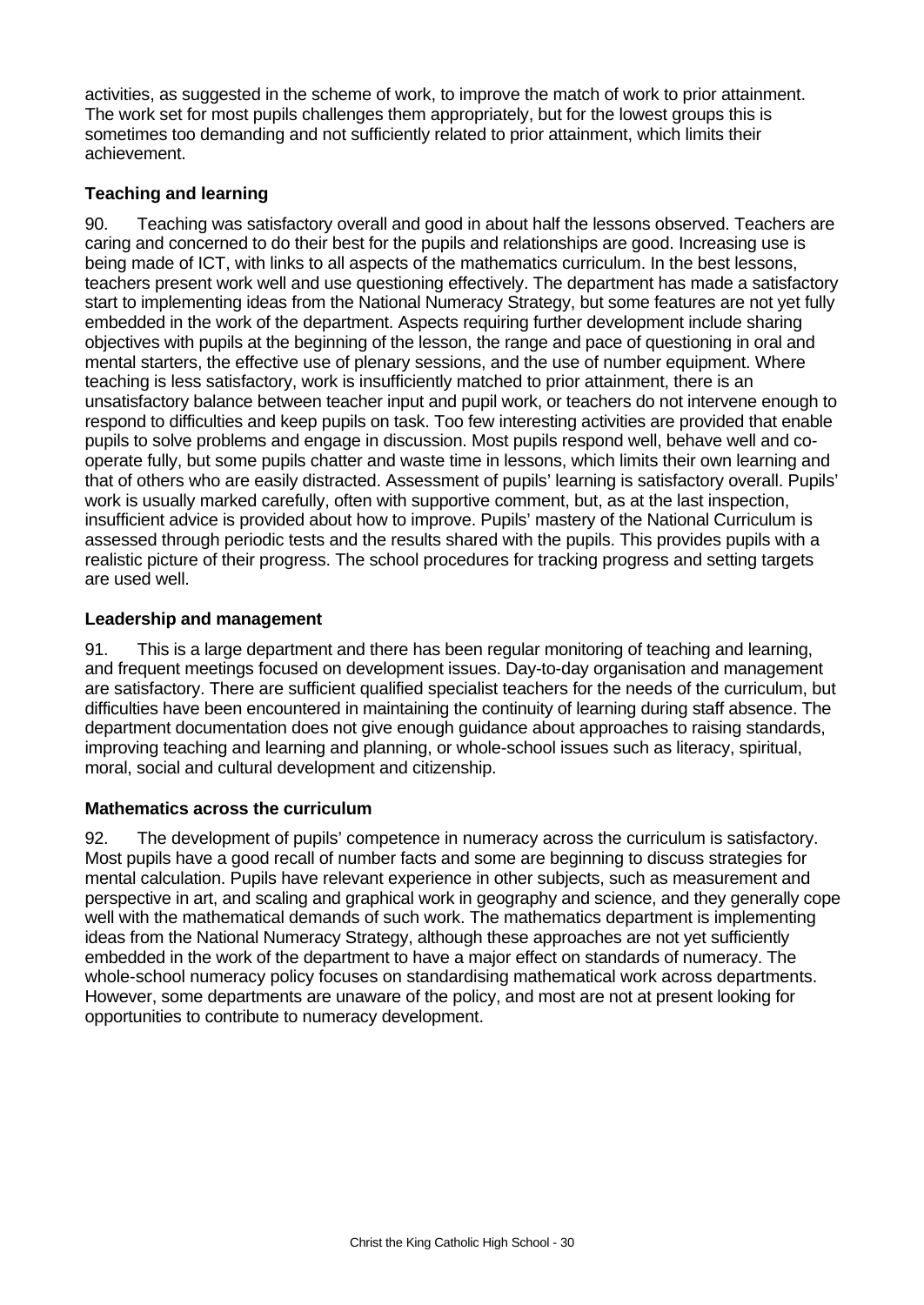# **SCIENCE**

Provision in science is **satisfactory**.

### **Main strengths and weaknesses**

- The department is effectively developing the use of ICT to improve teaching and learning
- The good relationships between teachers and pupils helps sustain pupils' positive attitudes to learning
- Where pupils are supported by teaching assistants they make good progress
- There is little opportunity for active learning
- Too few opportunities are provided for independent investigative work
- Assessment does not tell pupils clearly enough what they need to do to improve their work

#### **Commentary**

|                       | Year 9        | Year 11      |
|-----------------------|---------------|--------------|
| <b>Standards</b>      | Above average | Average      |
| Achievement           | Satisfactory  | Satisfactory |
| Teaching and learning | Satisfactory  | Satisfactory |

| Leadership                     | Satisfactory |
|--------------------------------|--------------|
| Management                     | Satisfactory |
| Progress since last inspection | Satisfactory |
|                                |              |

# **Examination results**

93. Results in national tests in Year 9 in 2003 were above average when compared to all schools and showed a slight increase on those achieved in 2002, but were well below those gained by pupils in similar schools. The percentage of students gaining A\* to C grades at GCSE was significantly above the national average. However, only half of the pupils entered for the Intermediate GNVQ science course gain accreditation.

# **Standards and achievement**

94. By the end of Year 9, pupils have acquired good subject knowledge and understanding but have less secure acquisition of the skills of scientific enquiry. The achievement of higher-attaining pupils is sometimes restricted by the lack of challenge in tasks set and insufficient opportunities to work independently. Pupils the GNVQ course in Years 10 and 11 are achieving above-average standards. They have good opportunities to work independently and their overall achievement is good. Pupils with special educational needs who are supported by a teaching assistant in class achieve well because of effective liaison between the class teacher and assistant both before and during lessons.

# **Teaching and learning**

95. The quality of teaching was satisfactory overall and ranged from good to unsatisfactory. Teachers maintain good relationships with their pupils. As a result, pupils have a positive attitude towards science. They have confidence in their teachers and are happy to ask and answer questions in lessons, which enhances their learning. In a Year 9 lesson, a role-play activity was effectively used to prompt group discussions about how a contagious disease might be passed on. Generally, teachers concentrate too much on the transfer of subject knowledge and pupils have too few opportunities for independent, investigative learning. Questioning offers little opportunity for imaginative responses and for pupils to engage in debate about the science they are learning. Teachers are effectively developing the use of ICT in their teaching. For example, in a good Year 11 lesson, computers were used to calculate the momentum of a trolley on a linear air track from light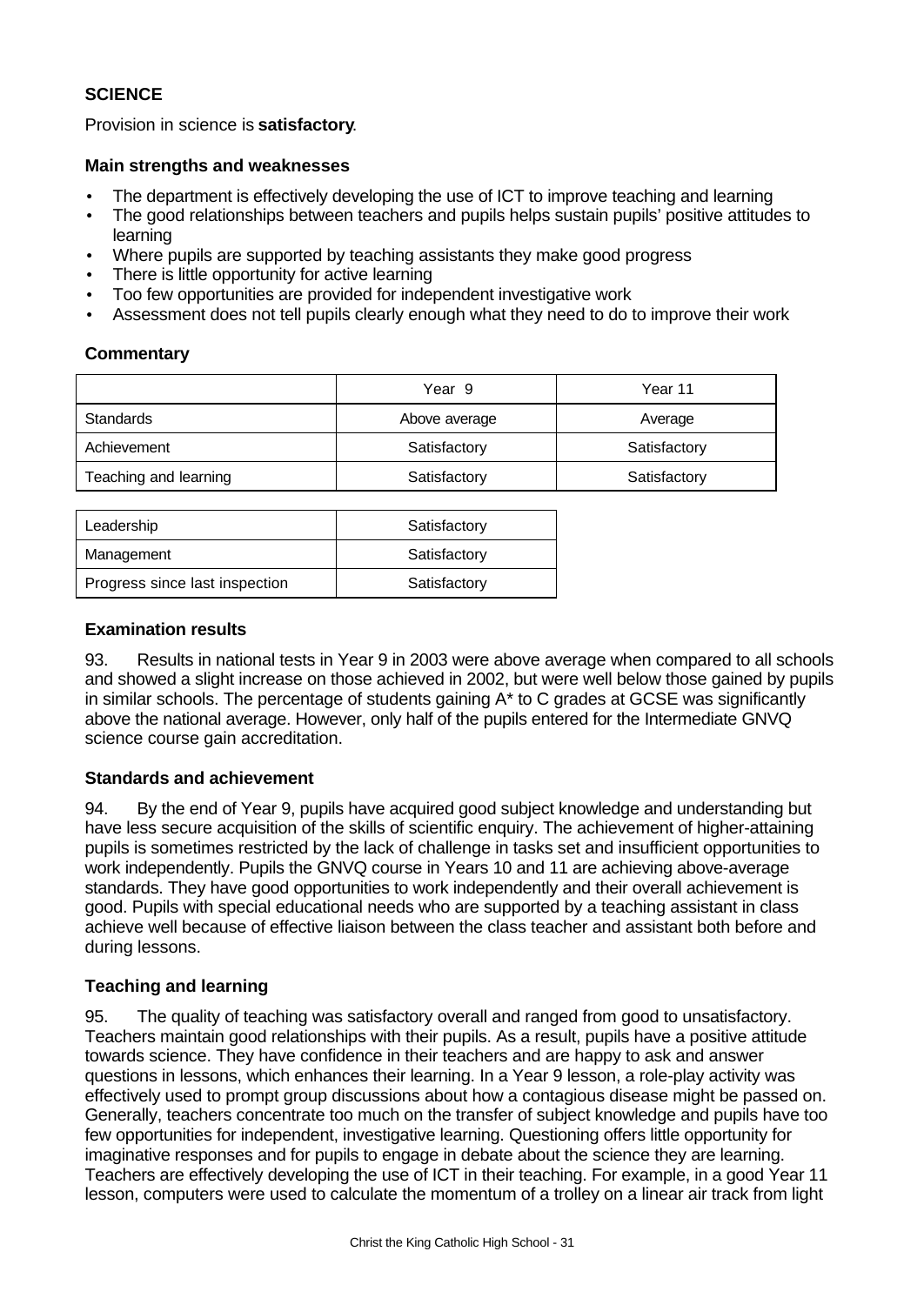gate readings, pupils were very interested in the scientific concept being demonstrated and worked very productively. Pupils' work is regularly marked but marking rarely includes specific advice on what an individual pupil needs to do to improve. Pupils are aware of their performance targets and are tested regularly, but the information this generates is used to track progress rather than to help teachers modify their planning to take account of pupils' achievement.

# **Leadership and management**

96. The day-to-day management of the department is effective. School and departmental policies are followed consistently and the departmental plan, linked to the school development plan, has a clear focus on raising attainment. However, the key messages of the Key Stage 3 Strategy have not been sufficiently embedded in the practice of the department. Individual teachers are trying out interesting things but these are not being disseminated effectively. Systems for monitoring the quality of teaching are in place but these are not focused sharply enough on raising attainment. Accommodation and resources are good. Two laboratories have just been refurbished and data projectors and interactive whiteboards are common throughout the department.

# **INFORMATION AND COMMUNICATION TECHNOLOGY**

Provision in information and communication technology (ICT) is **good**.

# **Main strengths and weaknesses**

- Teachers have good subject knowledge and plan lessons well
- Resources are up-to-date and well used
- ICT initiatives are being well managed as part of the school's technology college status
- Pupils receive too little information on what they should do to improve their work

# **Commentary**

|                       | Year 9        | Year 11 |
|-----------------------|---------------|---------|
| Standards             | Above average | Average |
| Achievement           | Good          | Good    |
| Teaching and learning | Good          | Good    |

| Leadership                     | Good      |
|--------------------------------|-----------|
| Management                     | Good      |
| Progress since last inspection | Very good |

# **Examination results**

97. Results of teacher assessment in Year 9 were above average. Pupils completed vocational GNVQ courses in Year 11 in 2002 and 2003. In 2002, results were above average, and in 2003 they were well below average. This was linked to a change in examination board and external moderation of coursework which represents 60 per cent of the total assessment.

# **Standards and achievement**

98. Current standards in Year 9 are above average. Pupils use a range of software confidently, including spreadsheets and desk-top publishing. They evaluate designs for promotional flyers and show intelligent curiosity in exploring a variety of software tools to develop their own ideas. In Years 10 and 11, pupils use ICT to explore real life situations, such as profit and loss for the annual Year 11 May Ball. They handle the advanced features of database and spreadsheet software very competently. Overall, their achievement is good.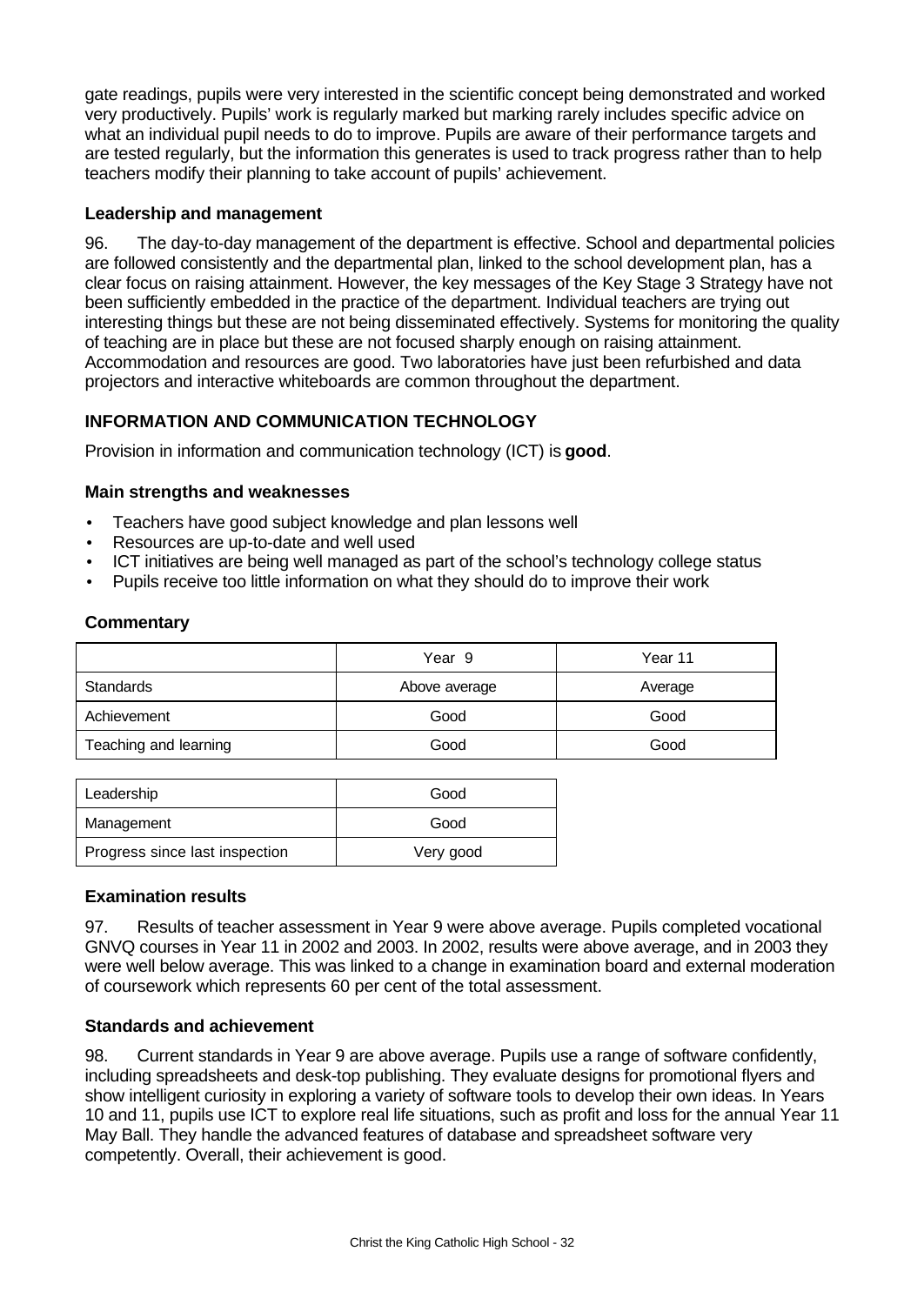# **Teaching and learning**

99. The teachers have good subject knowledge, expect high standards of work and effectively challenge all pupils. Teachers make good use of presentation software and the interactive whiteboard. As a result, pupils are very clear about what they need to do in each lesson. Pupils use these resources themselves to demonstrate techniques and to share their work with others. The teachers know their subject well. In the best lessons observed, the pace is fast and a good variety of tasks captured the interest of pupils of all levels of attainment. The teachers have been working hard to raise the standard of the pupils' work in Years 10 and 11 and give additional support to those pupils who need it during lunchtimes or after school. Classroom assistants support the learning of lower-attaining pupils well to enable them to complete tasks. Additional help sheets are provided for pupils who need them. Higher-attaining pupils have the opportunity to develop their work through open-ended, challenging tasks, involving problem-solving. Teachers monitor standards achieved by pupils in lessons carefully and give good advice, but pupils receive too little information about what they must do to improve the standard of their written work. Most teaching and learning in Years 10 and 11 is good or very good. The teachers know the pupils well and generally set very high standards of behaviour, which are reinforced in a firm but affable way. Good relationships between teachers and pupils enhance pupils' learning.

# **Leadership and management**

100. An ICT management team is effectively developing ICT initiatives being undertaken as part of the school's technology college status. ICT is taught as a separate course for one hour a week. This meets the recommended requirements. The National Strategy for Years 7 to 9 has been introduced and is well managed by the ICT co-ordinator and supported by good resources. All pupils follow an ICT course in Years 10 and 11. A comprehensive review of the use of ICT across the curriculum has taken place to guide future planning. New courses are continually reviewed. Up-to-date equipment has been installed recently and the ratio of computers to pupils is above the national average. The very competent technical support team deals effectively with technical problems and monitor pupils' use of the Internet. The award of technology college status has prompted very good developments since the last inspection.

# **Information and communication technology across the curriculum**

101. Pupils are making satisfactory progress in developing their ICT skills. The school has invested substantially in ICT equipment since achieving technology college status. The up-to-date equipment, including flat screen computer systems, data projectors and interactive whiteboards, is now being used in many subjects. At the time of the inspection, the facility for pupils to access the school's computer system from home or elsewhere via the school web site was about to be provided to develop the use of ICT throughout all areas of learning. The use of ICT in other subjects in Years 7 to 11 has been mapped and is developing well, but in some areas it is restricted by insufficient resources. The use of computers in modern foreign languages is particularly effective for presentation, research and the consolidation of work. Departmental display was enhanced by excellent examples of word-processed work Teachers are making good use of interactive whiteboards to accelerate learning, for example in science, geography, art and mathematics. The use of ICT is limited in English, music and physical education.

The Successmaker program is having a beneficial impact on the learning of pupils with special educational needs. An informative careers program is available to pupils as part of their personal, social and health education programme.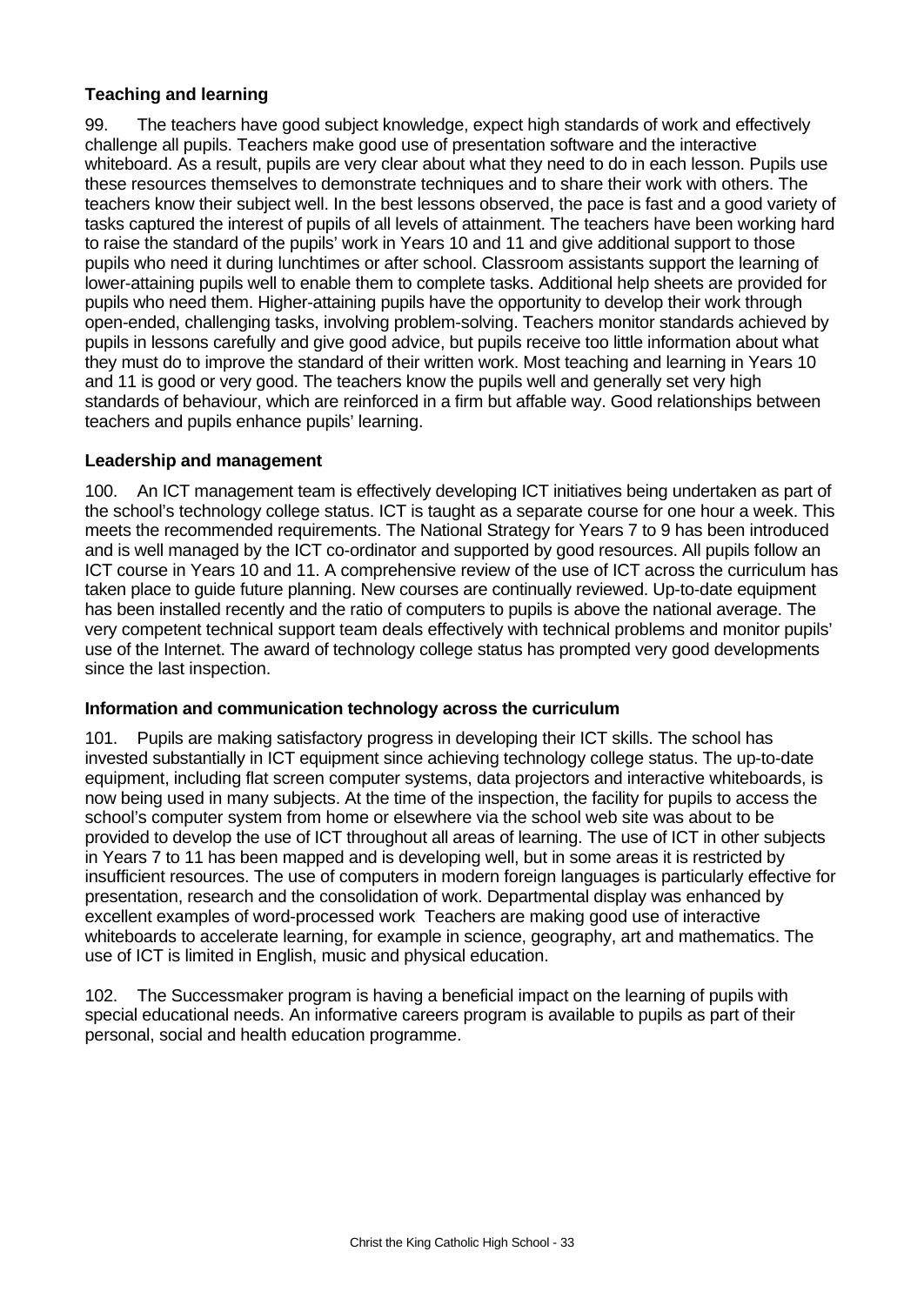# **HUMANITIES**

# **Geography**

Provision in geography is **very good**.

# **Main strengths**

- Results are consistently well above national average because the subject is very well led and has a strong commitment to very good teaching
- Imaginative teaching results in high challenge for pupils
- Students and staff share productive relationships and a very collaborative approach to learning

# **Commentary**

|                       | Year 9             | Year 11            |
|-----------------------|--------------------|--------------------|
| Standards             | Well above average | Well above average |
| Achievement           | Very good          | Very good          |
| Teaching and learning | Very good          | Very good          |
|                       |                    |                    |

| Leadership                     | Very good |
|--------------------------------|-----------|
| Management                     | Very good |
| Progress since last inspection | Very good |

# **Examination results**

103. In 2003 results of teacher assessments at the end of Year 9 were well above average. The percentage of students gaining A\* to C grades at GCSE was also well above the national average. In Year 9, girls achieve more highly than boys, but in Year 11 this is reversed. This trend in results has been sustained for the last 3 years.

# **Standards and achievement**

104. Most students achieve very well in lessons because teachers have high expectations and use a wide range of methods. Year 7 pupils learn rapidly and take great care in their work so that they have a sound base on which to build future progress. Pupils with special educational needs and higher-attaining students achieve as well as other students, because different tasks are set when appropriate and whole-class work is well designed to meet the needs of all pupils.

# **Teaching and learning**

105. The quality of teaching was very good in most lessons observed. Teachers' subject knowledge, planning and imaginative use of resources ensured that pupils remained motivated and focused. Objectives are clear and learning is frequently checked against these so that pupils can see their progress. Learning takes place at a brisk pace which maintains pupils' interest. All pupils are encouraged to think for themselves in carefully-structured activities that give good scope for independent thought. In Years 9 and 10, pupils considered human and environmental problems in Kenya and Brazil. In both lessons pupils of all abilities participated fully and suggested solutions in a mature and sensitive way, which reflected well the values of the school. Pupils' work is marked thoroughly and pupils receive constructive advice on how to improve.

# **Leadership and management**

106. The department has a firm focus on improvement, based on a collaborative and self-critical approach. Development in the use of ICT to improve teaching and learning has been well managed. Geography contributes well to pupils' learning about citizenship, but pupils are not fully clear when they are studying this as opposed to geography, or about how well they are doing in it. The well-kept, purpose-built rooms, high quality display and interesting fieldwork opportunities help to produce a very good ethos and environment for learning.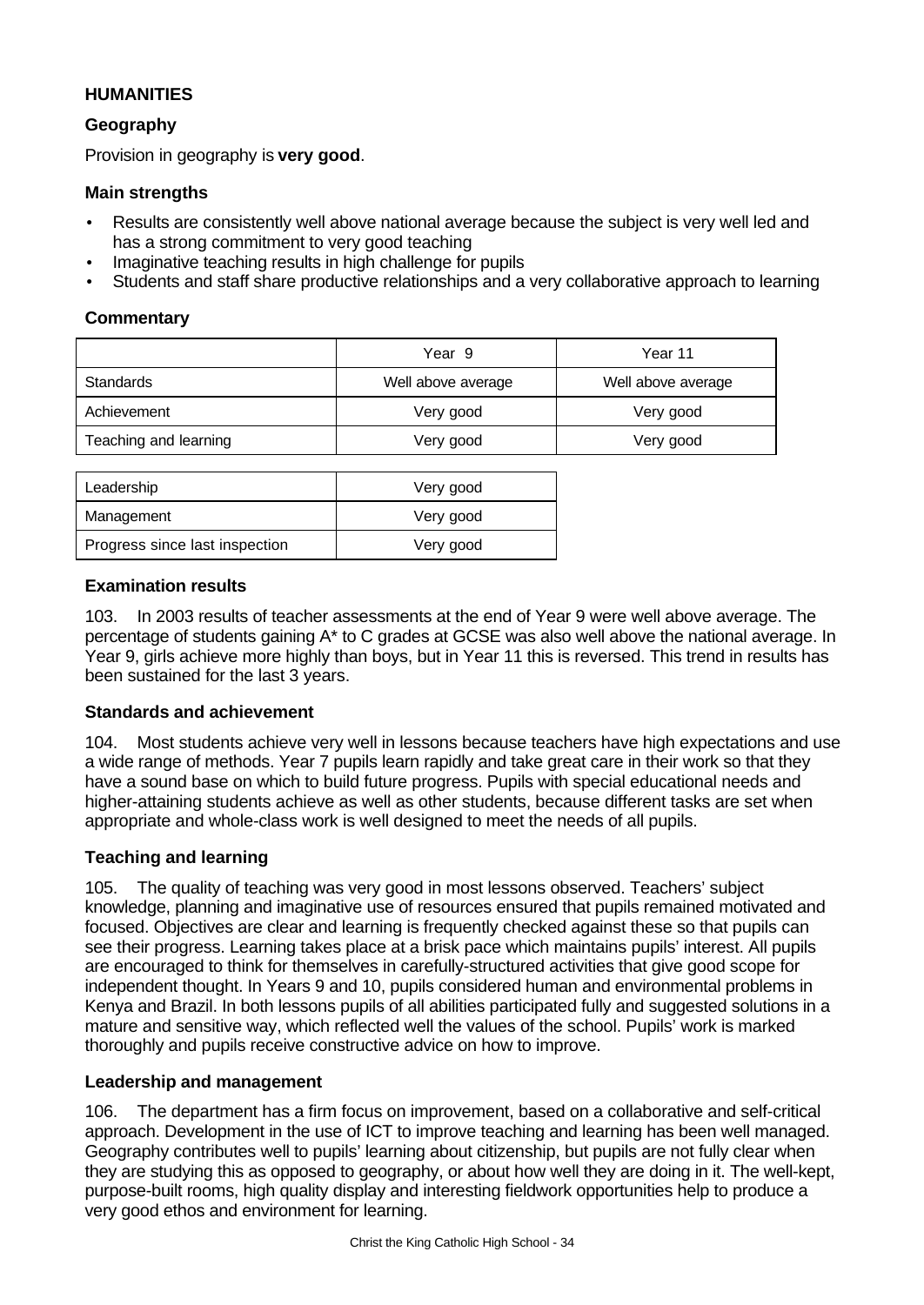# **History**

Provision in history is **good**.

# **Main strengths and weaknesses**

- The quality of teaching and learning is good
- GCSE results are above the national average
- Relations between teachers and pupils are good and lead to effective learning
- The leadership of the department is good
- Work is not always matched to the needs of all pupils in a group

# **Commentary**

|                       | Year 9             | Year 11       |
|-----------------------|--------------------|---------------|
| Standards             | Well above average | Above average |
| Achievement           | Good               | Good          |
| Teaching and learning | Good               | Good          |

| Leadership                     | Good         |
|--------------------------------|--------------|
| Management                     | Good         |
| Progress since last inspection | Satisfactory |

# **Examination results**

107. Results of Year 9 teacher assessments in 2003 were well above those reported nationally. GCSE results in 2003 were above average.

# **Standards and achievement**

108. Pupils join the school with knowledge, skills and understanding that are above the national average. At the end of Year 9, standards are well above average and pupils' achievement is good. Pupils develop a broad range of historical skills and are aware of the significance of primary and secondary sources. For example, in a Year 9 lesson on Rasputin, pupils examined pictures, texts and cartoons and made astute inferences from the evidence. By the end of Year 11, standards are above average and students continue to achieve well. Pupils show a good grasp of historical issues and good subject knowledge. Written work contains good examples of extended writing and in the perceptive interpretation of sources. Pupils demonstrate well-developed evaluation skills.

# **Teaching and learning**

109. Teachers have high aspirations for their pupils. They provide challenging opportunities, and the effective teaching methods include stimulating paired and group activities. Rigorous questioning encourages pupils to develop their views intelligently and express them clearly. They present a case and justify it because teachers rightly encourage them to think that historical issues may be interpreted in more than one way. This was demonstrated very effectively by Year 11 pupils who were accounting for the popularity of Hitler with the German people in the election of 1932. The skilful use of resources led pupils to empathise with the attitude of different sections of German society and understand which of Hitler's policies would be popular. Positive relationships with pupils help to create a good climate for learning. Pupils are encouraged by the teacher's enthusiasm. They enjoy the subject and work productively. Lessons have clear aims at the start and a helpful review to consolidate learning at the end. In some lessons, however, the same tasks are set for all and some higher-attaining pupils are not fully stretched.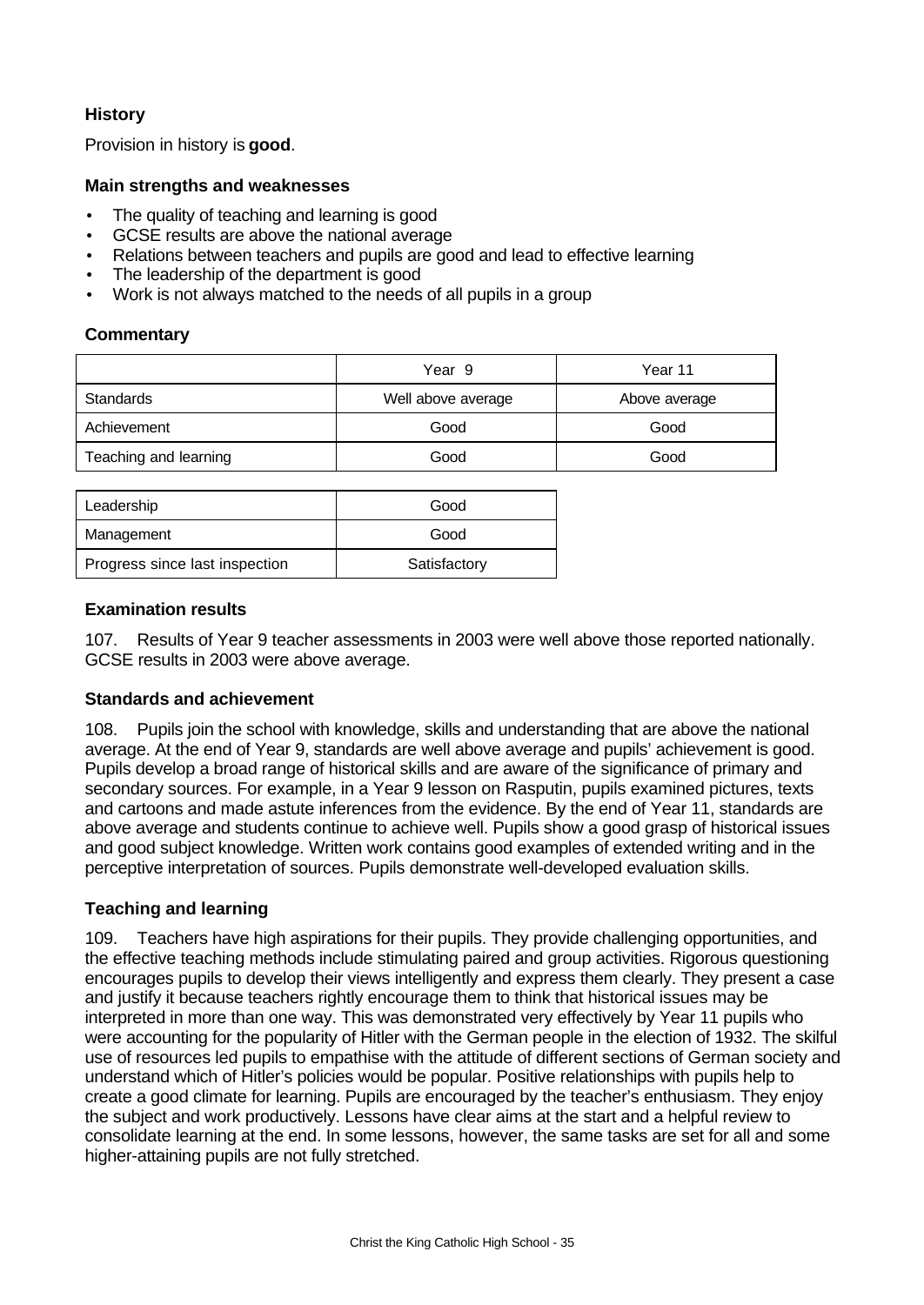# **Leadership and management**

110. Purposeful leadership has produced a proficient team of teachers, clearly focused on raising attainment. A current focus for the department is the development of accelerated learning skills, and these are evident in most lessons. In lessons where teaching and learning are good or better the requirements of the departmental teaching and learning policy are followed and the pace of learning is brisk. Progress since the last inspection is satisfactory because in the last inspection arrangements for monitoring of certain aspects were underdeveloped. Good opportunities now exist for monitoring the quality of teaching and learning. Classroom displays are of high quality and produce a stimulating learning environment.

# **TECHNOLOGY**

# **Design and technology**

Provision in design and technology is **satisfactory**.

# **Main strengths and weaknesses**

- GCSE results have improved over recent years and are now average
- Pupils' learning has benefited significantly from the use of ICT
- Opportunities for enrichment boost pupils' achievement
- Teaching and learning in electronics are poor because lessons lack sufficient challenge and pace

# **Commentary**

|                       | Year 9       | Year 11      |
|-----------------------|--------------|--------------|
| <b>Standards</b>      | Average      | Average      |
| Achievement           | Satisfactory | Satisfactory |
| Teaching and learning | Satisfactory | Satisfactory |

| Leadership                     | Good         |
|--------------------------------|--------------|
| Management                     | Satisfactory |
| Progress since last inspection | Good         |

# **Examination results**

111. Results of teacher assessments at the end of Year 9 have risen over the last three years and are now average. In 2003, the percentage of pupils gaining A\* to C grades at GCSE was average. The percentages of pupils gaining A\* to C grades in textiles and graphic products were above average, but well below average in electronics.

# **Standards and achievement**

112. Pupils enter the school with varied, but overall average, skills, knowledge and understanding in designing and making. They make satisfactory progress with organisational skills in food technology, textiles and in their overall understanding of the principles and processes of designing. In graphic products, they successfully rise to the challenge of designing to meet clients' needs. By the end of Year 9, all pupils have learnt how to apply the design process to all strands of the subject, with the exception of electronics, where explanations are inadequate and many pupils do not understand how to proceed. Pupils make insufficient progress in electronics because of large gaps in their knowledge of basic theories. Pupils taking the GCSE courses enjoy their work. They are challenged by problems in all the different strands of the subject and they make satisfactory progress in arriving at appropriate solutions. Higher-attaining pupils respond positively to more difficult work, and design good products Pupils think constructively about their work, evaluate what they are doing and decide how they can improve future work. Pupils with special educational needs achieve as well as others.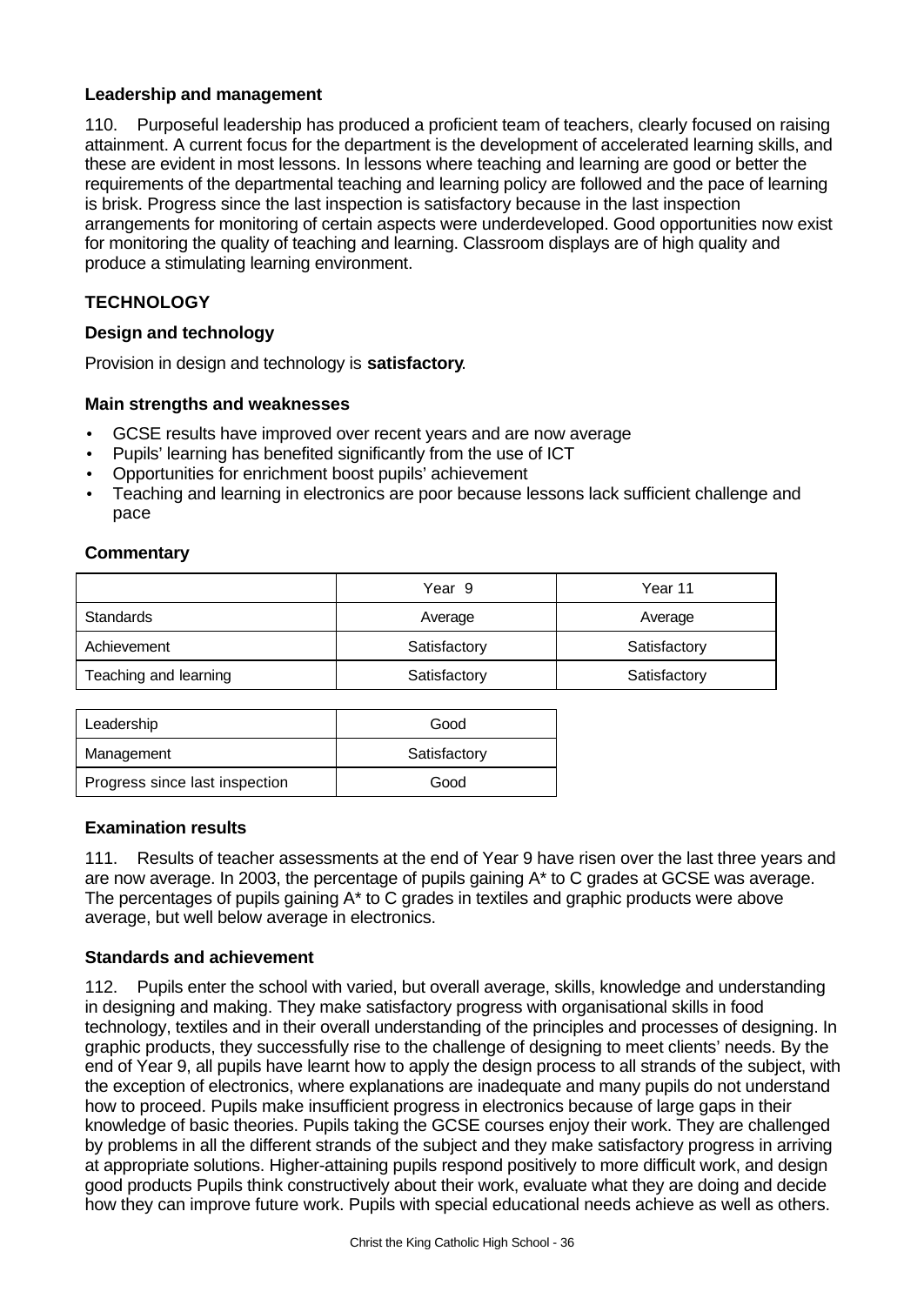# **Teaching and learning**

113. The effective use of ICT in teaching enables pupils to learn more quickly compared with traditional methods. In a Year 10 lesson, pupils who had not used a particular software program previously made good progress in understanding what can be achieved in drawing designs. Teachers are secure in their subject knowledge and use it well to plan and teach lessons. Objectives for basic skills teaching are firmly embedded in planning for teaching in Years7 to 9. By age 14 all pupils have learnt to apply the design process to all strands of the subject. The exception is in electronics, where the teaching is aimed at a superficial level, explanations are inadequate and many pupils do not understand the direction of their learning. When this happened, pupils became restless and behaviour was unacceptable. Otherwise, pupils' attitudes and behaviour were good. Standards of marking are variable, and teachers are not using assessment effectively enough to track pupils' progress and show them how to improve.

#### **Leadership and management**

114. As a result of good leadership, the measures implemented over the last four years to improve standards have had a positive effect. The departmental team spirit is strong and has led to good improvement since the last inspection. The handling of staffing difficulties over the last three years has been a major task, which has been managed well and curriculum needs have been met. The formal monitoring of teaching and learning is currently insufficient to eradicate the significant minority of unsatisfactory teaching. Technical support is effective in all areas, except food technology, and has a beneficial effect on pupils' achievement.

#### **VISUAL AND PERFORMING ARTS**

#### **Art and design**

Provision in art and design is **good**.

#### **Main strengths**

- GCSE results have been above average over the last three years
- ICT is used skilfully in some lessons to raise pupils' achievement
- Teaching is stimulating and makes good use of resources
- Visits to galleries and elsewhere to view artwork provides a very good stimulus for pupils

#### **Commentary**

|                       | Year 9  | Year 11       |
|-----------------------|---------|---------------|
| Standards             | Average | Above average |
| Achievement           | Good    | Good          |
| Teaching and learning | Good    | Good          |

| Leadership                     | Good |
|--------------------------------|------|
| Management                     | Good |
| Progress since last inspection | Good |

#### **Examination results**

115. End-of-Year 9 teacher assessments in 2003 were in line with those reported nationally. The proportion of pupils gaining grades A\* to C in GCSE examinations in 2003 was above the national average, as has been the case in recent years.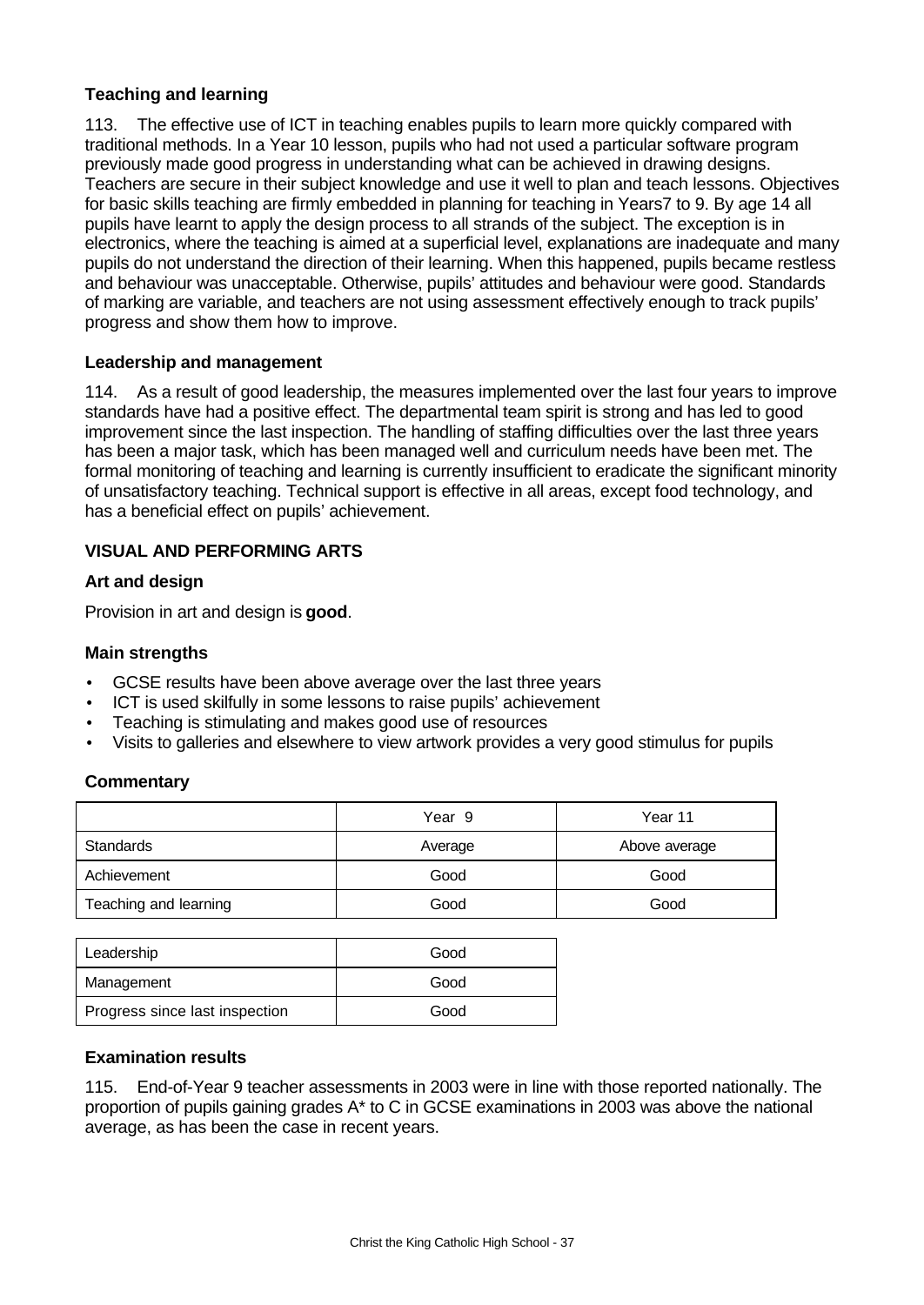# **Standards and achievement**

116. Standards in the current Year 9 represent good achievement for most pupils in relation to their standards when they joined the school. These standards are reached because pupils have positive attitudes and generally apply themselves purposefully. Pupils of all abilities demonstrate increasing knowledge and understanding of how to use the formal elements of art and design. Pupils are strongly motivated when they have the chance to work with computers. Current standards in Year 11 are above average. The work of higher and middle-attaining pupils is enhanced by their constructive and interested response to the important movements in art and the works of particular artists. Drawings are carefully annotated and pupils have a satisfactory grasp of technical language. Pupils achieve well over the two-year course, including those with special educational needs who benefit from carefully-targeted individual attention.

# **Teaching and learning**

117. Teaching is good overall and very good on occasions. Teaching was particularly good in a Year 11 lesson in which pupils were learning from a huge variety of techniques that included intricate paintings on silk and glass, bold sculpting from breeze blocks, sensitive watercolour and chalk portraiture, and the skilful manipulation of digitised images. The use of ICT as a learning aid is developing well. When pupils have lessons on computers their learning is accelerated and standards rise. This was seen when Year 7 pupils used an ICT program for arranging a series of shapes into a complex composition. Results were skilful and imaginative. Higher-attaining pupils throughout the school have the opportunity to extend their learning through activities like photography and sculpture workshops. All pupils learn effectively from seeing original works of art and drawing in stimulating environments. A Year 10 class developed good ideas from evaluations of pictures seen in the Walker Art Gallery and in Liverpool Roman Catholic Cathedral. Teachers give pupils good advice on how to improve, but assessments of pupils' work are not always closely related to national standards.

# **Leadership and management**

118. Improvement since the last inspection is good because all the strengths have been maintained and GCSE results have improved. Schemes of work are good. A satisfactory balance has been struck between the use made of working in clay and using two-dimensional media and materials. The head of subject acts as a very good role model by his engagement, both in school and nationally, with the development of the use of ICT for teaching and learning in art. The formal monitoring of teaching and learning is currently insufficient. Display, both in the department and around the school, raises the profile of the department and sets good standards to which pupils aspire.

# **Music**

Provision in music is **satisfactory**.

# **Main strengths and weaknesses**

- Pupils in Years 10 and 11 achieve well because of good teaching
- The achievement of some pupils in Years 7 to 9 is unsatisfactory because of a lack of continuity of teaching
- The department is well organised
- ICT resources are limited and insufficient use is made of them in Years 7 to 9 to extend pupils' learning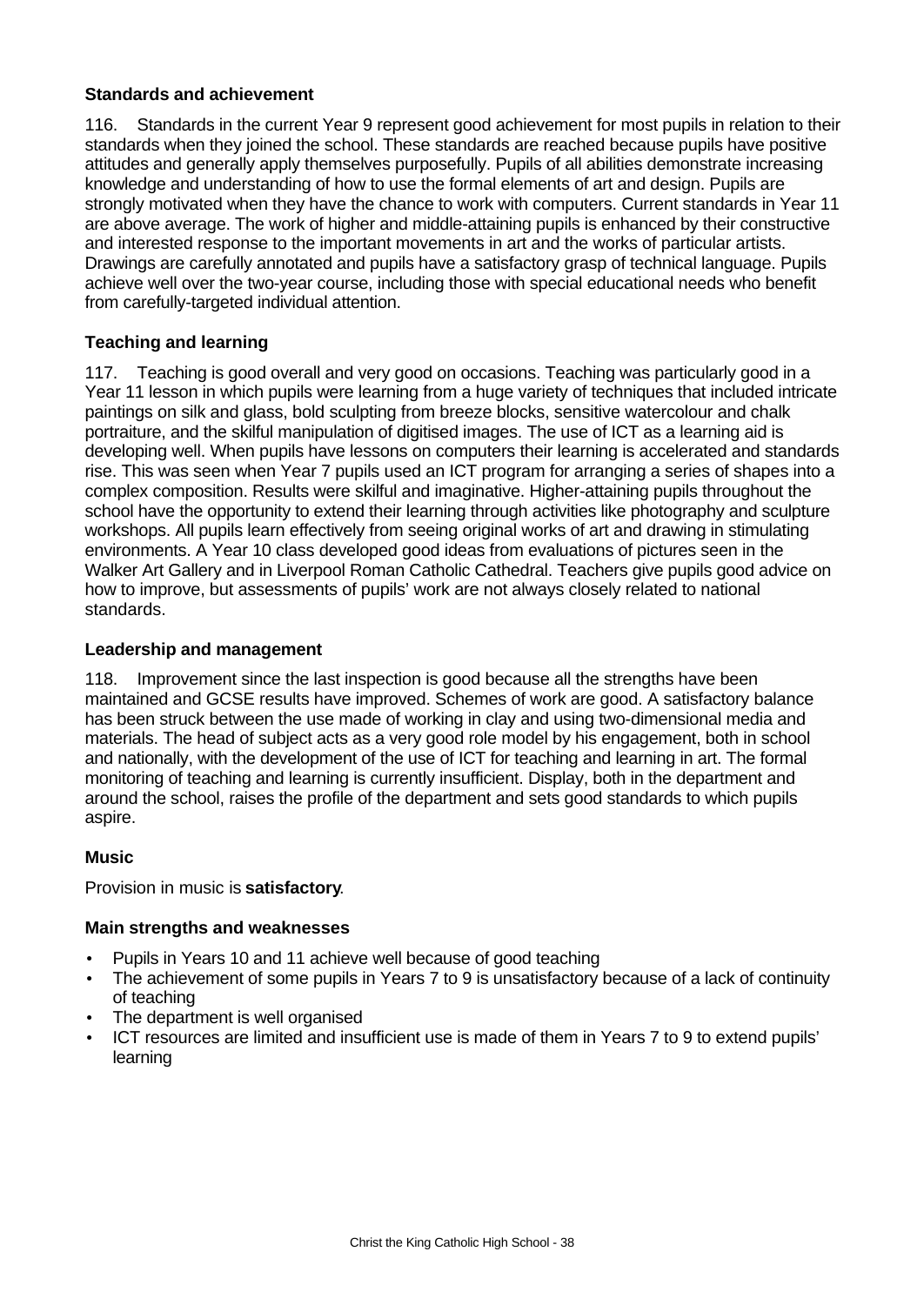# **Commentary**

|                       | Year 9        | Year 11       |
|-----------------------|---------------|---------------|
| <b>Standards</b>      | Above average | Above average |
| Achievement           | Satisfactory  | Good          |
| Teaching and learning | Satisfactory  | Good          |

| Leadership                     | Satisfactory |
|--------------------------------|--------------|
| Management                     | Good         |
| Progress since last inspection | Satisfactory |

# **Examination results**

119. Results of teacher assessments at the end of Year 9 in 2003 were above average. GCSE results in 120. the 2003 were above average, both for  $A^*$  to C grades and for  $A^*$  and A grades.

# **Standards and achievement**

120. Standards at the end of Year 9 are above average and this represents satisfactory achievement because standards on entry to the school were also above average. Pupils in Year 7 show good understanding of basic musical concepts and notation. By the end of Year 9, they create structured pieces drawing on their understanding of chords, scales, and a range of musical devices. Most pupils play the keyboard using the correct technique. Standards in Years 10 and 11 are above average and this represents good achievement because pupils of a range of abilities choose the course. Pupils compose skilfully, and the highest-attaining demonstrate imagination in their work. Pupils prepare their performances thoroughly, and show a good understanding of the musical styles which they have studied. The number of pupils choosing music in Years 10 and 11 has declined in the last two years, and the uptake amongst boys is very low.

# **Teaching and learning**

121. Lessons are thoroughly planned and contain a variety of musical activities. In Years 7 to 9, teaching is methodical and tasks are accessible to all pupils. Most tasks interest and engross pupils, but some listening activities are mundane, such as asking pupils to name well-known TV themes. In discussion, pupils are not challenged to think in depth about the impact of the music they hear. On some occasions, talented pupils are not extended sufficiently. In the small Year 10 and 11 groups, pupils are given good individual support, and have access to computers both in and between lessons to aid their composing. Very good knowledge of both the subject and the requirements of the course underpins the planning of lessons. As a result, pupils are thoroughly prepared for the examination and achieve well. They are given helpful and encouraging feedback on their performing. Good use is made of homework in all years to reinforce and extend learning. The progress of pupils is tracked thoroughly, and they are encouraged to evaluate their work. Pupils' awareness of what they need to do to improve is not sharp enough.

# **Leadership and management**

122. The departmental development plan identifies appropriate priorities, although some of these have not yet been fully introduced. Music has not received any significant benefit from the school's technology college status in Years 7 to 9, and the small number of computers in the department is not being used to extend pupils' learning at that level. Over half of the pupils in Years 7 to 9 have had several teachers since September. This has disrupted the continuity of their learning and consequently, attitudes to the subject have deteriorated and standards have fallen.

123. The day-to-day organisation of the department is good and there are well-documented schemes of work. Temporary teachers are given good guidance. The good instrumental teaching provision is well-supported by the department, and numbers taking tuition are average. A 'rock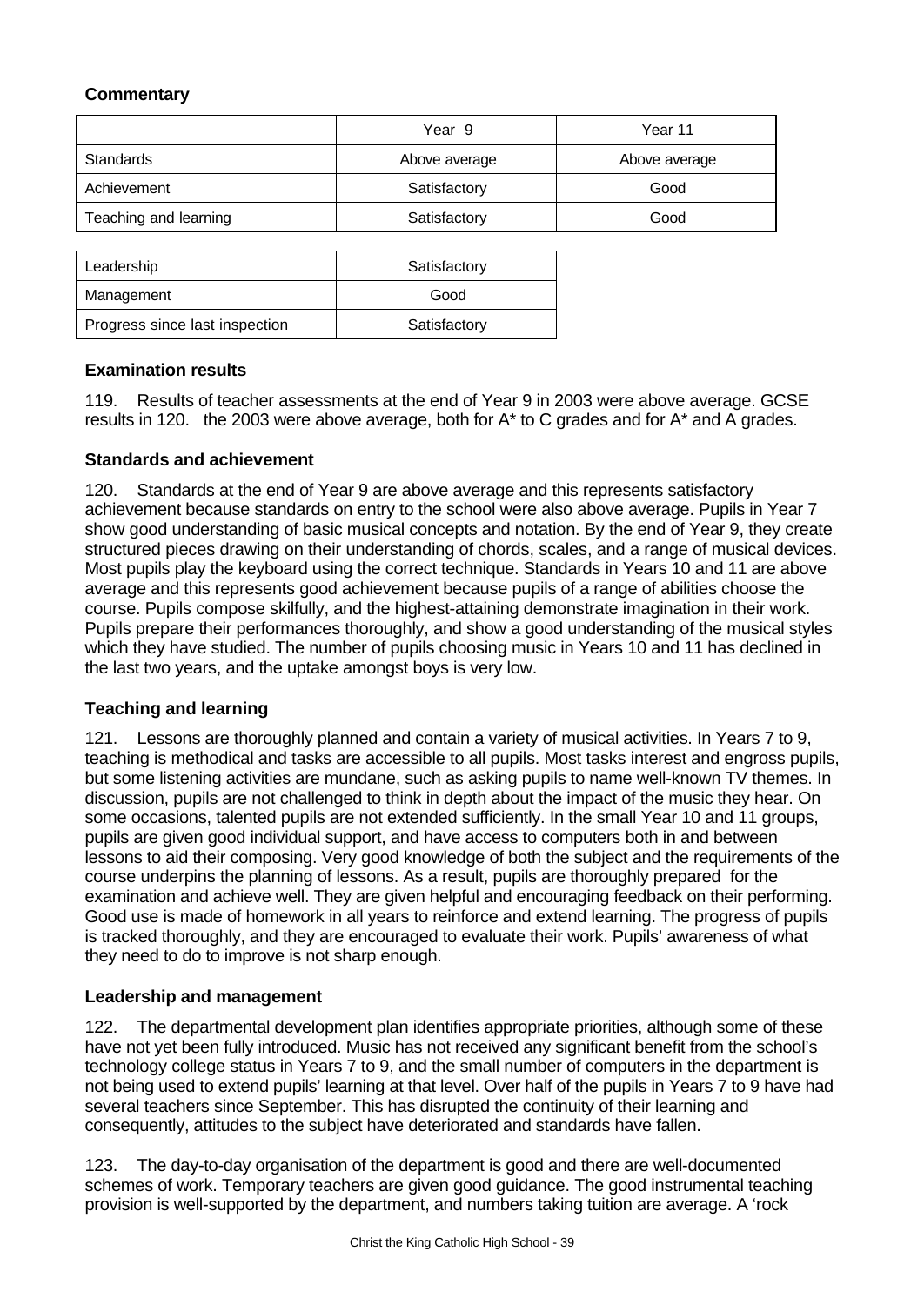school' initiative has widened opportunities for pupils to make music. Music makes a good contribution to the spiritual life of the school. The school choir achieves high standards although the number of pupils involved is small. Two school bands provide good additional opportunities for development for those taking instrumental tuition.

124. The department has made satisfactory improvements since the time of the last inspection. Standards in Years 10 and 11 have risen, and ICT is being used very effectively in those years. The number of pupils taking instrumental tuition has risen although the number of pupils pursuing music as an option in Years 10 and 11 has fallen.

# **Drama**

125. In Year 7, drama is taught as a separate subject but is part of English in Years 8 and 9 and provision is considerably reduced in those years. Pupils learn basic dramatic terms and techniques like 'freeze frame'. They read and perform confidently in short plays where they are encouraged to learn lines and think about stage organisation, properties and costumes. They keep well-presented exercise books in which they make notes of the history of drama; write scripts and design masks. These books help to raise standards within the subject. Units of drama are gradually being incorporated into the Year 8 and 9 lessons in English to improve continuity in the subject. In the lesson observed, standards were above expectations for the course.

126. Drama is studied as an option in Years 10 and 11 and the GCSE pass rate is well above average. Performances are put on every two years and the pupils regularly perform in junior schools. Regular visits are made to professional and other performances in the area. Members of the school take part regularly in theatre workshops. These have included events organised by the Royal Shakespeare Company. The subject provides good opportunities for teaching citizenship and for personal and social development.

# **PHYSICAL EDUCATION**

Provision in physical education is **satisfactory**.

# **Main strengths and weaknesses**

- The new department leadership team is contributing well to improving standards
- Extra-curricular provision is good and this is helping pupils improve basic skills
- Monitoring and evaluating lessons are not impacting sufficiently on the quality of teaching and learning
- Moderating of assessment procedures in Years 7 to 9 and marking in Years 10 and 11 are not yet effective enough

# **Commentary**

|                       | Year 9       | Year 11      |
|-----------------------|--------------|--------------|
| Standards             | Average      | Average      |
| Achievement           | Satisfactory | Satisfactory |
| Teaching and learning | Satisfactory | Satisfactory |

| Leadership                     | Good         |
|--------------------------------|--------------|
| Management                     | Satisfactory |
| Progress since last inspection | Satisfactory |

# **Examination results**

127. In 2003 results of teacher assessments at the end of Year 9 were above national expectation. Inspection evidence indicates that these assessments were an overestimate and that standards in Year 9 are average. At GCSE, the average point score was above the national average, even thought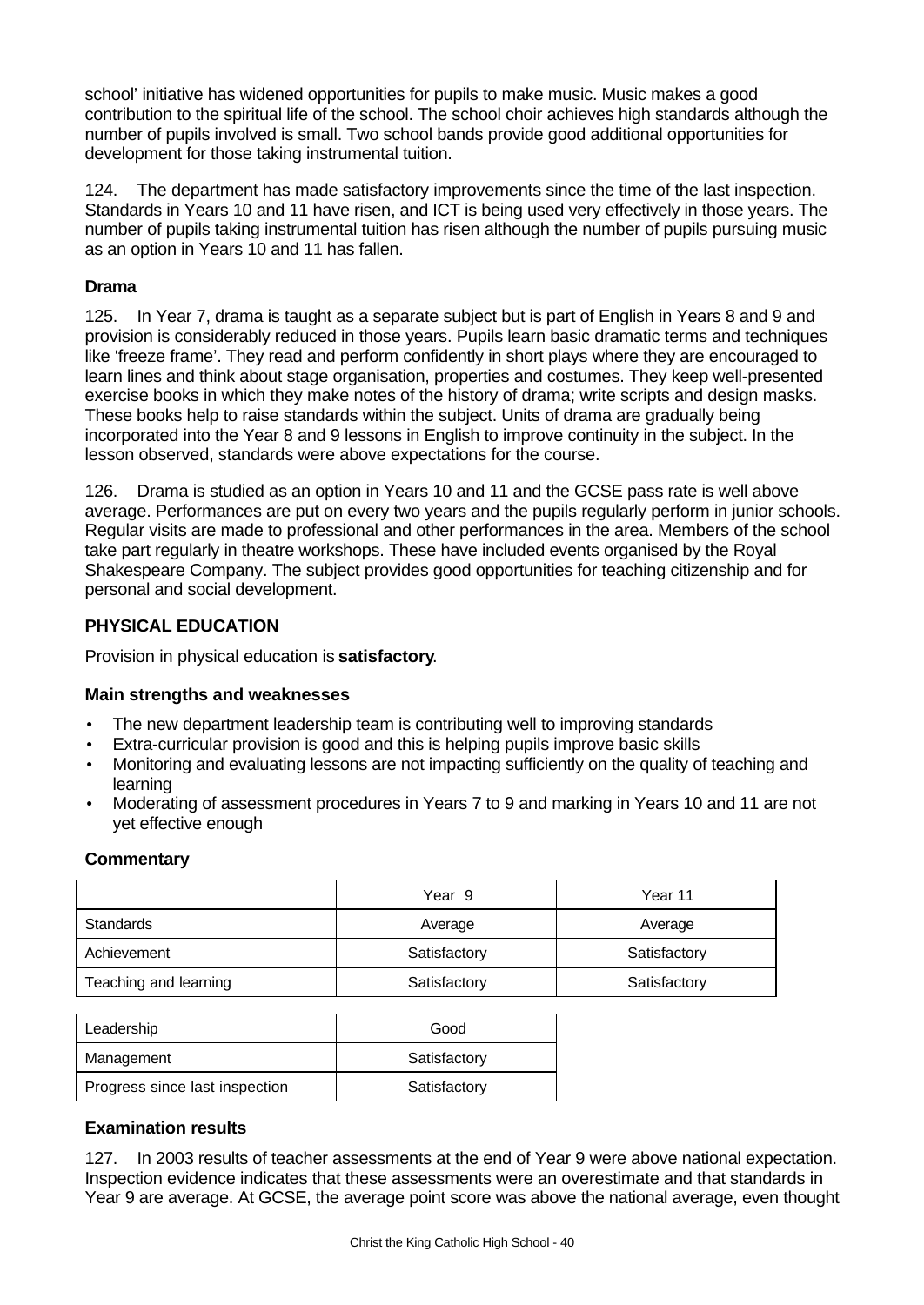the percentage of pupils gaining A\* to C grades in GCSE was significantly below average, and no pupils gained grades A\*or A.

# **Standards and achievement**

128. Students are generally at an average level on entry. By the end of Year 9, standards are average. In basketball, pupils understand the principles of the jump and set shot, and evaluate each other's technique to improve performance. In racquet sports, girls' standards are below expectation. In a Year 11 dance lessons, pupils planned and choreographed a routine using eight beats. In Year 11, GCSE pupils worked cooperatively on an issue concerning media and sport, and through challenging interventions by the teacher, gained a good understanding of the relationship between media, sport and sponsorship. Standards are in line with national expectation in all aspects of the course.

# **Teaching and learning**

129. The quality of teaching was good in one quarter of lessons observed and satisfactory in the others. In the better lessons, teachers plan appropriate, challenging tasks which focus on skills development. Pupils in all years have good attitudes to learning. They come prepared for lessons and are well behaved. Teachers have good subject knowledge and use this to maintain pupils' motivation. Overall, the teaching of basic skills is insufficiently developed to raise pupils' standards and achievement above a satisfactory level. In GCSE classes, teachers use a good variety of resources, interesting such as word puzzles and OHP presentations, to give added interest to lessons. ICT is used in the classroom, which benefits pupils' achievement. Teachers make good use of plenary sessions to assess and consolidate learning. Praise and encouragement are good features of teaching styles. When marking pupils' work, however, teachers give too little specific information about how pupils may improve their standards. Teaching makes a good contribution to the spiritual ethos of the school through emphasis on the involvement of all and the development of the individual. Lessons are planned so that pupils of all abilities can succeed. For example, pupils use short-handled sticks in hockey and short racquets in badminton and lesson planning caters for different levels.

# **Leadership and management**

130. The new leadership team provides a good impetus for future development through good planning and raising expectations amongst pupils. Appropriate measures have been taken to improve GCSE performance. Additional classes and mentoring of pupils are contributing to raising expectations. All staff are appropriately qualified and have clearly defined responsibilities. Performance management and monitoring are integral features of the department. Departmental documentation is good. The curriculum encompasses an appropriate range of activities. The extensive extra-curricular programme provides pupils with very good opportunities to improve their skills and progress at different levels of sport. This additional provision has resulted in pupils competing at borough, county and national levels. Orienteering has been introduced in Years 7 to 9 so that the curriculum now meets statutory requirements. Indoor accommodation is now of a good standard. Currently, Year 9 pupils have only one hour of physical education each week, which is below the recommended level, which limits the standards attained.

# **PERSONAL, SOCIAL AND HEALTH EDUCATION AND CITIZENSHIP**

# **Citizenship**

Provision in citizenship is **unsatisfactory**.

# **Main strengths and weaknesses**

- The school's rich tradition of community service and its caring ethos offer excellent potential for National Curriculum citizenship
- The subject's leadership is hard-working and dedicated to its full, successful implementation
- Planning is inadequate and the full National Curriculum is not covered
- Pupils' work in citizenship is not properly assessed and their progress measured.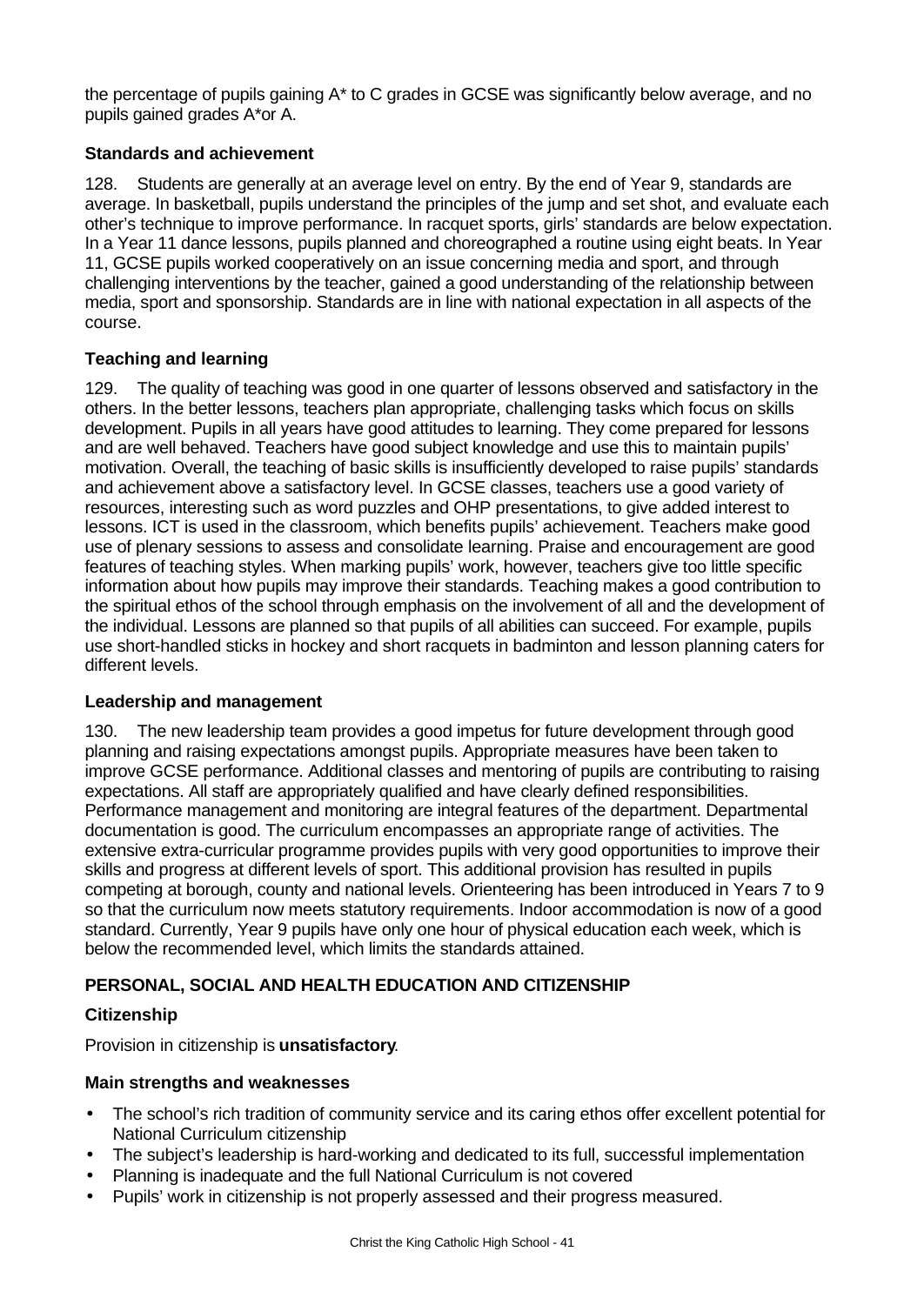- Standards are below those expected and achievement is unsatisfactory because pupils do not learn the full subject
- Management is unsatisfactory because standards achieved, teaching learning and the curriculum are not monitored

# **Commentary**

|                       | Year 9                | Year 11               |
|-----------------------|-----------------------|-----------------------|
| Standards             | Below average         | Below average         |
| Achievement           | Unsatisfactory        | Unsatisfactory        |
| Teaching and learning | Insufficient evidence | Insufficient evidence |

| Leadership                     | Satisfactory   |
|--------------------------------|----------------|
| Management                     | Unsatisfactory |
| Progress since last inspection | Not applicable |

# **Examination results**

131. Citizenship is not an examination subject.

# **Standards and achievement**

132. Citizenship is taught in some discrete lessons, through personal, social and health education, and through other subjects. Good work has been done to establish which subjects cover the programmes of study and subject departments refer to citizenship in their schemes of work. Currently, work is not assessed specifically for citizenship, but a good system for this will shortly be introduced.

133. Coverage, through other subjects, of knowledge and understanding about becoming informed citizens and developing skills of communication and enquiry, is too patchy and incomplete because teaching is not explicit enough. Teaching relies too heavily on lessons which make incidental contributions to citizenship, in which pupils are often not aware that they are studying a distinct subject. Consequently, standards are below those expected and achievement is unsatisfactory by Years 9 and 11.

134. There is no planned programme which ensures that all pupils have opportunities to develop their skills of responsible action within school and the wider community. However, the co-ordinator is devising one, drawing on the existing school activities and initiatives. These include an effective and developing school council, the Duke of Edinburgh's Award, and substantial work for a wide range of charities.

# **Teaching and learning**

135. None of the discrete lessons for citizenship could be observed during the inspection, but some well-taught, albeit implicit, citizenship-related topics were seen in humanities, and a lively session of the school council was observed in which year representatives discussed issues articulately and maturely. Recent successes have included the acquisition of three water fountains and improved toilet facilities. These achievements, and pupils' own democratic election, convince them that their voices are heard, and they appreciate the work of the citizenship co-ordinator, who organises meetings. Awareness is being raised through a busy calendar of pupil visits, for example, to meet the local MP at Westminster, and outside speakers, for example, an asylum seeker, who talked to whole year groups.

# **Leadership and management**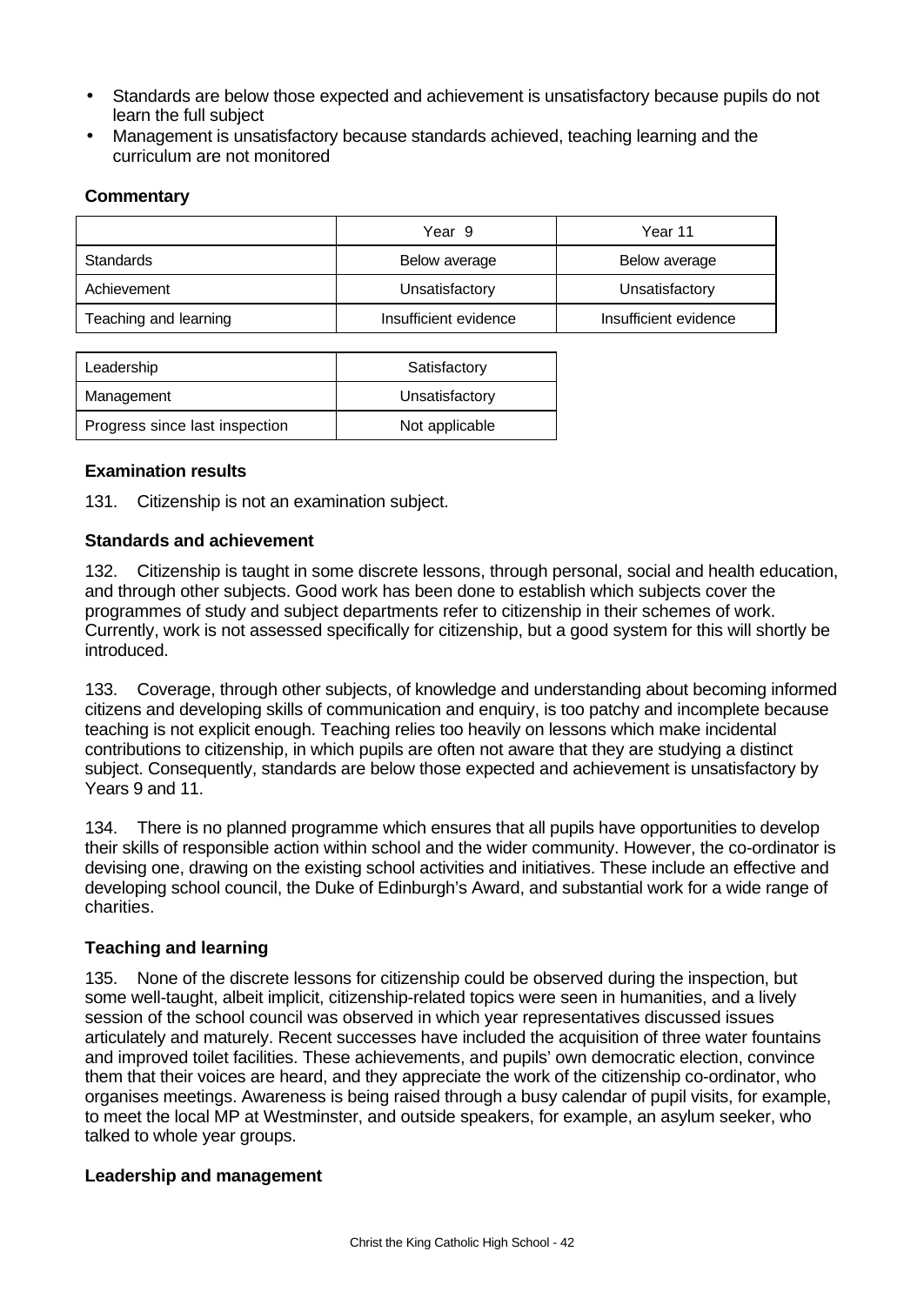136. Management is currently unsatisfactory because there is no monitoring of what is taught, the programmes of study are not yet covered, and there is no scheme of assessment in place for citizenship. However, the school managed to resolve a key staffing problem at the beginning of the academic year which had been hampering implementation, and immense effort has been invested in getting citizenship up and running. Consequently, it is now well on the way.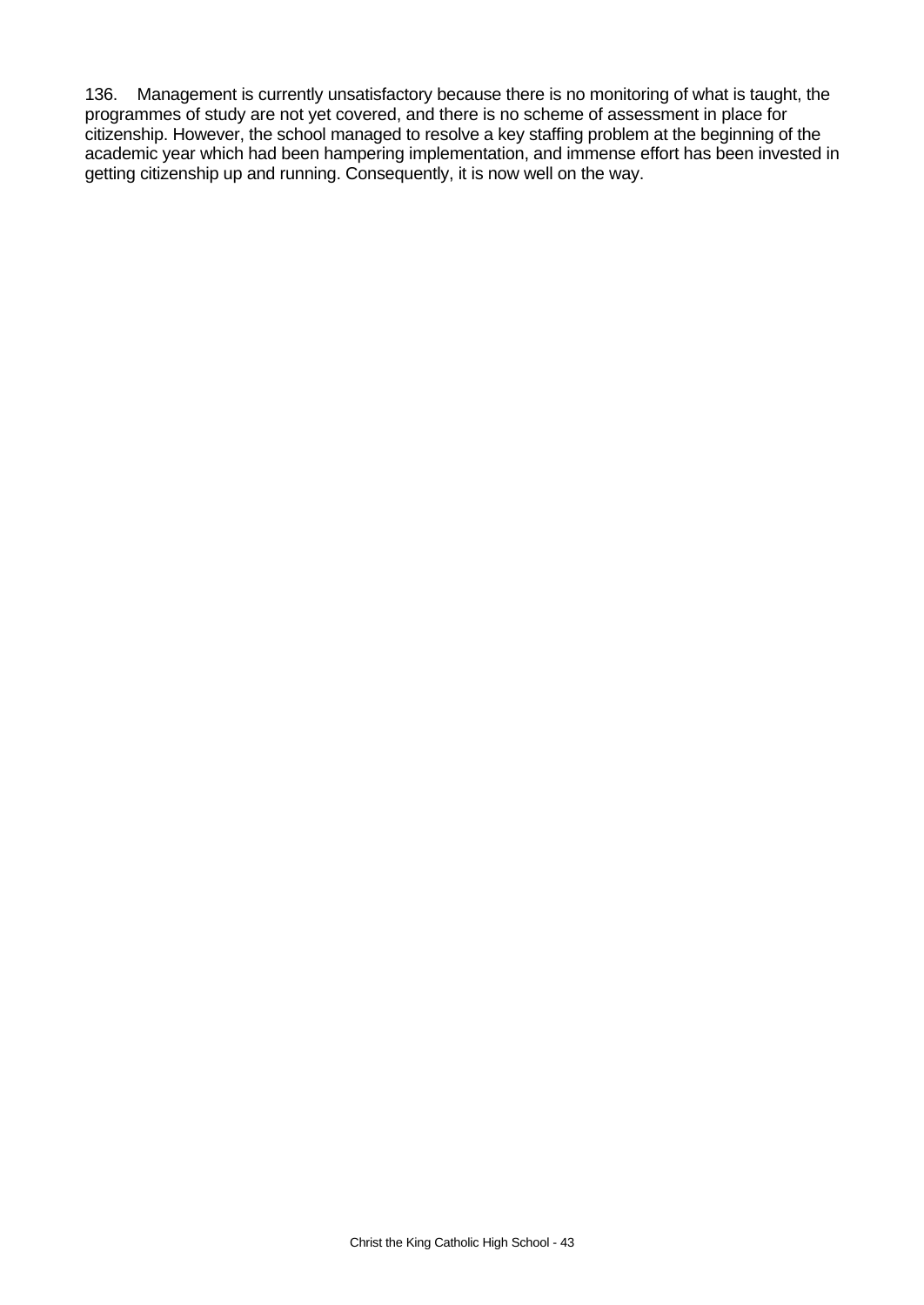# **SUBJECTS AND COURSES IN THE SIXTH FORM**

In the inspection, eight subjects and courses were inspected and are reported on in detail. Work in other subjects and courses was sampled and contributed to the overall picture of teaching and learning in the school.

The table below shows entry and performance information for courses completed in 2003.

| <b>Subject</b>                | <b>Number</b><br>entered | % gaining grades<br>$A-E$ |         | % gaining grades<br>$A - B$ |         | Average point<br>score |         |
|-------------------------------|--------------------------|---------------------------|---------|-----------------------------|---------|------------------------|---------|
|                               |                          | School                    | England | School                      | England | School                 | England |
| Art and Design                | 5                        | 100                       | 99      | 40                          | 50      | 76                     | 88      |
| Biology                       | 5                        | 100                       | 96      | 20                          | 39      | 68                     | 77      |
| Chemistry                     | $\overline{2}$           | 100                       | 98      | 0                           | 49      | 80                     | 85      |
| <b>Communication Studies</b>  | 8                        | 100                       | 99      | 25                          | 38      | 75                     | 82      |
| English Language              | 8                        | 100                       | 99      | 0                           | 36      | 63                     | 81      |
| <b>English Literature</b>     | $\overline{7}$           | 100                       | 99      | 14                          | 47      | 74                     | 87      |
| Design and Technology         | 3                        | 100                       | 98      | $\mathbf 0$                 | 35      | 53                     | 78      |
| <b>General Studies</b>        | 24                       | 100                       | 95      | 21                          | 31      | 71                     | 73      |
| Geography                     | 8                        | 100                       | 99      | 50                          | 45      | 98                     | 84      |
| German                        | 5                        | 100                       | 98      | 40                          | 48      | 88                     | 85      |
| History                       | 10                       | 100                       | 99      | 40                          | 45      | 86                     | 85      |
| <b>Mathematics</b>            | $\overline{2}$           | 50                        | 97      | 0                           | 56      | 20                     | 89      |
| Music                         | 1                        | 100                       | 99      | $\mathbf 0$                 | 39      | 80                     | 81      |
| <b>Other Social Studies</b>   | 32                       | 97                        | 97      | 34                          | 43      | 76                     | 82      |
| Physics                       | $\mathbf{1}$             | 100                       | 97      | $\mathbf 0$                 | 45      | 80                     | 82      |
| <b>Religious Studies</b>      | 9                        | 89                        | 99      | 44                          | 47      | 76                     | 86      |
| <b>Business</b>               | 11                       | 91                        | 89      | $\mathbf 0$                 | 21      | 57                     | 60      |
| <b>Health and Social Care</b> | 9                        | 56                        | 93      | $\mathbf 0$                 | 22      | 40                     | 64      |
| Information Technology        | 24                       | 71                        | 89      | 25                          | 28      | 45                     | 65      |

*Level 3 GCE A level and VCE courses*

# *Level 2 vocational qualifications*

| Qualification                             | No in<br>final<br>year | % gaining<br>qualification |         |        |         | % gaining merit |         | % gaining<br>distinction |  |
|-------------------------------------------|------------------------|----------------------------|---------|--------|---------|-----------------|---------|--------------------------|--|
|                                           |                        | School                     | England | School | England | School          | England |                          |  |
| <b>Business Part 1 GNVQ</b>               |                        | 100                        |         | 0      |         | 0               |         |                          |  |
| <b>Business Full GNVQ</b>                 | 16                     | 75                         |         | 17     |         | 0               |         |                          |  |
| Leisure and Tourism Part 1<br><b>GNVQ</b> | $12 \overline{ }$      | 92                         |         | 17     |         | 0               |         |                          |  |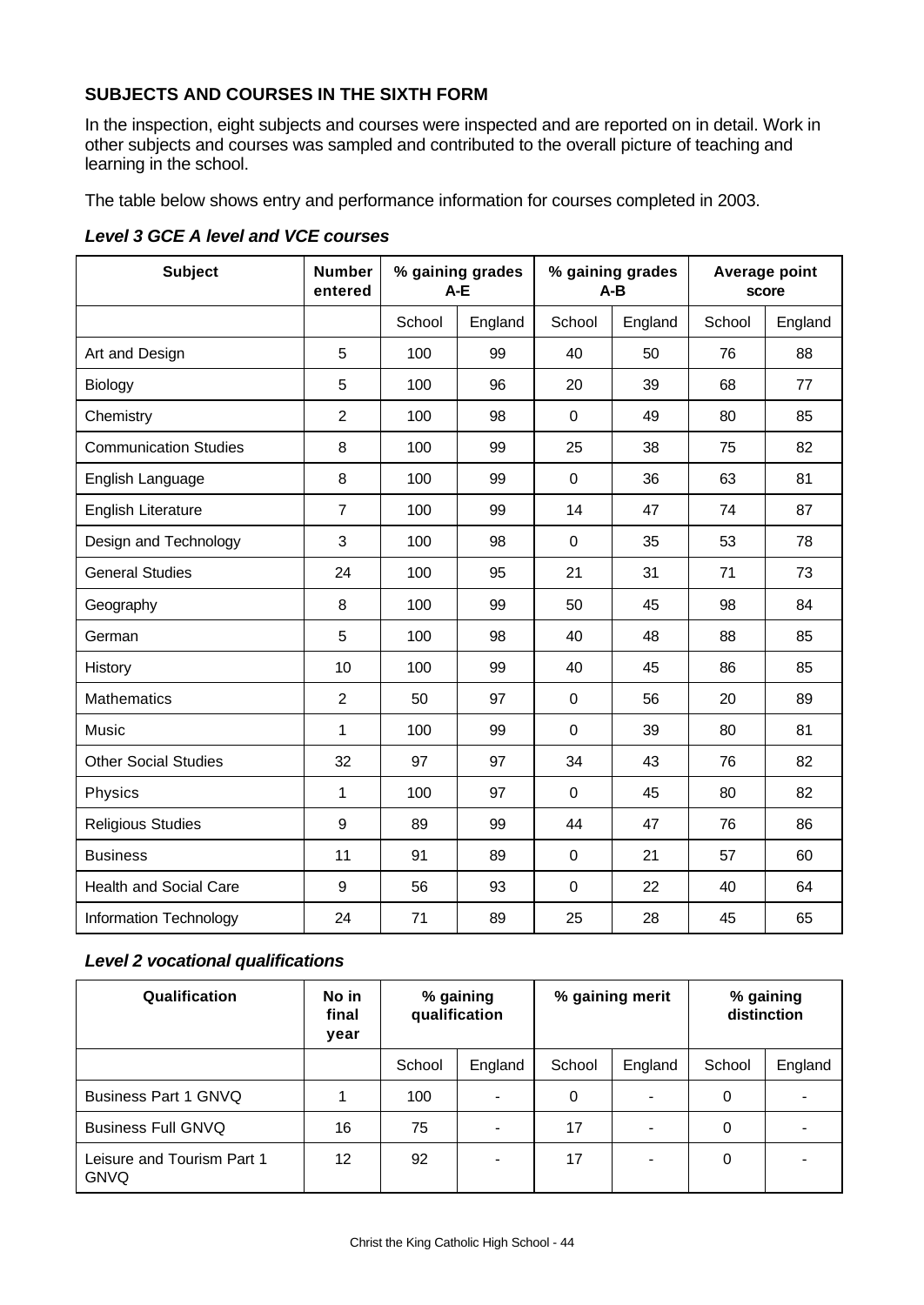| Leisure and Tourism Full | 86 | . . |  |  |
|--------------------------|----|-----|--|--|
| <b>GNVQ</b>              |    |     |  |  |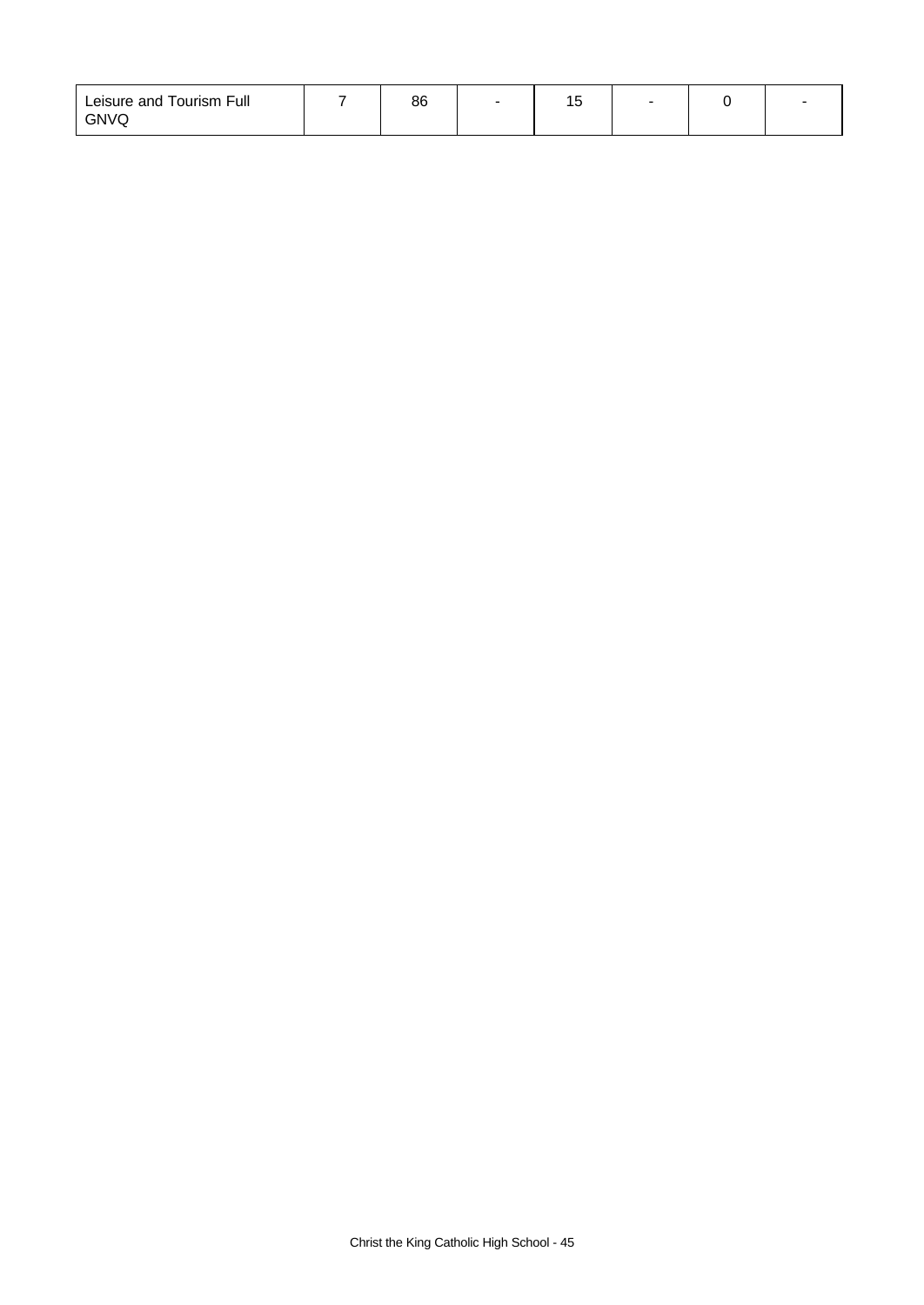# **ENGLISH, LANGUAGES AND COMMUNICATION**

Focus subjects in this area were English language, English literature and French. Lessons were sampled in German and Spanish.

# **German**

137. One Year 12 class was sampled. The teaching, learning and achievement were excellent and students demonstrated well-above-average speaking and listening skills. The teacher prepared the lesson very thoroughly and had very high expectations. The students coped very well in a lesson conducted entirely in German by a native speaker, and spoke accurately and fluently in role-play situations they would be likely to encounter on their vocational placements in a German kindergarten. The students were highly motivated and responded fully to the challenge and very high expectations of the teacher.

# **Spanish**

138. One Year 13 class was seen. The teaching was good and the teacher had very good subject knowledge and excellent linguistic skills. Very good use was made of up-to-date, authentic material from the Internet to motivate students. The learning and achievement of students were satisfactory. At times students did not participate well orally and had difficulties understanding a text, because of their limited literacy in English.

# **English**

Provision in English is **satisfactory**.

# **Main strengths and weaknesses**

- Students use computers effectively for independent research
- Students express their views perceptively
- Standards of spelling and presentation are good
- The course lacks pace for some higher-attaining students

# **Commentary**

|                       | Year 13      |
|-----------------------|--------------|
| Standards             | Average      |
| Achievement           | Satisfactory |
| Teaching and learning | Satisfactory |
|                       |              |
| aadarehin             | Satiefactory |

| Leadership                         | Satisfactory |
|------------------------------------|--------------|
| Management                         | Satisfactory |
| Progress since the last inspection | Satisfactory |

# **Examination results**

139. Results in English language in 2003 were well below average. In English literature, they were below average.

#### **Standards and achievement**

140. In the English language lessons observed, standards were average. Students expressed perceptive opinions about language, showing a good understanding of the distinctions between formal and informal language, and the need to be aware of the purpose of language and the varied audiences for whom it is intended. They discussed purposefully in pairs, carefully annotated scripts with analyses and made concise notes in preparation for essays. They communicated their findings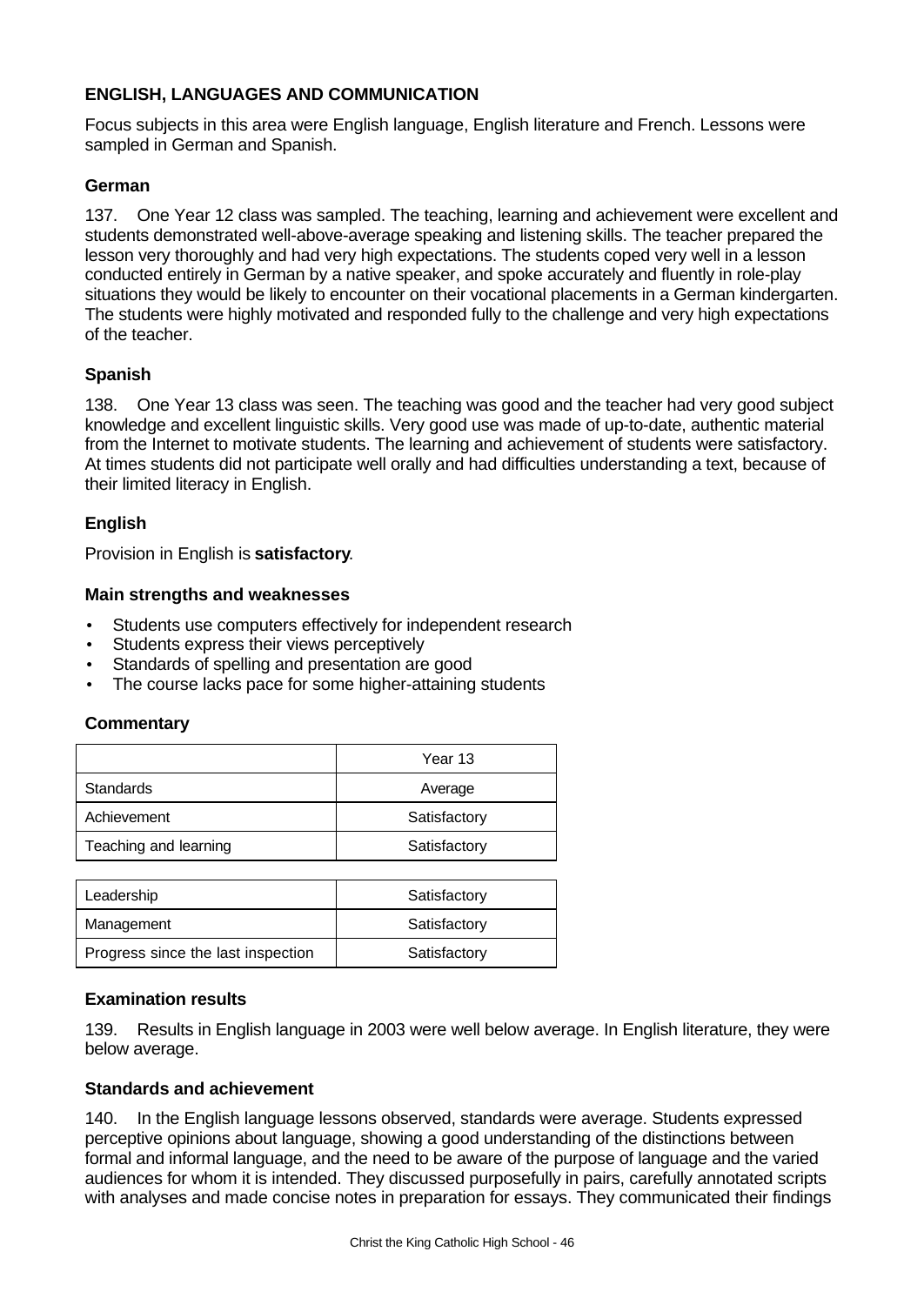lucidly to the whole group. In English literature, students contributed reflective opinions and made perceptive comparisons between two challenging texts. Other students carried out proficient independent research on computers. These students were working at an above-average standard for their stage in the course. Language coursework indicated that students were working in line with course expectations. They write imaginatively, redraft effectively and model their writing convincingly on a style of their choice. In general, however, their writing lacked sophistication. Independent studies of language were rather basic and lacked in-depth knowledge of linguistic techniques. In literature course work, students demonstrated good skills of writing critically. Standards of spelling and vocabulary are good and students structure their work well.

# **Teaching and learning**

141. Teachers' relationships with students are friendly and support students' learning well. Overall, the teaching of literature is more effective than teaching of language. Course work in English literature indicates that it is well matched to individual students needs. Marking and assessment are constructive and detailed. ICT is used well both to extend learning and to present work. In English language, students learn to develop their knowledge of linguistic terms and their skills in analysing writing. They are taught how to undertake research independently. However, too much emphasis is put on consolidating learning and the course consequently lacks pace and a certain amount of challenge especially for higher-attaining students. Lively discussions take place. These are more effective in the larger groups. Learning is sometimes impaired by the small numbers so that it is difficult to use creative teaching methods or to get discussion going. Students in both courses are aware of the examination requirements and assessment helpfully refers to examination objectives.

# **Leadership and management**

142. Day-to-day organisation is good. Leadership is satisfactory and copes well with the constraints of such fluctuating and occasionally small numbers of students. Schemes of work are carefully organised. Teachers are well-matched to the curriculum.

# **Language and literacy across the curriculum**

143. The development of language and literacy across the sixth form is satisfactory. Teachers give a good lead in the use of technical language. Students generally show a good grasp of subjectspecific vocabulary in their speaking and writing. Discussions of a high level were observed in English literature and history. The sampled law lesson showed students making good progress in understanding fine distinctions between different legal definitions connected with manslaughter. The small size of many groups works for and against the development of literacy through discussion. Sometimes, students speak freely and confidently, while at other times they are reluctant to venture opinions. Extended discussions were not a common feature of lessons observed. Staff have undergone recent training in developing literacy and a new coordinator is currently raising staff awareness of suitable lines of development.

# **French**

Provision in French is **very good**.

# **Main strengths and weaknesses**

- The very good, innovative teaching leads to well above average language skills
- The very effective use of ICT raises students' standards
- The teachers' very good linguistic competence and subject knowledge help students to achieve their full potential
- Only small numbers opt for the course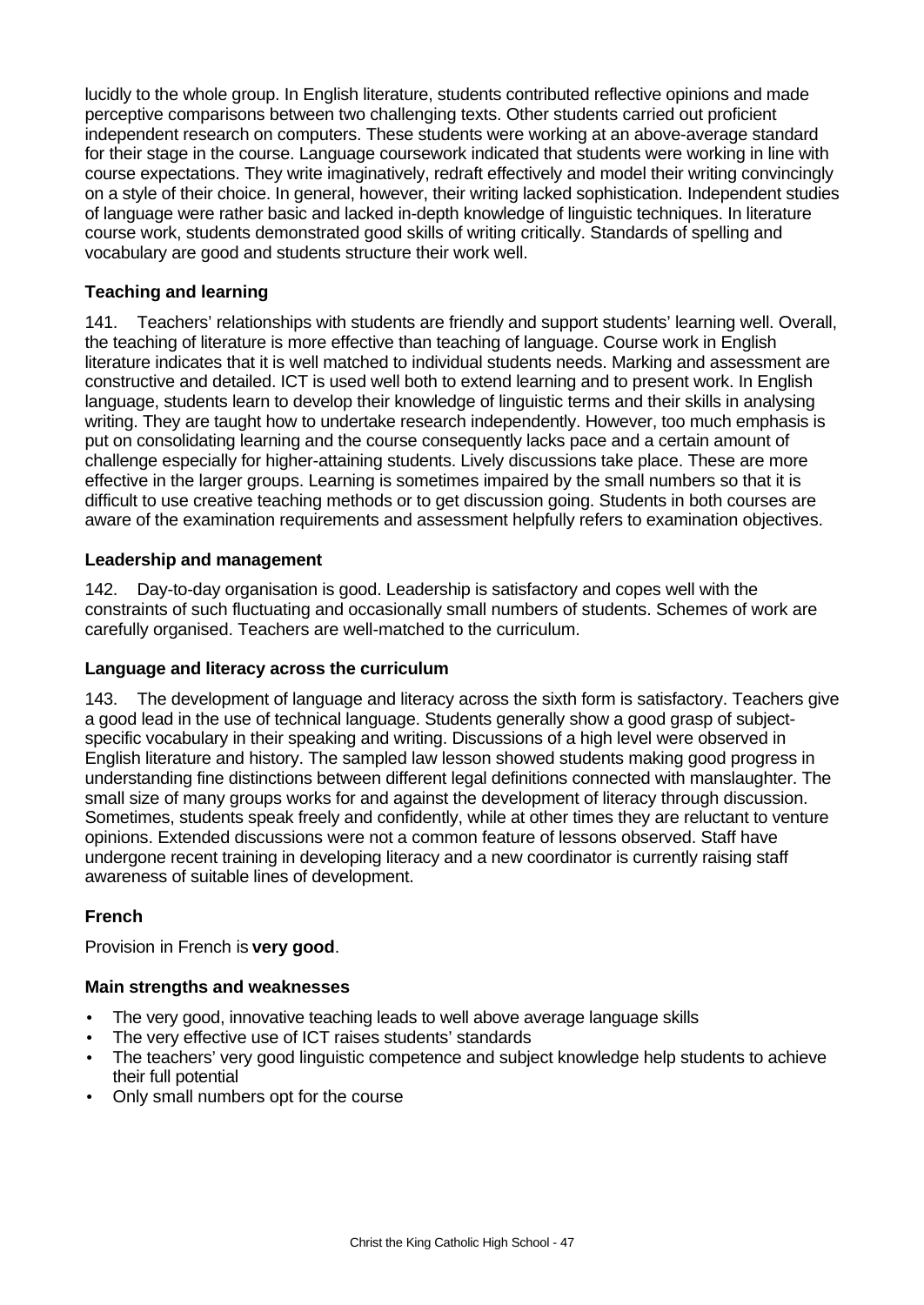# **Commentary**

|                                    | Year 13            |
|------------------------------------|--------------------|
| <b>Standards</b>                   | Well above average |
| Achievement                        | Very good          |
| Teaching and learning              | Very good          |
|                                    |                    |
| Leadership                         | Very good          |
| Management                         | Very good          |
| Progress since the last inspection | Good               |

# **Examination results**

144. The results for the small number of students at A-level in 2003 were well above average.

#### **Standards and achievement**

145. Progression in terms of skill development and vocabulary acquisition, from entry to the sixth form to completion of the course, is very good. Students understand lessons conducted entirely in French with ease and express themselves confidently on a wide range of A-level topics. Students have a good awareness of grammatical structures and the quality of their coursework is very high.

#### **Teaching and learning**

146. Lessons are very well planned and lesson objectives are clearly communicated to students. Teaching is imaginative and very creative and effective use is made of ICT to motivate students and enhance their learning. Students listen intently to recorded texts to pick out details and speak with obvious enthusiasm and enjoyment. Very good relationships create a very positive environment for learning in which errors are skilfully corrected, enabling students to improve their performance very effectively.

#### **Leadership and management**

147. The teaching of French is very well organised and there is a clear vision for the development of the subject. Teachers work very well together to plan and teach their lessons. The quality of teaching and learning has improved since the last inspection and high standards have been maintained. Good efforts are underway to increase the number of students taking A-level.

# **MATHEMATICS**

Post 16 students can follow courses in A-level mathematics, GCSE re-sit mathematics and key skills numeracy. Although the school offers further mathematics at AS level there has been no takeup recently.

Provision in mathematics is **satisfactory**.

#### **Main strengths and weaknesses**

- Teaching is good in Year 13, students' attitudes are very positive, and their relationships with staff are very productive
- Some students underachieved in A-level mathematics in 2002 and 2003
- Good practice is not shared enough across the department
- Computers are insufficiently used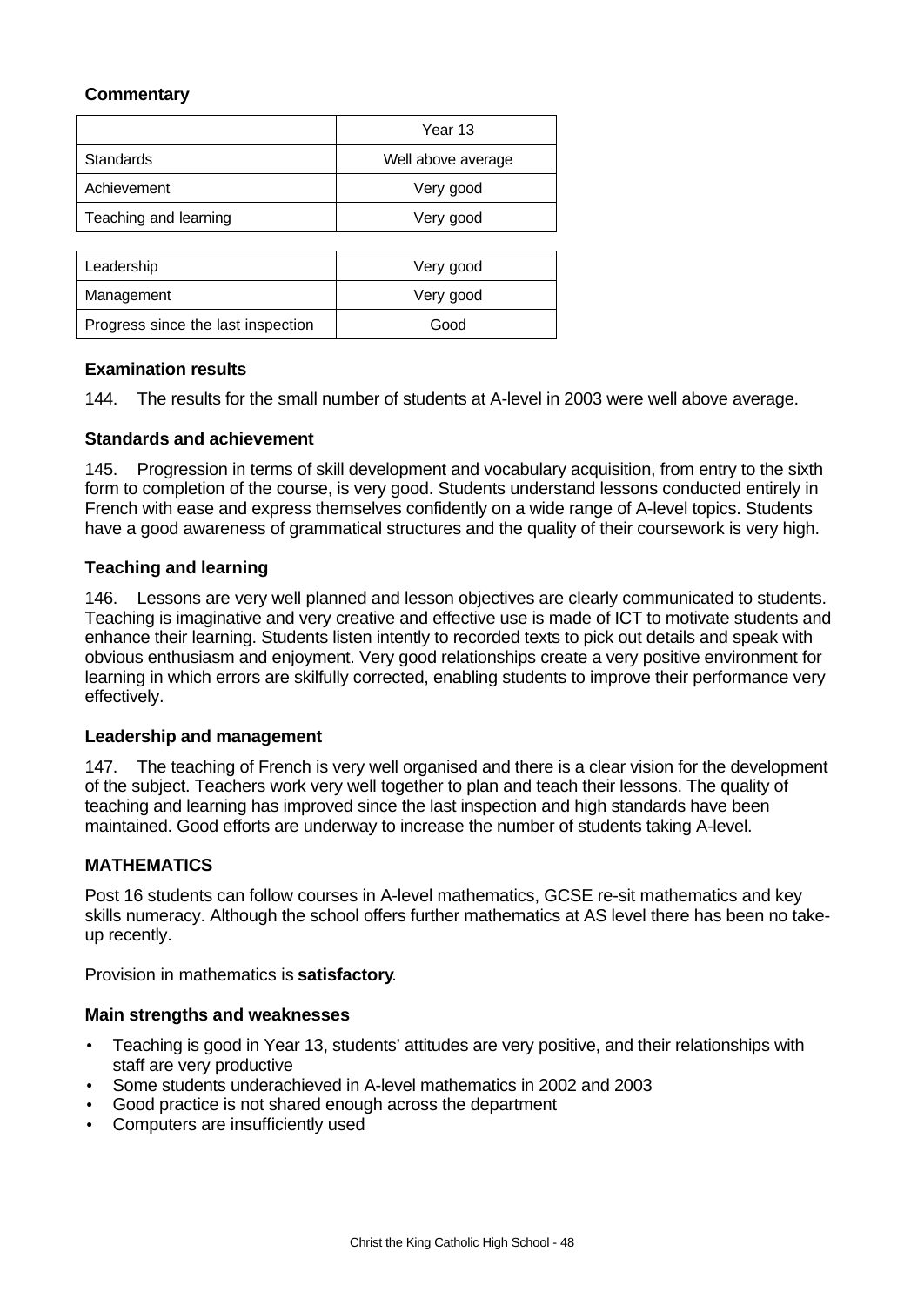# **Commentary**

|                                    | Year 13       |
|------------------------------------|---------------|
| <b>Standards</b>                   | Below average |
| Achievement                        | Satisfactory  |
| Teaching and learning              | Satisfactory  |
|                                    |               |
| Leadership                         | Satisfactory  |
| Management                         | Satisfactory  |
| Progress since the last inspection | Satisfactory  |

# **Examination results**

148. As a result of the small numbers taking A-level mathematics, the nature of the groups varies considerably from year to year. Results in 2000 and 2001 were well above average. Results in 2002 and 2003 were well below average, reflecting the nature of the cohorts in those years.

# **Standards and achievement**

149. The standards of work seen in class and in exercise books and folders of the current Year 12 are below average. The standards of the few students in Year 13 are average. Although there were too few A-level mathematics candidates in 2002 and 2003 for reliable statistical comparison, it is clear that a small number of students underachieved in their A-level examinations. The achievement of the current cohort of students studying the subject is satisfactory, given the standards on entry to the course.

# **Teaching and learning**

150. Teaching is satisfactory overall and good in Year 13. Teachers have a good understanding of the subject. The best lessons involve students in lively discussion, and they proceed at a good pace. Students are well challenged and build effectively on their prior knowledge and understanding. As a result, students develop constructive relationships with teachers, show high levels of interest and involvement. However, learning over time is often adversely affected by technical weaknesses in algebra, such as the solving of simultaneous equations derived from questions in mechanics. Students are strongly appreciative of the teaching that they get and value the readiness of staff to help them outside the classroom. Many more students start the A-level mathematics course than finish it. In 2002, of the 14 students who began the course in September, only six were left by the following June. Currently, four students are following the course in Year 13. The teaching of GCSE re-sit groups is sound, but the teaching of key skills numeracy neither stimulates students nor attracts them, and it is unsatisfactory.

# **Leadership and management**

151. Documentation is satisfactory. Half-termly assessments make target grades clear to students and these are reported to parents. Not enough is done formally to spread good teaching practice amongst the staff. Currently this takes place only by informal discussion. ICT is insufficiently used and most A-level lessons are taught in rooms that lack interactive whiteboards, which limits the scope of some activities.

# **Mathematics across the curriculum**

152. Standards in numeracy are satisfactory across the curriculum. Students engage in mathematical calculation confidently where it is required, for example in science. In physics, methodical calculation enabled students to advance their understanding of the characteristics of vectors. In a Year 12 geography lesson, mathematics was applied competently to advance students' understanding to aid the analysis of data collected on a fieldwork exercise on the erosion of Sefton sand dunes.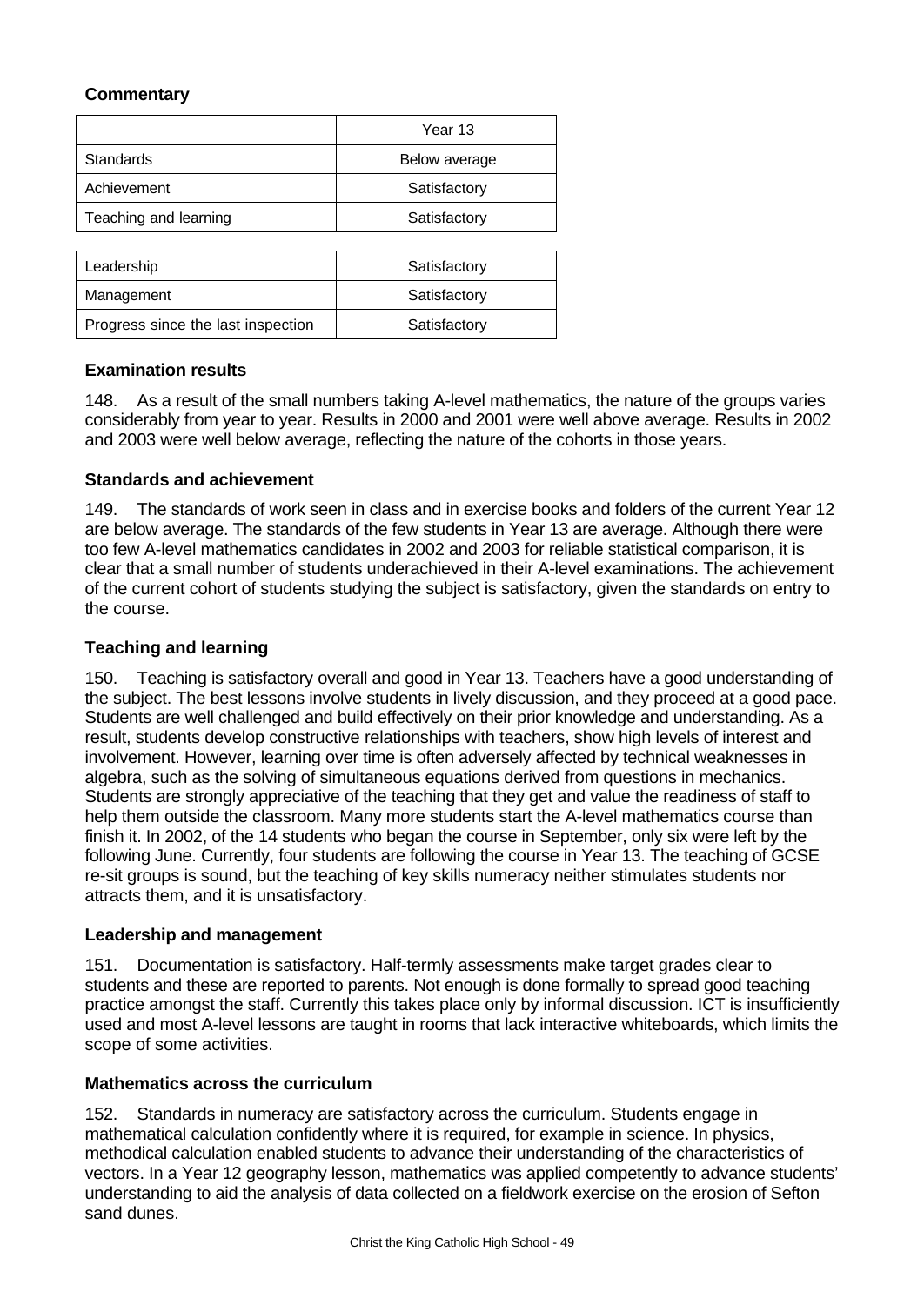# **SCIENCE**

The focus subject in this area was biology. Lessons were sampled in chemistry and physics.

# **Chemistry**

153. One Year 12 practical lesson was observed in which students worked enthusiastically on experiments, supported by the teacher. Higher-attaining students lucidly explained the purpose and chemistry involved in titration. The achievement of students of all levels of ability was satisfactory and all made progress in their understanding of the processes involved. Overall, teaching and learning were satisfactory.

# **Physics**

154. One lesson was seen in Year 12 in which students were following the New Advancing Physics course. Teaching, learning and achievement were satisfactory and standards were average. The teacher supported students well in relation to trigonometric skills for the resolution of vectors.

# **Biology**

Provision in biology is **good**.

# **Main strengths and weaknesses**

- Teachers' good subject knowledge stimulates students' learning well
- Students achieve well in relation to their previous attainment
- Teaching and learning styles are too restricted but are being broadened
- The quality of marking is variable in the depth of comments made by teachers

# **Commentary**

|                       | Year 13       |
|-----------------------|---------------|
| Standards             | Above average |
| Achievement           | Good          |
| Teaching and learning | Good          |
|                       |               |

| Leadership                         | Good         |  |
|------------------------------------|--------------|--|
| Management                         | Good         |  |
| Progress since the last inspection | Satisfactory |  |

#### **Examination results**

155. Results in 2003 were below average, but value-added data provided by the school indicate students made progress.

# **Standards and achievement**

156. Standards in the current Year 13 are above average, for example in terms of students' understanding of the structure and function of the liver, the biochemistry of reactions that occur there, and the changes involved in genetic mutations.

# **Teaching and learning**

157. Teachers have good subject knowledge. Concepts are developed well through a combination of clear explanation, questioning to probe students' understanding, written activities, data interpretation, use of past questions, practical activities, modelling and use of ICT for simulations and research. Students respond well to the learning opportunities. They make good progress and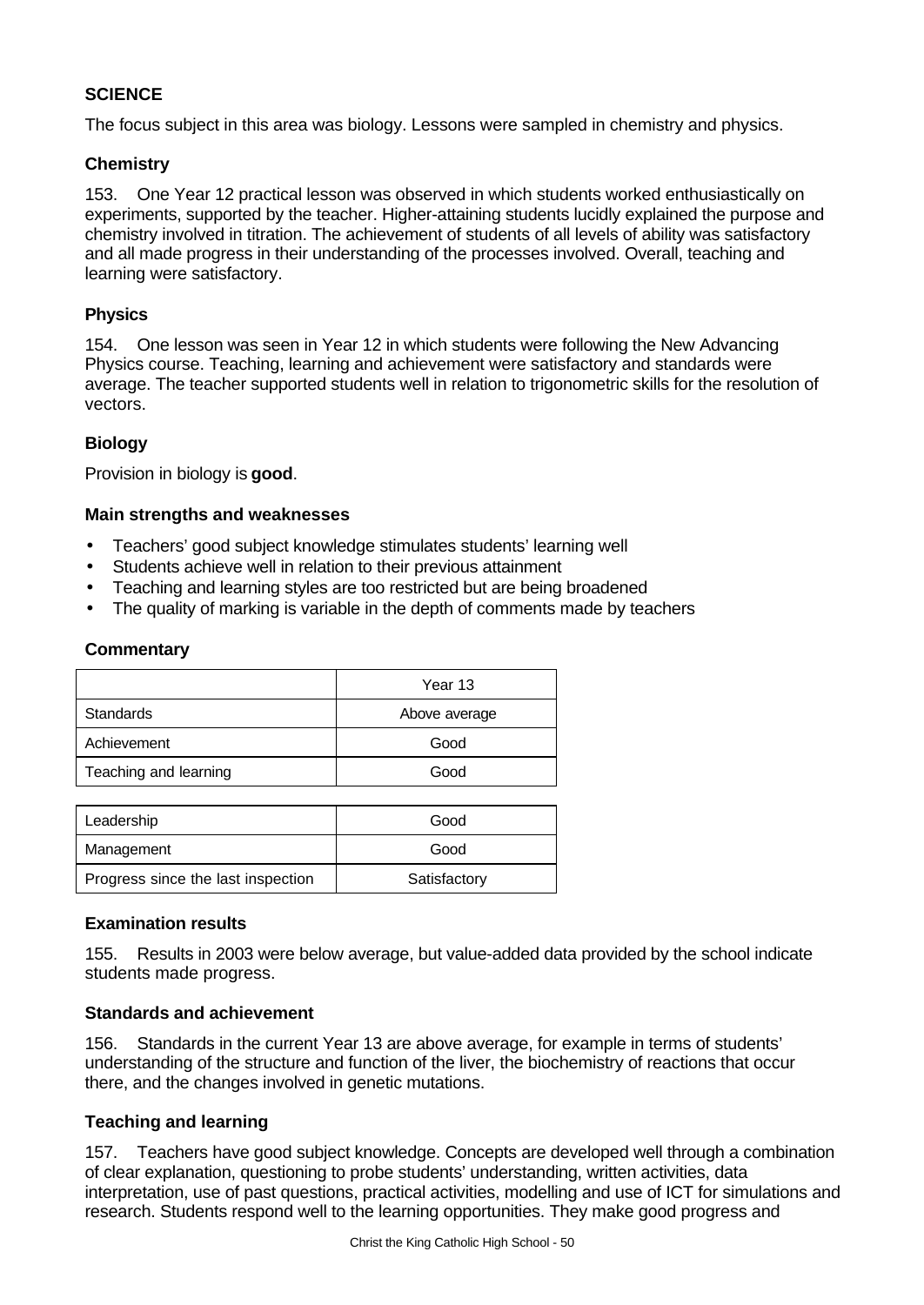achieve well. Opportunities for group work, independent work, problem-solving and student presentations have been too limited. A new A-level course has been introduced in Year 12 and a broader range of learning opportunities is associated with this, including fieldwork and extended practical work. The work is context-based and students are responding well to this. Students' attitudes are positive throughout the subject. Resources are appropriate and well used. In a good Year 12 lesson, the teacher used an interesting video clip about coral, together with an information sheet about coral bleaching and questioning, to develop students' understanding. Relevant homework required students to research the topic further, independently, and produce a report. Suitable extension work was provided for the higher-attaining students. Regular marking of work is based on examination requirements, but there is variation in the depth of comments made giving students guidance on how to improve.

# **Leadership and management**

158. Teaching is carefully monitored and constructive feedback is given to teachers to assist the development of the subject. A new course has recently been adopted to broaden the range of teaching and learning styles which are limited at present. More detailed schemes of work have been introduced, which are helping to promote consistently high expectations.

# **INFORMATION AND COMMUNICATION TECHNOLOGY**

Provision in information and communication technology (ICT) is **good**.

# **Main strengths and weaknesses**

- Some students use ICT effectively for planning and presenting written work
- A stimulating range of resources enables students to develop their ideas imaginatively
- Students of all abilities are well supported
- Assessment of written work is an area for further development

# **Commentary**

|                       | Year 13 |  |
|-----------------------|---------|--|
| Standards             | Average |  |
| Achievement           | Good    |  |
| Teaching and learning | Good    |  |
|                       |         |  |

| Leadership                         | Good         |
|------------------------------------|--------------|
| Management                         | Satisfactory |
| Progress since the last inspection | Satisfactory |

# **Examination results**

159. Results in 2002 and 2003 were well below average.

# **Standards and achievement**

160. Current standards of work are average. The written work of some higher-attaining students is well planned and imaginatively presented using sophisticated ICT processes. Students show confidence in using advanced features, for example of spreadsheets. Some of the more complex features of the software are insufficiently used. In one practical class, however, the Flash program was used effectively to create effects for a web page. This demonstrated a good response to a challenging task for students, enabling them to achieve particularly well. In the theory lessons observed most students produced complex diagrams to show information flow. In a double award class, students demonstrated a sound understanding of entity relationship diagrams, redundancy of data and normalisation in a database.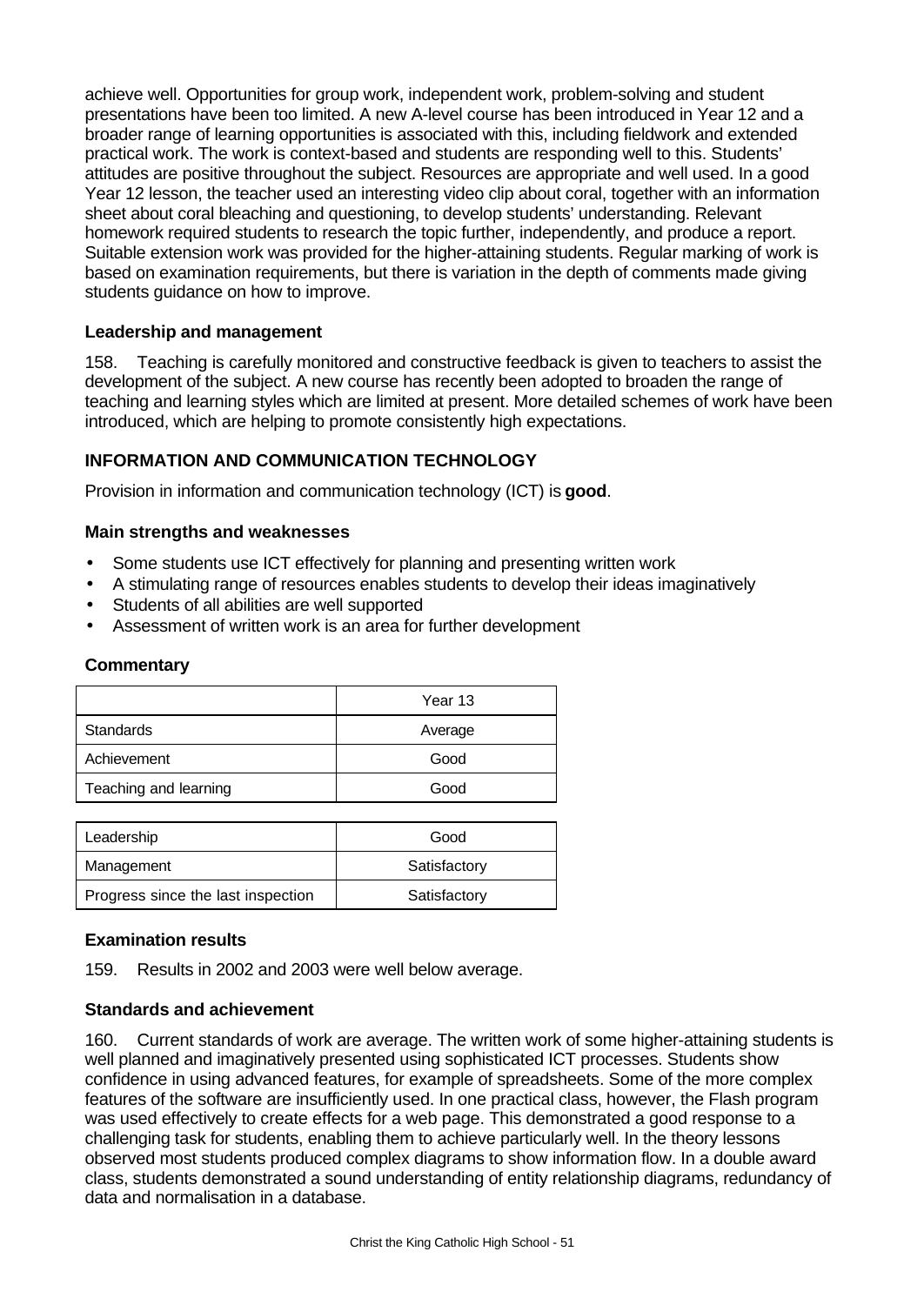# **Teaching and learning**

161. Teachers have very good subject knowledge and know what is required from the AVCE course. Classroom management is good and the teachers maintain a positive learning environment. The attitude of some students is rather passive and the teachers have to work hard, using a variety of teaching styles, to involve students in class discussions. This worked well where small-group teaching took place. Good resources are provided. Students use these well for presenting their work to others in the group. The equipment enables them to develop their ICT capability very well. Students of all abilities are suitably challenged and supported. Teacher gives continual support to all students during lessons, providing good support for individual needs and extending students' knowledge and confidence.

162. In theory lessons, students are given written guidelines about the requirements for achieving different grades in the theory examinations, for which exemplar material provided. Students are provided with self assessment sheets for their written work, but this is only partially completed with no assessor comments. As a result, students do not know their current level and precisely what they need to do to improve.

# **Leadership and management**

163. Leadership is good and management is satisfactory. The department and resources are well organised. The department is innovative in its use of new equipment and programs. Teachers work well together to share the teaching of the post-16 courses. The lack of thorough assessment is an area for further development.

# **Information and communication technology across the curriculum**

164. ICT skills develop well across the curriculum and students show a good level of competence. Good use was made of an interactive whiteboard in history for organising speakers' notes when they made presentations to the class. The notes were then collated to provide an orderly learning resource for the group. Data logging is used in biology for photosynthesis and germination measurements and in physics for light gates. Up-to-date software is used in biology to demonstrate animations and to present revision questions. In modern foreign languages, ICT is used for brainstorming and research for projects. These included the Madrid bombings, which took place the week before the inspection, using Spanish newspapers on line. ICT is used effectively in business studies, and all work is word-processed to a high standard. In leisure and tourism, ICT is fully integrated. Students have good ICT skills and use desk top publishing, spreadsheets, graphics, presentation software and digitised images. All course work is computer-generated and the quality of this work is very good. No use of ICT was seen during the inspection in mathematics or English.

# **HUMANITIES**

History was the focus subject in this area. In addition, lessons were sampled in geography, law and psychology.

# **Geography**

165. In the one lesson seen in Year 12, students covered a wide range of challenging, practical and theoretical aspects of physical geography, including use of mathematical analysis, and achieved a high level of understanding. The teacher's excellent knowledge and preparation and the brisk pace of the lesson ensured excellent learning. This reflects the excellent results over the last two years.

# **Psychology**

166. In the lesson sampled in Year 12, teaching, learning and achievement were good as a result of a good balance of theoretical work and active experimentation. The well-motivated students were studying stress management, which included the enthusiastic testing of progressive muscle relaxation techniques. Standards were in line with course expectations.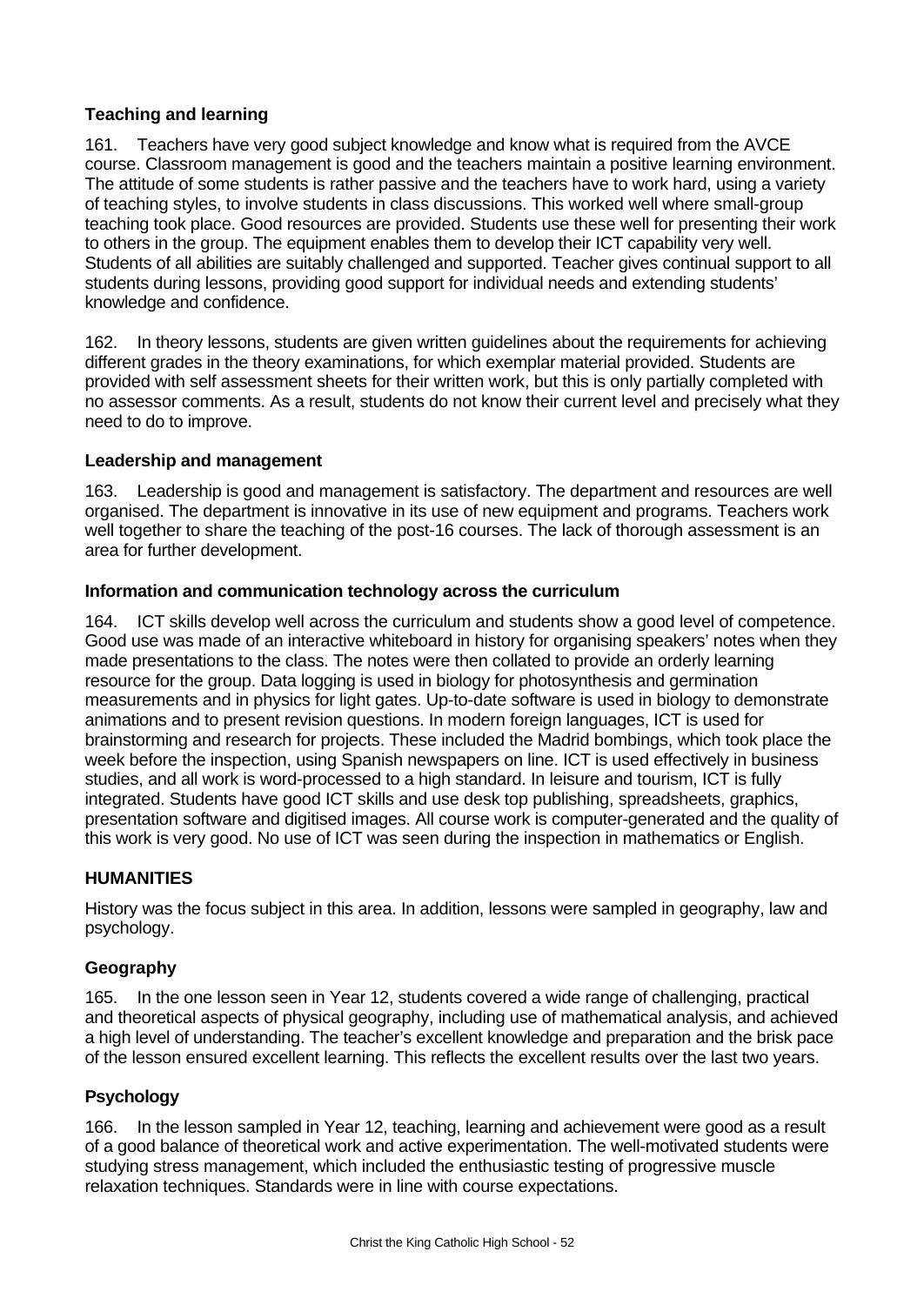# **Law**

167. Standards were in line with course expectations in a sampled Year 13 lesson. Students developed a clear understanding of the distinction between voluntary and involuntary manslaughter, and classified case histories accurately. Teaching was good. The teacher had good subject knowledge and his clear explanations enabled students to learn effectively.

# **History**

Provision for history is **very good**.

# **Main strengths and weaknesses**

- Teachers have very good knowledge and teach well-planned, interesting and challenging lessons
- Students achieve very well for their in comparison with their prior attainment
- Students have positive attitudes and show confidence in their teachers because relationships are very good
- Assessment, target-setting, and evaluation are areas for further development

#### **Commentary**

|                       | Year 13       |  |
|-----------------------|---------------|--|
| <b>Standards</b>      | Above average |  |
| Achievement           | Very good     |  |
| Teaching and learning | Very good     |  |
|                       |               |  |

| Leadership                     | Very good |  |
|--------------------------------|-----------|--|
| Management                     | Very good |  |
| Progress since last inspection | Good      |  |

# **Examination results**

168. Results have fluctuated in recent years and have usually been above, or well above average. In 2003, results were above average. Value added data shows that most students substantially exceeded predictions. In the last two years boys, did better than boys nationally and they broadly matched the performance of girls in the school.

# **Standards and achievement**

169. The overall standard of students starting A-level history is average. They sustain very good progress throughout the course. Standards in the lessons and work seen were above average. In Year 12, the teachers exploited the lively group dynamic and stimulated discussion. Students show a good level of independent thinking and are confident when offering or justifying their opinions. In Year 13, students feel well supported by staff and know how to achieve their best, but they are less overtly self-confident.

# **Teaching and learning**

170. Teachers use up-to-date methods with enthusiasm and humour, so students have positive attitudes and a lively and enquiring approach to history. Two Year 12 lessons presented opposite interpretations of the Reformation in a dramatic and memorable way, so that students were engrossed in the work and understood a wide range of ideas very well. Teachers use students' high motivation to good effect, particularly their readiness to work together and share ideas and notes. A strong feature of work in Years 12 and 13 is that students are required to think at a high level and to justify their opinions fully by reference to sources. This they do very well. Resources, including ICT, are used very well to add pace, challenge and interest to lessons.

# **Leadership and management**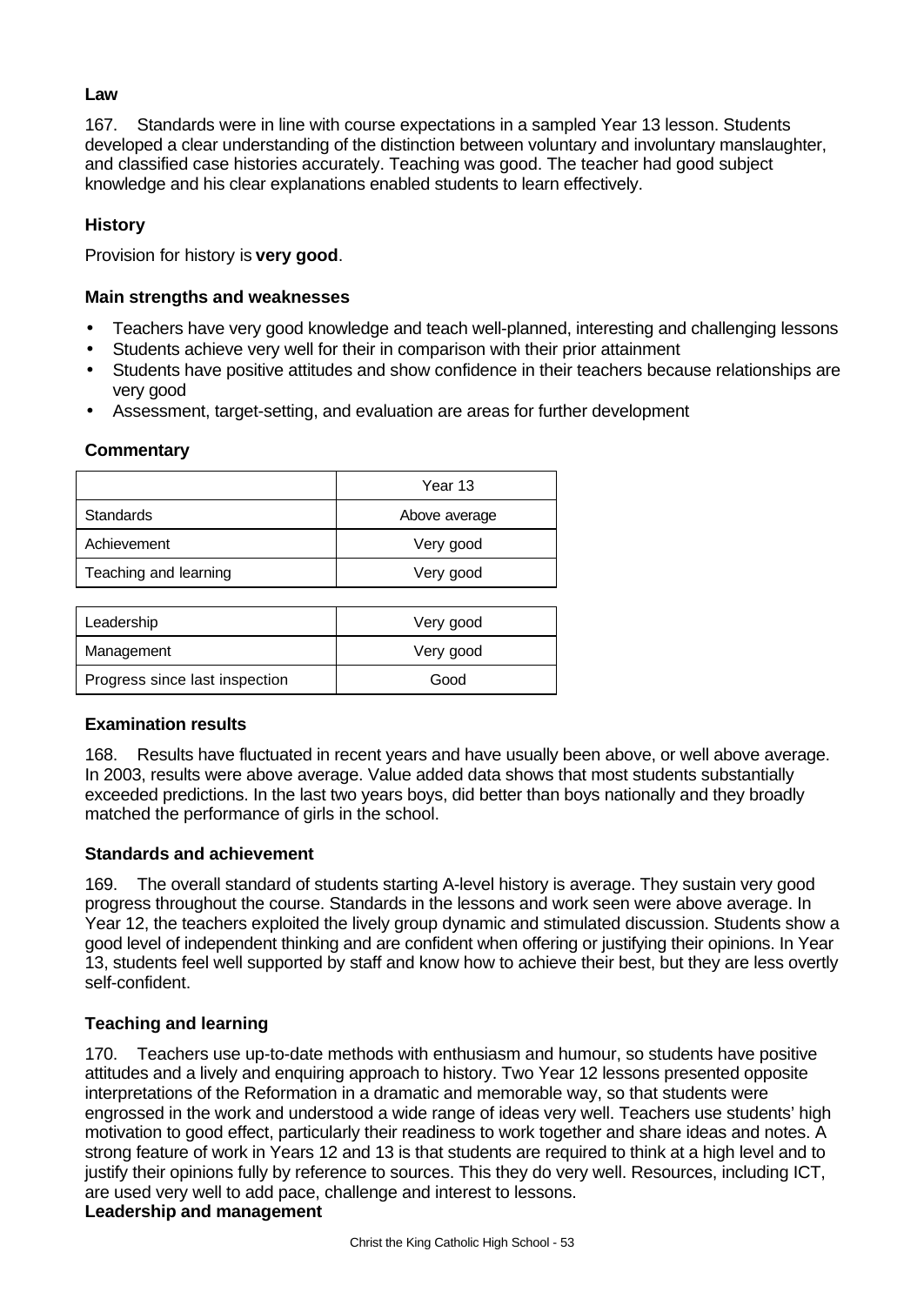171. The department has a strong team spirit and a focus on improvement. Teachers plan together well to develop the subject and ensure high standards, and they closely monitor students' progress. They are constructively self-critical, although evaluation of the impact of teaching could be more effectively done and better used to sustain or change practice. Assessment is rigorously used, but, along with target-setting and evaluation is an area for further development. The development of ICT has been well managed. The wider use of computers is planned as resources become available. The few issues raised in the last inspection have been resolved and standards have improved.

# **ENGINEERING, TECHNOLOGY AND MANUFACTURING**

There was no focus subject in this area. However, design and technology was sampled.

#### **Design and technology**

172. One Year 12 lesson was sampled. Teaching, learning and achievement were good and standards were above average. The students were well motivated and learned well from a tutorial style of teaching that enabled them to focus on innovative projects, such as investigating the weight of distribution of the head of a golf club. Relationships between the teacher and students were and students well supported in their work.

# **VISUAL AND PERFORMING ARTS AND MEDIA**

There was no focus subject in this area. However, lessons were sampled in art and design, music, drama and media studies.

#### **Art and design**

173. Standards on entry to the A-level art class are below average overall and standards continue to be below the national expectation, but appear to be set to rise. Students' attitudes are very good, which is evidenced by their mature approach to a tutorial system of teaching. Teaching supports students' learning effectively and relationships between the teacher and students are very good.

#### **Music**

174. Music attracts only small numbers of students and consequently Year 12 and 13 students are taught together. One lesson was observed in which teaching and learning were good, because of good planning and focused individual support. Students made good use of ICT to aid their composition work. The standard of students' work was average and they achieved well.

#### **Drama**

175. One lesson in year 13 was sampled. Prompted by the teacher, students made informed decisions about directing their own play. Standards were above expectation for the course.

# **Media studies**

176. An effective lesson in media studies was seen, in which year 12 students gave good short talks and demonstrated a variety of visual and sound techniques used in the production of documentaries. Students achieved well and reached the expected standards through the steady acquisition of knowledge and technical expertise.

# **HOSPITALITY, SPORTS, LEISURE AND TRAVEL**

The focus subject in this area was leisure and tourism. One lesson in physical education was sampled.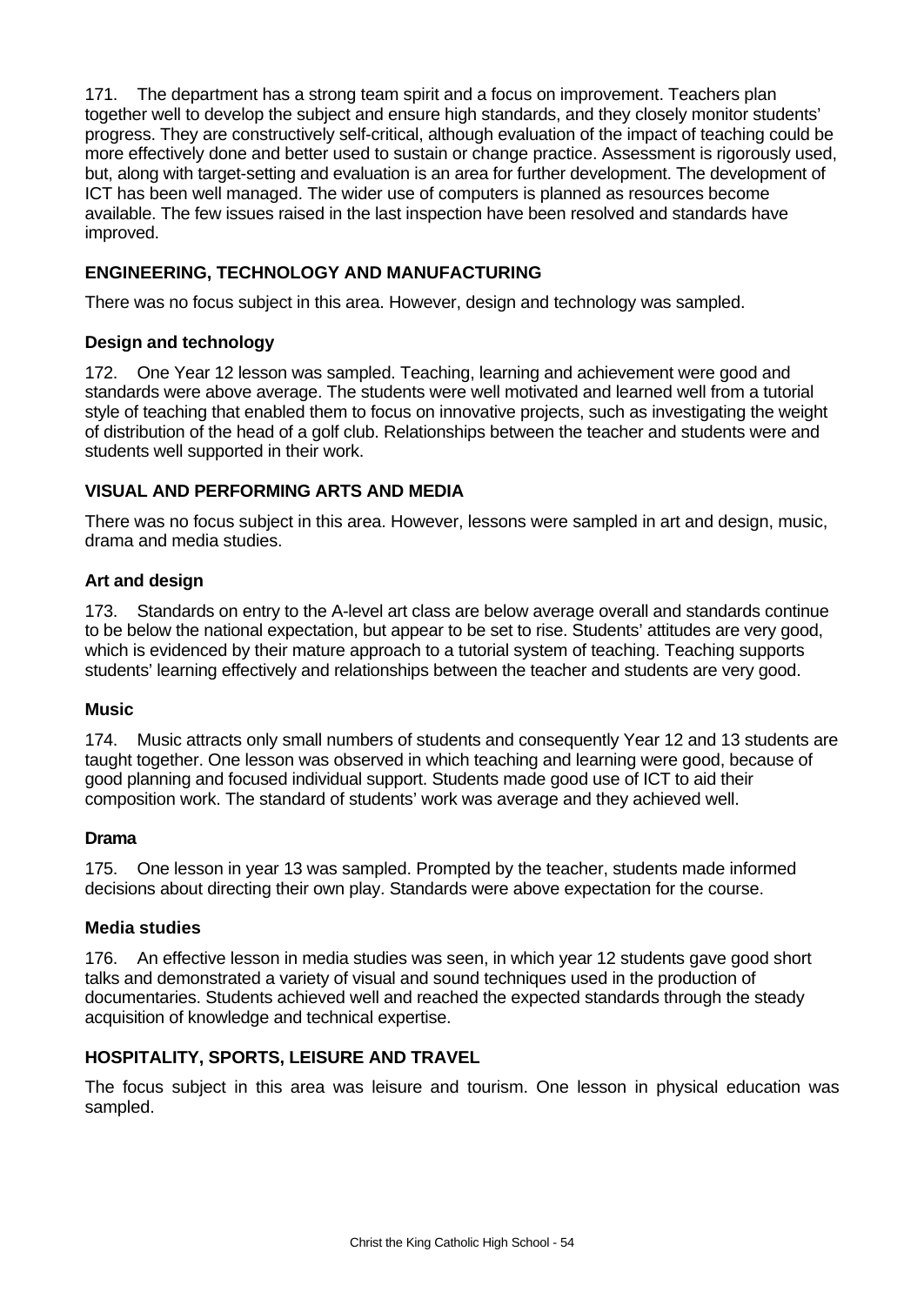# **Physical education**

177. In a good lesson observed in Year 12, the small number of AS students enthusiastically and successfully coached a group of Year 11 boys in football techniques. Warm-up activities were effective and led to consolidation of knowledge about muscle groups. The teaching, learning and achievement were good and standards were in line with national expectations.

# **Leisure and tourism**

Provision for leisure and tourism is **very good**.

# **Main strengths**

- Very good teaching assists the students' very good acquisition of knowledge and skills
- Very constructive assessment enables students to improve their work and raise standards
- Students' very positive attitudes and their very good rapport with teachers help them to make very good progress
- Students use ICT effectively to enhance their learning

#### **Commentary**

|                       | Year 12   |  |
|-----------------------|-----------|--|
| Standards             | Average   |  |
| Achievement           | Very good |  |
| Teaching and learning | Very good |  |
|                       |           |  |

| Leadership                     | Very good      |  |
|--------------------------------|----------------|--|
| Management                     | Very good      |  |
| Progress since last inspection | Not applicable |  |

# **Examination results**

178. 2003 results for Intermediate GNVQ, the first for this new course, were above average and students gained predominantly merits and passes.

# **Standards and achievement**

179. The current Year 12 students' standards are average, representing very good achievement for them in comparison with their attainment on entry to the sixth form. They use ICT and number skills confidently and presented original research well, for example in investigating a company's customer care service and its marketing methods. Relative weaknesses are the lower-attaining students' less good analytical and language skills.

# **Teaching and learning**

180. The students' steady gains in knowledge and skills are the result of teaching that is energetic, imaginative, and meticulously prepared to meet the needs of students at all ability levels. Teachers plan lessons

stimulating introductions to topics. Students' strengths are their steady acquisition of knowledge and its careful application to the leisure and tourism industries. The subject makes effective use of ICT, and some expertly produced advertising documents were seen. Students apply themselves enthusiastically and productively for the whole lesson. They work together well, sharing ideas and solving problems. Through word-processing and Internet research, they improve their already good presentation and fast-developing independent learning skills. Teachers enliven their teaching with upto-date illustrations, which interest and motivate students. The students' good recall of previous topics is constantly reinforced and tested by well-targeted questioning. Good use of praise rewards and encourages students. Very constructive and detailed oral and written comments on work help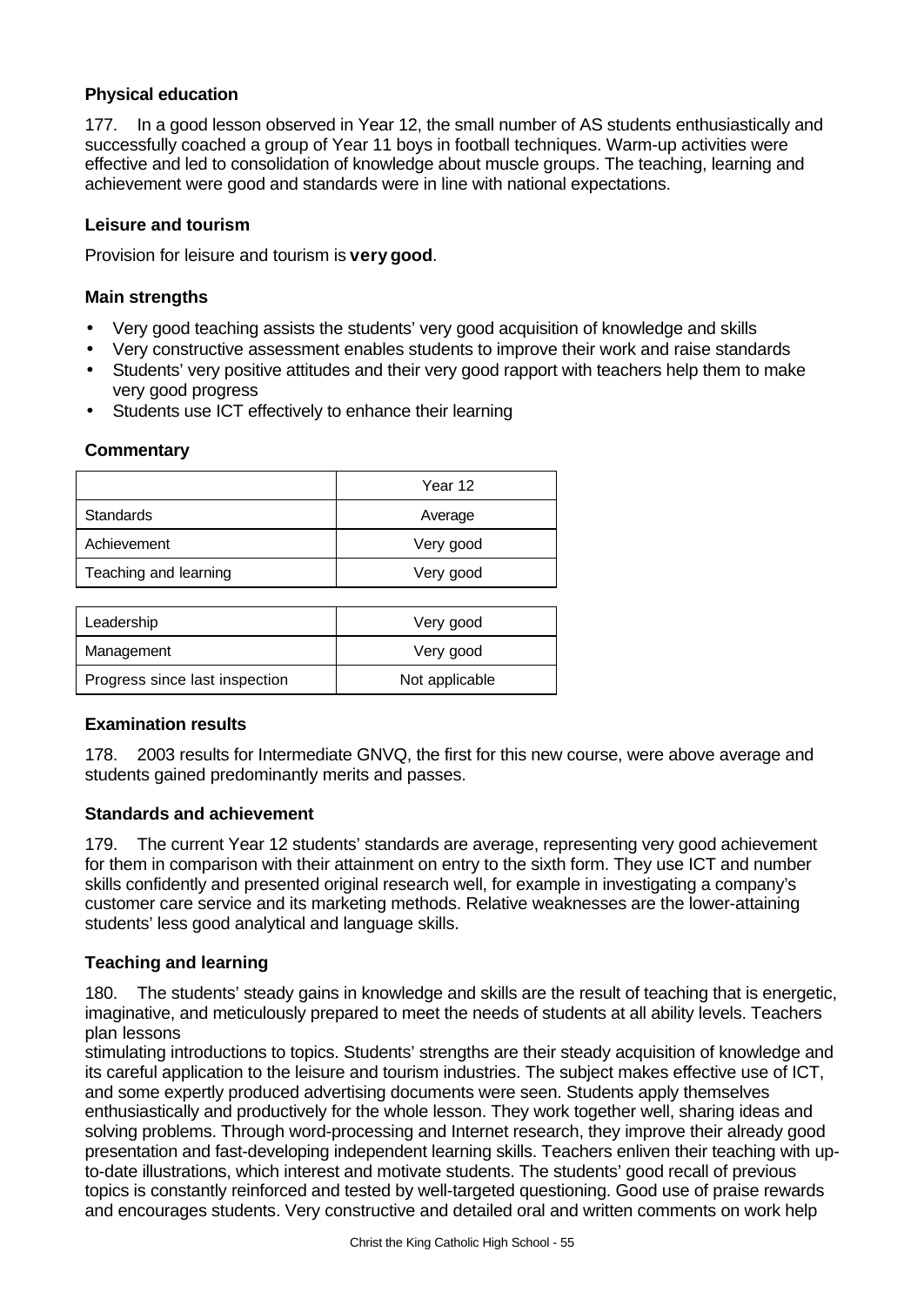students to improve, and progress seen in coursework over the year is striking. Students have very positive attitudes to the subject and work hard, meeting the teachers' high expectations of them. Attendance is very good and almost all students who choose the course go on to complete it.

# **Leadership and management**

181. Rigorous monitoring is a characteristic of the department. Assessment is used very effectively to set targets and closely track students' progress, and the students themselves have a very clear understanding of their own learning. There is a busy calendar of visits and speakers, and work experience in Year 10 provided the present Year 12 students with valuable placements in hotels and sports centres.

# **BUSINESS**

Provision in business is **good**.

# **Main strengths**

- ICT facilities for students are very good
- Relations between teachers and students are very good, which benefits students' learning
- Very good assessment and tracking of student assignments ensures that all students do well in small groups of wide ability

# **Commentary**

|                       | Year 12       |  |
|-----------------------|---------------|--|
| <b>Standards</b>      | Above average |  |
| Achievement           | Good          |  |
| Teaching and learning | Good          |  |
|                       |               |  |

| Leadership                     | Very good |  |
|--------------------------------|-----------|--|
| Management                     | Very good |  |
| Progress since last inspection | Good      |  |

# **Examination results**

182. Results in Year 13 were below the national average but in line with the department's expectations for these students from their previous attainment.

# **Standards and achievement**

183. The majority of the students enter the courses with below-average GCSE results and achieve well from their starting point. The wide range of ability within the groups is reflected in students' standards of work. Groups for the single and double AVCE course are combined for parts of the course. This benefits activities such as discussion. Students have a good knowledge of the central concepts of the subject. They demonstrate a clear understanding of marketing and the impact of advertisements.

# **Teaching and learning**

184. Teaching and learning are good overall because teachers are knowledgeable and enthusiastic and have high aspirations for their students. Relations between teachers and students are very good, leading to good learning. Teachers' explanations are clear and discussions are well informed. Lessons are carefully planned to use methods that fully involve students and expect them to take responsibility for their own learning. A good balance of explanation, research and opportunities for students to work in pairs and groups is provided. Students respond well to the support they receive. Students work well in teams and this benefits their learning. Student's work is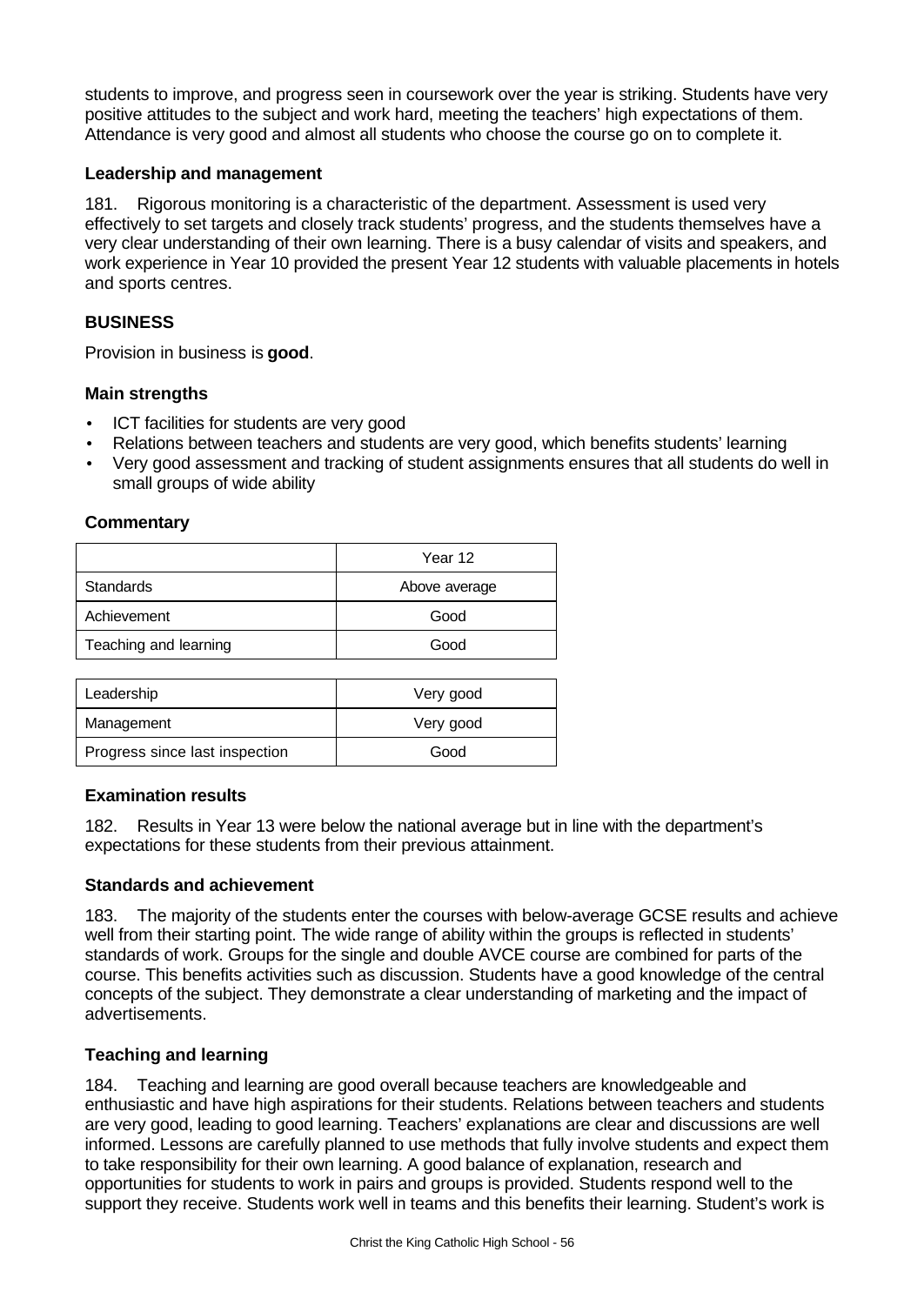thoroughly assessed and they receive clear guidance on how to improve to meet the criteria for the higher grades. Students' progress in relation to their targets is monitored effectively through a detailed tracking system. Students are expected to use ICT for the course and very good resources are available for this throughout the day. Their very good use of ICT has a positive impact on the quality of their research and written assignments.

# **Leadership and management**

185. The subject is well organised and the head of department has established a challenging ethos, with a strong focus on raising standards. The teachers have high expectations of their students. A very good process enables standards to be closely monitored and evaluated. Students complete an evaluation of the course and their views are taken into account, for example in the careful planning to ensure that deadlines for coursework do not coincide.

# **HEALTH AND SOCIAL CARE**

There was no focus subject in this area but one lesson in health and social care was sampled

# **Health and social care**

186. In the sampled Year 12 lesson in this advanced vocational course, students gave presentations about clients' rights in relation to such legislation as the Disability Discrimination Act and the Patients' Charter. Students had achieved a good level of research, although their pace of presentation was sometimes too fast. To consolidate students' understanding, the teacher led purposeful discussions on important points raised. Teaching and learning were good, and standards were in line with expectations for the course.

# **PERSONAL DEVELOPMENT AND GENERAL PROGRAMMES**

There was no focus subject in this area, but one lesson of general studies was sampled.

# **General studies**

187. Teaching, learning and achievement were very good in the Year 13 lesson sampled. Students, as a group, demonstrated a good knowledge of the jury system and shared their knowledge enthusiastically with each other. The teacher extended students' understanding by skilful questioning and use of good quality resources.